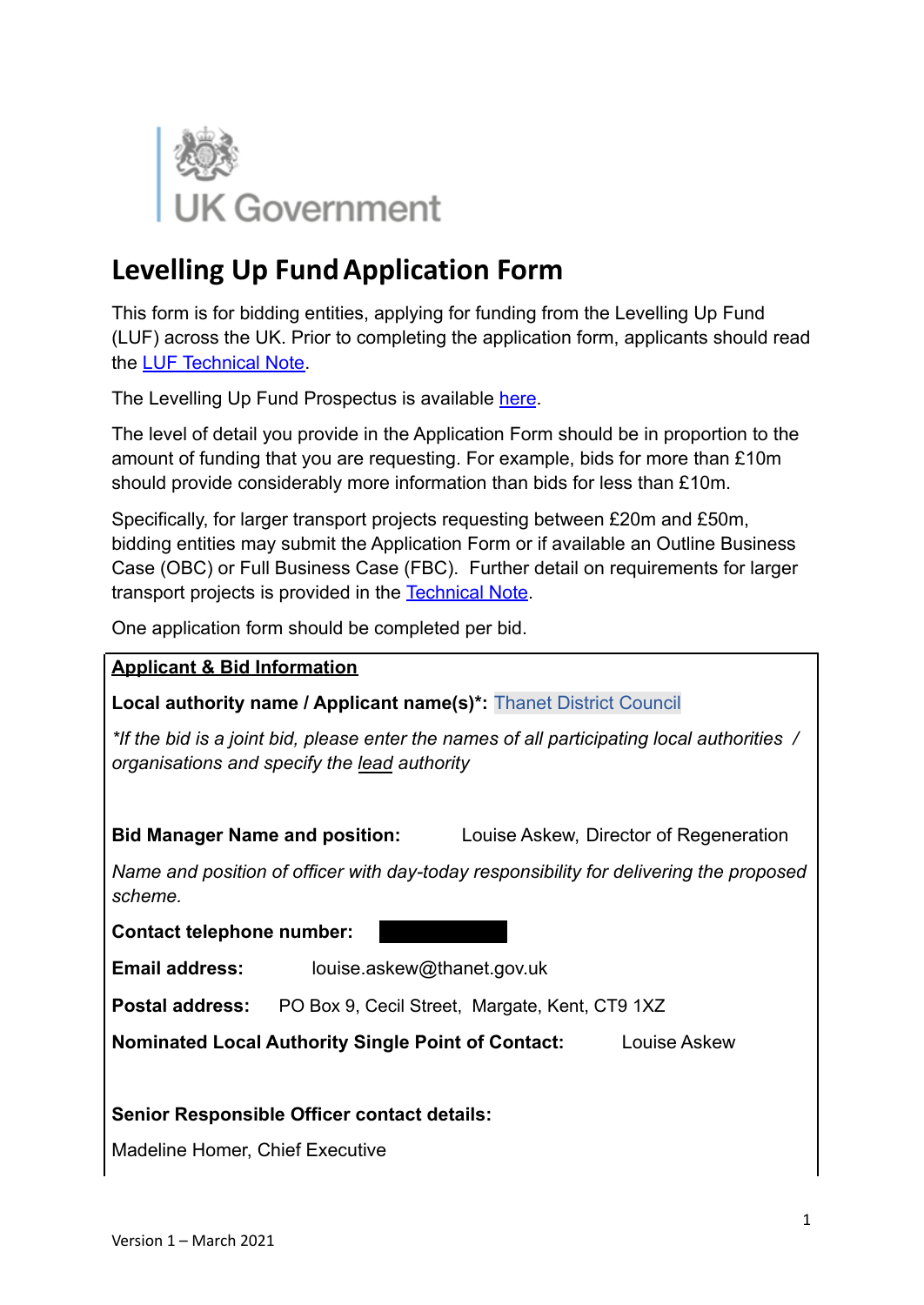| madeline.homer@thanet.gov.uk |
|------------------------------|
|                              |

#### **Chief Finance Officer contact details:**

Tim Willis, Deputy Chief Executive and S151 Officer

[tim.willis@thanet.gov.uk](mailto:tim.willis@thanet.gov.uk)

**Country:**

☒ **England**

☐ **Scotland**

☐ **Wales**

| $\Box$ Northern Ireland |  |  |  |
|-------------------------|--|--|--|
|-------------------------|--|--|--|

Please provide the name of any consultancy companies involved in the preparation of the bid**:**

| For bids from <b>Northern Ireland applicants</b> please confirm type of organisation |                       |  |
|--------------------------------------------------------------------------------------|-----------------------|--|
| Northern Ireland Executive                                                           | Third Sector          |  |
| $\Box$ Public Sector Body                                                            | $\Box$ Private Sector |  |
| <b>District Council</b>                                                              | Other (please state)  |  |
|                                                                                      |                       |  |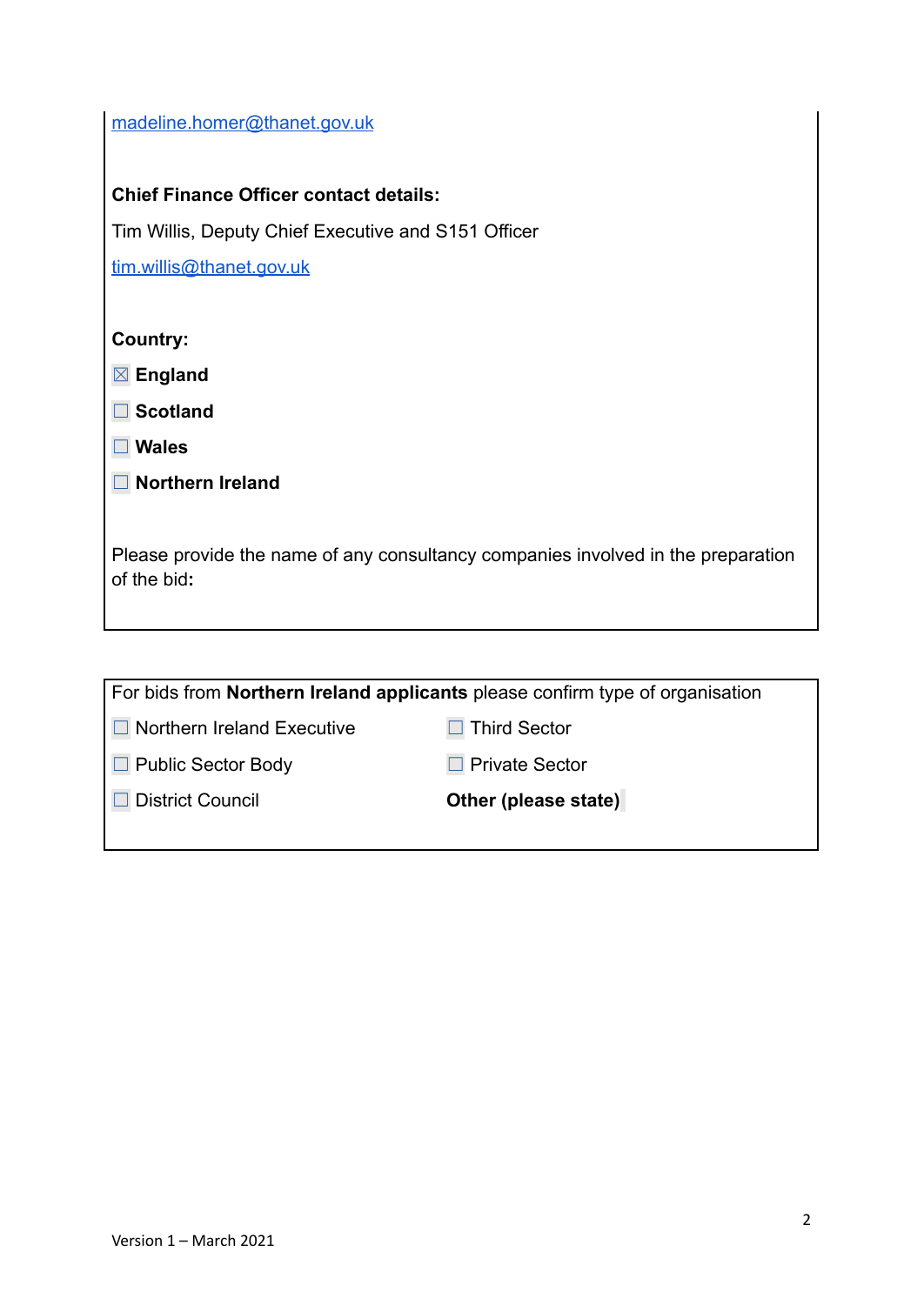| <b>PART 1 GATEWAY CRITERIA</b>                                                                                                                                                                                 |                              |  |
|----------------------------------------------------------------------------------------------------------------------------------------------------------------------------------------------------------------|------------------------------|--|
| Failure to meet the criteria below will result in an application not being taken<br>forward in this funding round                                                                                              |                              |  |
| 1a Gateway Criteria for all bids                                                                                                                                                                               |                              |  |
| Please tick the box to confirm that your<br>bid includes plans for some LUF<br>expenditure in 2021-22                                                                                                          | $\boxtimes$ Yes<br>$\Box$ No |  |
| Please ensure that you evidenced this<br>in the financial case / profile.                                                                                                                                      |                              |  |
| 1b Gateway Criteria for private and third<br>sector organisations in Northern<br>Ireland bids only<br>Please confirm that you have<br>(i)<br>attached last two years of audited<br>accounts.                   | $\Box$ Yes<br>$\Box$ No      |  |
| Northern Ireland bids only Please provide evidence of the delivery team<br>(ii)<br>having experience of delivering two capital projects of similar size and scale<br>in the last five years. (Limit 250 words) |                              |  |
|                                                                                                                                                                                                                |                              |  |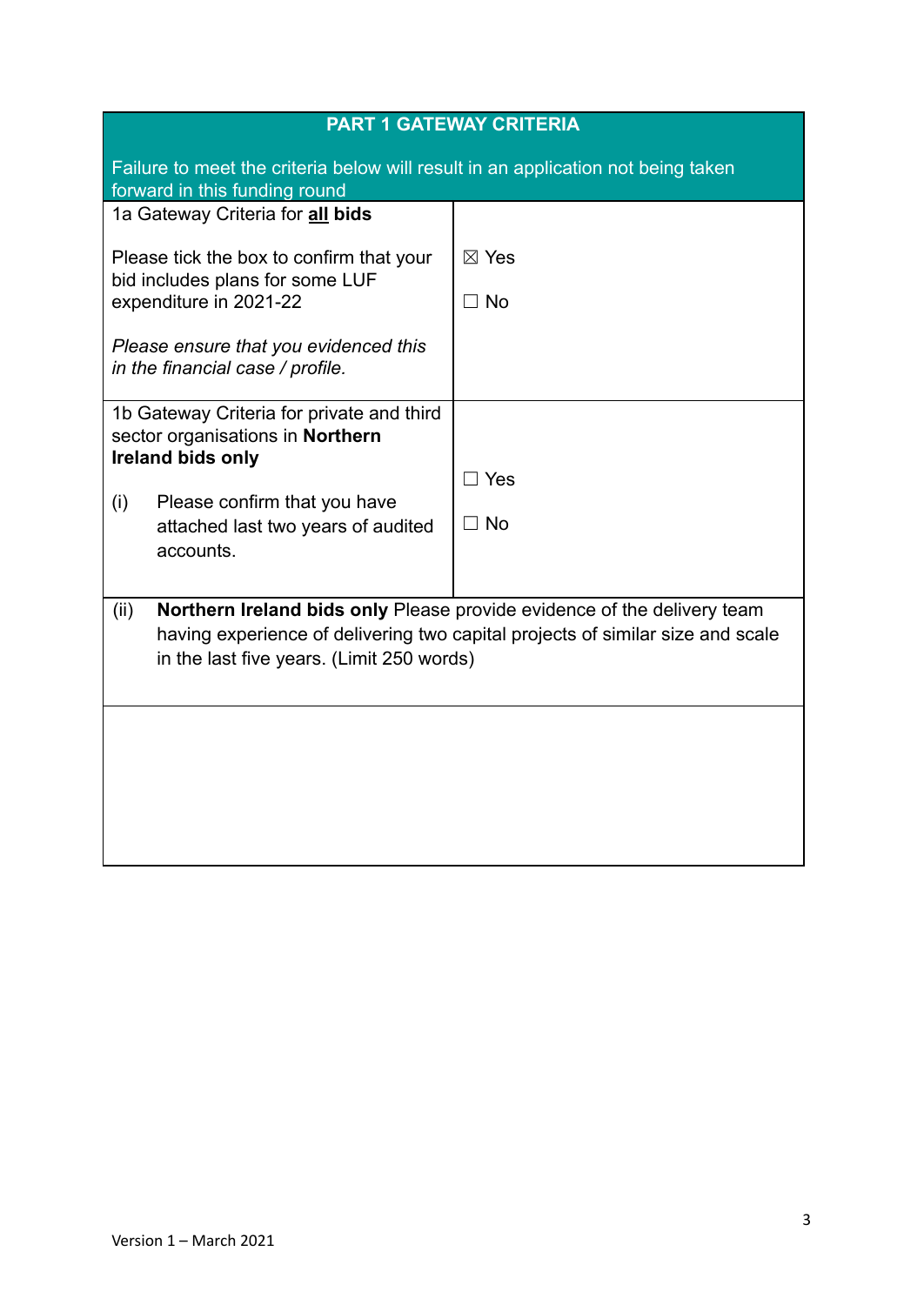## **PART 2 EQUALITY AND DIVERSITY ANALYSIS**

2a Please describe how equalities impacts of your proposal have been considered, the relevant affected groups based on protected characteristics, and any measures you propose to implement in response to these impacts. (500 words)

To fully promote equality and diversity, and ensure that any potential for discrimination is mitigated, the following will be embedded into the project:

- Project deliverables have undergone an equality impact assessment to identify and address any gaps or improvements that can be made. The adverse equality impact was found to be low.
- The building which will accommodate MargateDigital is purposefully located in an area of high socio-economic deprivation and is easily accessible for public transport and pedestrians.
- The building will incorporate all necessary measures to make the physical space accessible and welcoming for a diverse range of users.
- The innovative and inclusive curriculum offer extends from Level 2 Diplomas through to degree-level programmes. It includes short courses and workshops and will appeal to a range of learners, some of whom will be considering career changes as a result of the Covid pandemic.
- MargateDigital's entry level offer and progression opportunities will appeal to a range of disaffected young people who are currently not in education, employment or training (NEET). It will provide them with a gateway to enter an exciting and growing sector and enable them to grow their confidence, self-esteem and employability skills.
- EKC Group has a reputation for high quality support for learners with a range of needs. An appropriately resourced, qualified and experienced body of staff will provide all necessary support and will signpost to relevant external agencies where necessary.
- Learners will be required to follow EKC Group's Student Code of Conduct, which is based on the principles of respect for self and others, understanding and tolerance. In addition, the Group has a zero-tolerance approach to bullying and harassment and all learners will receive an induction and ongoing learning on these themes.
- Learners will engage with a programme of enrichment in terms of social action, work experience and extended learning to facilitate their social, cultural and moral development.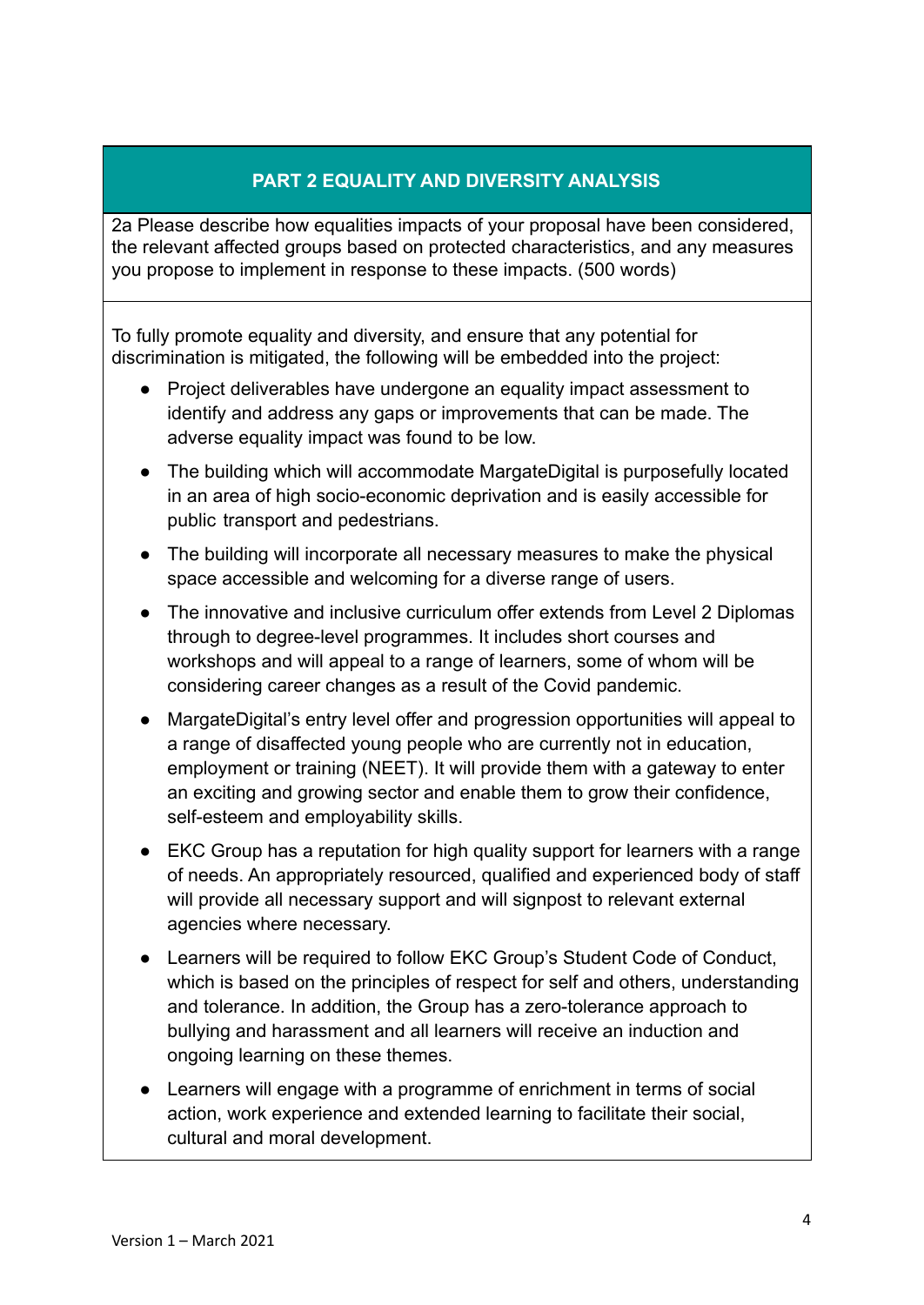- Curriculum, resources and activities will be provided on a fully accessible and flexible basis; for example, a blend of on site and online learning for those students who have disabilities or caring responsibilities.
- Delivery will be customised to meet students' particular needs and expectations; participants will be supported to develop and maintain a personalised plan and goals to enable them to transition successfully into the next steps in their education or into employment.
- Learners who struggle to access and use IT will be loaned equipment to enable them to participate fully in learning. Where needed, additional support will be provided to develop IT skills.
- The approach to learning will embrace diversity and eliminate stereotypical or prejudicial perspectives and language. Any prejudicial viewpoints will be used as an opportunity to explore equality and diversity themes and as a basis for constructive criticism and the developmental progression of learners.
- Resources will be adapted based on feedback from learners about access and learning needs. For example, web-based resources will be customisable to accommodate conditions such as visual impairment, dyslexia etc.

(500 words)

When authorities submit a bid for funding to the UKG, as part of the Government's commitment to greater openness in the public sector under the Freedom of Information Act 2000 and the Environmental Information Regulations 2004, they must also publish a version excluding any commercially sensitive information on their own website within five working days of the announcement of successful bids by UKG. UKG reserves the right to deem the bid as non-compliant if this is not adhered to.

Please specify the weblink where this bid will be published: [www.thanet.gov.uk](http://www.thanet.gov.uk)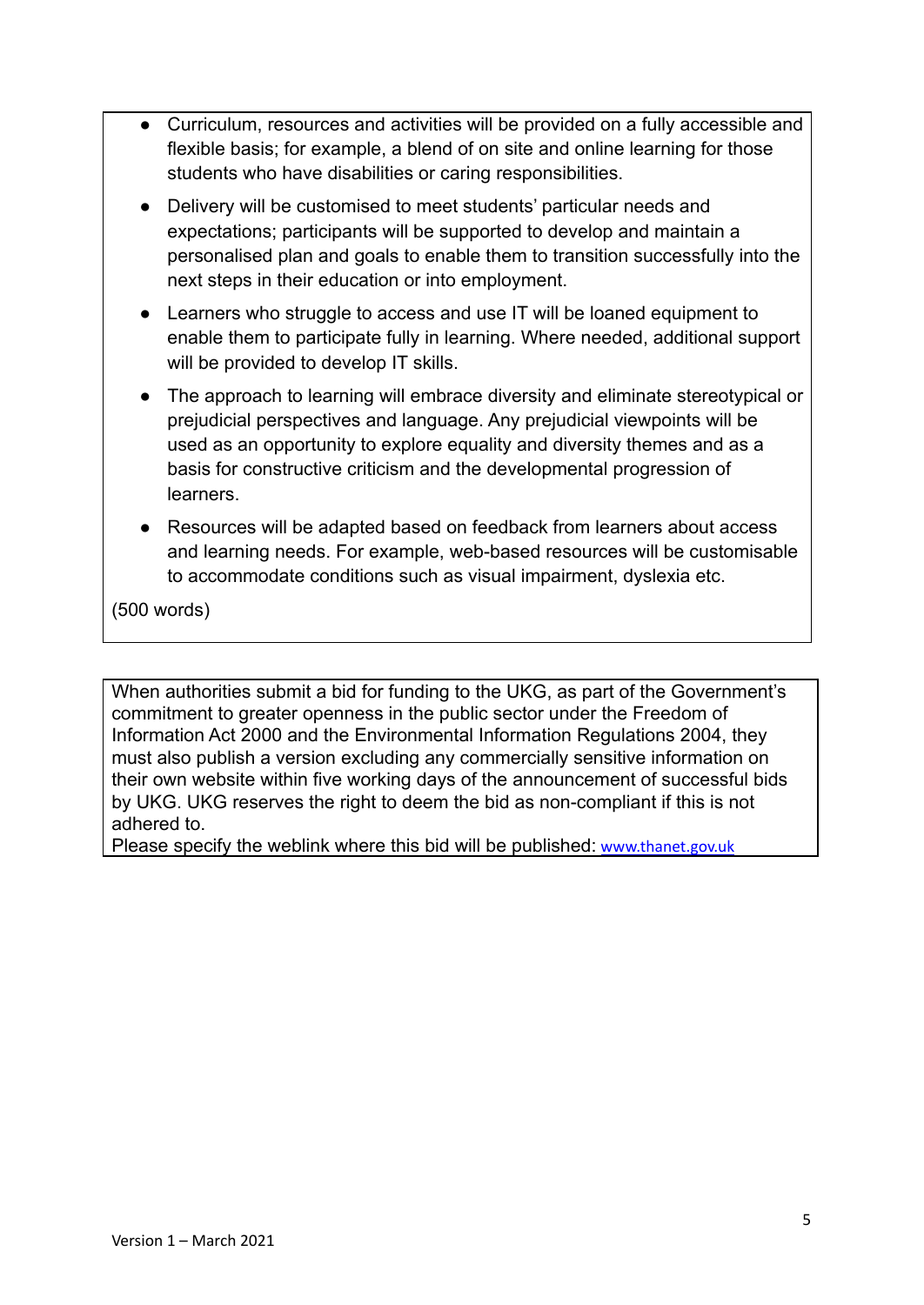| <b>PART 3 BID SUMMARY</b>                                                                                                                                                                                                                                                                                                                                                                                                                                                            |                                                                 |  |
|--------------------------------------------------------------------------------------------------------------------------------------------------------------------------------------------------------------------------------------------------------------------------------------------------------------------------------------------------------------------------------------------------------------------------------------------------------------------------------------|-----------------------------------------------------------------|--|
| 3a Please specify the type of bid you are<br>submitting                                                                                                                                                                                                                                                                                                                                                                                                                              | $\boxtimes$ Single Bid (one project)                            |  |
|                                                                                                                                                                                                                                                                                                                                                                                                                                                                                      | $\Box$ Package Bid (up to 3 multiple<br>complimentary projects) |  |
| 3b Please provide an overview of the bid proposal. Where bids have multiple<br>components (package bids) you should clearly explain how the component elements<br>are aligned with each other and represent a coherent set of interventions (Limit 500)<br>words).                                                                                                                                                                                                                   |                                                                 |  |
| MargateDigital is a specialist industry-focused college purposefully positioned in<br>Margate, a vibrant centre of creativity in the South East.                                                                                                                                                                                                                                                                                                                                     |                                                                 |  |
| Our mission is to develop people and nurture new ways of thinking and innovation;<br>collaborating with creative and digital companies to give our students the skills and<br>opportunities they need to get ahead in these transformational sectors.                                                                                                                                                                                                                                |                                                                 |  |
| Our aims are to:                                                                                                                                                                                                                                                                                                                                                                                                                                                                     |                                                                 |  |
| Shape the future through creativity and technology, exploiting the intersection<br>$\bullet$<br>between Digital and Creative;                                                                                                                                                                                                                                                                                                                                                        |                                                                 |  |
| Inspire a diverse range of people to enter these rewarding sectors through a<br>$\bullet$<br>variety of routes, learning modes and career-relevant courses;                                                                                                                                                                                                                                                                                                                          |                                                                 |  |
| Be agile and future-facing, ensuring everything we do is highly relevant to<br>current and future industry needs;                                                                                                                                                                                                                                                                                                                                                                    |                                                                 |  |
| Create a talent pool of high-calibre, industry-ready graduates.<br>$\bullet$                                                                                                                                                                                                                                                                                                                                                                                                         |                                                                 |  |
| The UK creative and digital technology sectors are growing significantly and the<br>South East needs to be at the forefront of this revolution, creating high-quality digital<br>experiences and making emerging technologies accessible for wider audiences.<br>MargateDigital understands the synergy between these two sectors and how they<br>interact to democratise knowledge, enact societal change, bring new and diverse<br>audiences, and stimulate new inward investment. |                                                                 |  |

The project will bring employers, local people, and students together to grow the creative and digital economy by:

● Creating pathways to skills development and employment for residents; and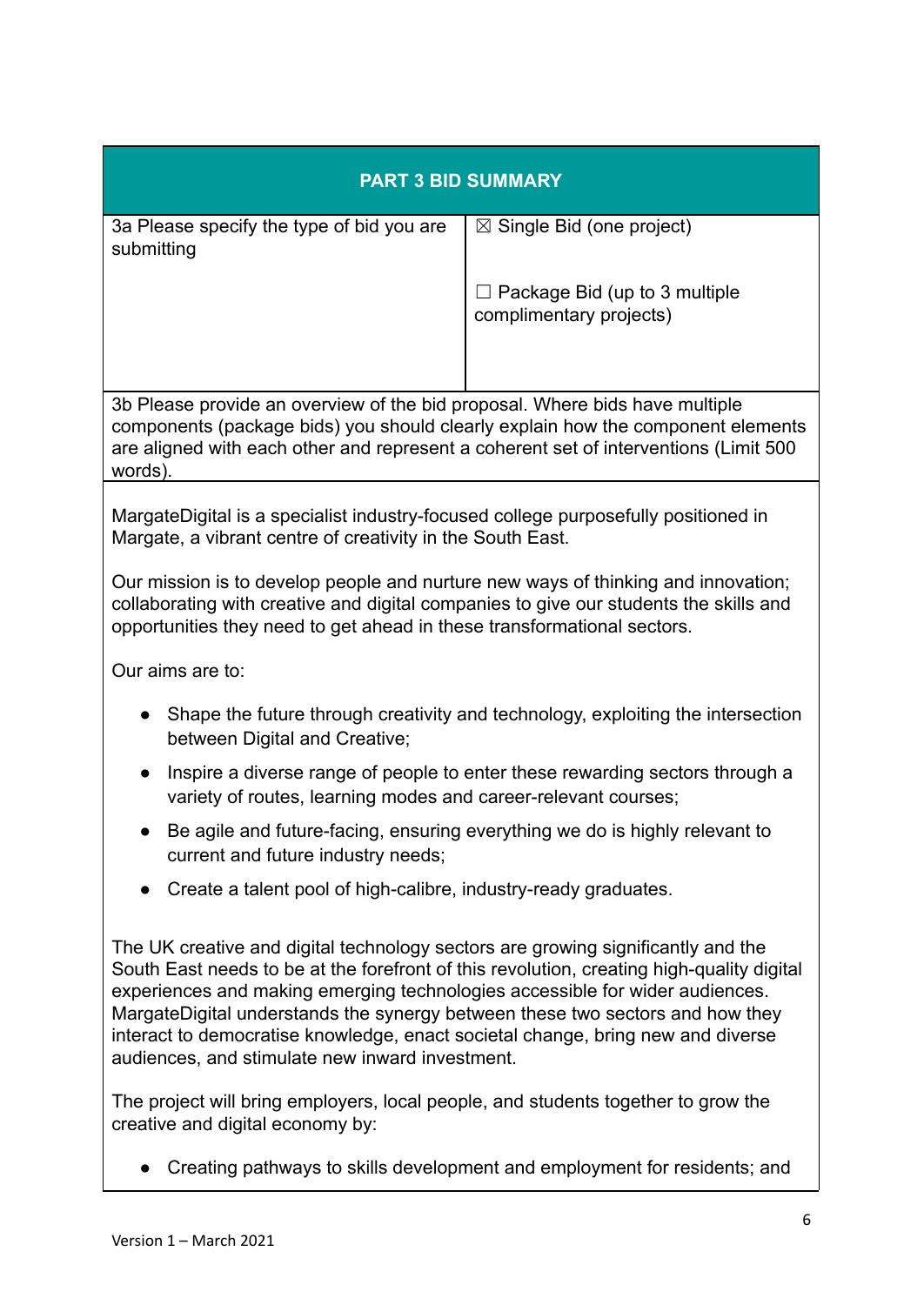Becoming an enabler of creative and digital company start-ups, scale-ups and inward investment by providing an industry-ready talent pool.

Thanet District Council, in partnership with the EKC Group and Margate School is well positioned to maximise the potential of MargateDigital, with a determined focus upon the growth of the Creative and Digital Industries and addressing an identified demand for digital skills across the whole local economy. The space and curriculum will encourage collaboration; anticipate future technologies; deliver highly relevant training; and enhance the student experience through integrated commercial practice and the creation of digital content and services for global markets.

The project will:

- Create 2,000 sq m of cutting-edge, industry-relevant training space;
- Deliver to more than 200 16-19 and adult learners in the first year of operation, with further growth over subsequent years;
- Deliver a range of technical qualifications, including specialised T Levels in Animation, Architecture, Programming, Coding, Graphics, Marketing, TV and Film.
- Offer seamless progression to Level 4 and 5 provision by introducing new Higher Technical Qualifications, supported by a government-backed brand and quality mark to meet the higher-level skills of industry;
- Invest £7,026,078 in the area (£6,306,078 from the Levelling Up Fund and £720,000 from EKC Group), a significant proportion of which will be for specialist equipment.

Focusing on digital technology and using a town centre location, with good public transport links and cycling infrastructure, will embed sustainable, net zero learning and working. The shared spaces, links with local industry and increased footfall will enhance the townscape of Margate, making it more attractive to residents, visitors and businesses.

MargateDigital will also address wider regional skill shortages and support strategic sector initiatives like Thames Estuary Production Corridor and Ashford International Studios.

(499 words)

3c Please set out the value of capital grant being requested from UK Government (UKG) (£). This should align with the financial case: £6,306,078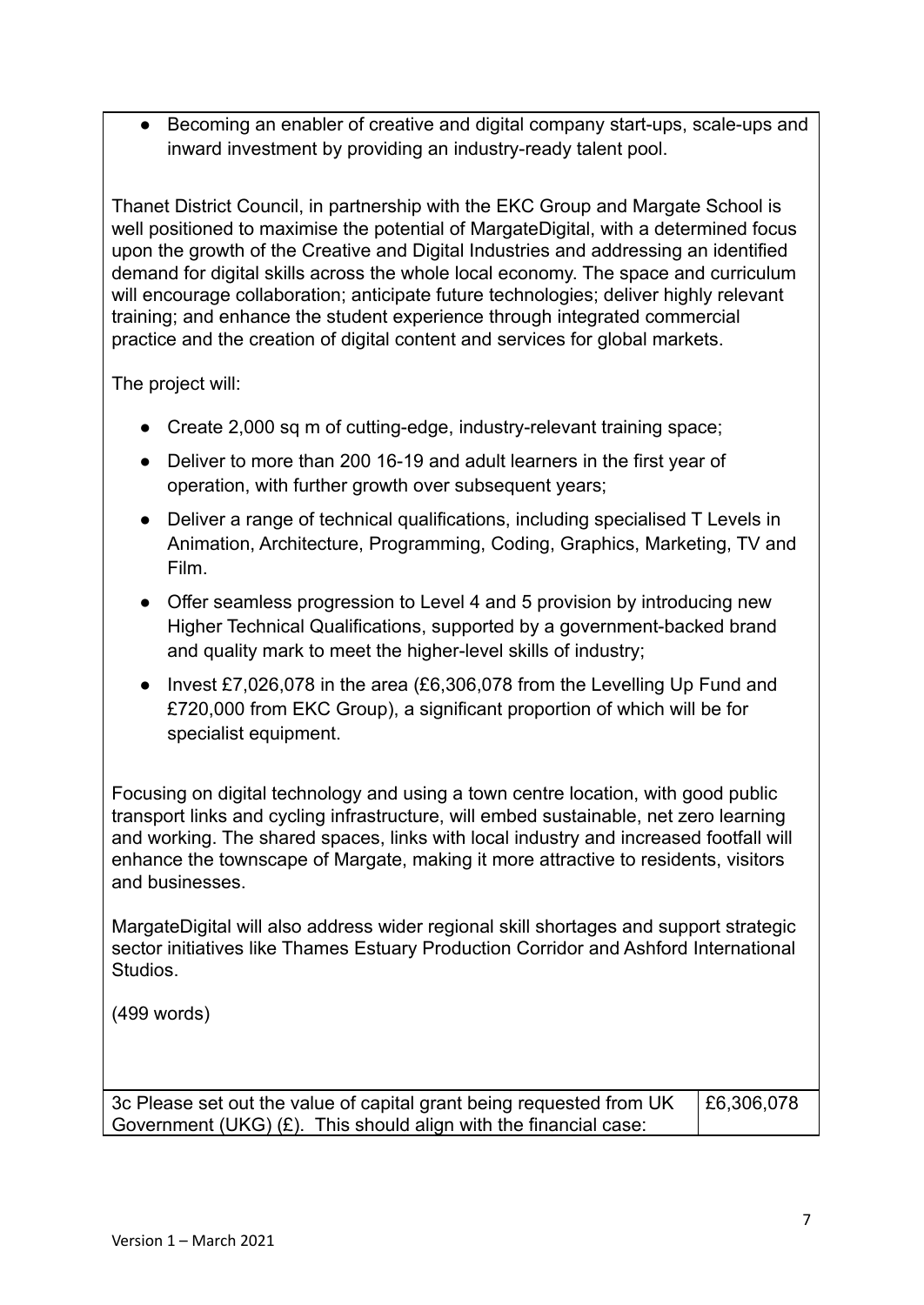| 3d Please specify the proportion of<br>funding requested for each of the Fund's<br>three investment themes                                                              | Regeneration and town<br>centre                                                                                                                        | 100%         |  |  |  |
|-------------------------------------------------------------------------------------------------------------------------------------------------------------------------|--------------------------------------------------------------------------------------------------------------------------------------------------------|--------------|--|--|--|
|                                                                                                                                                                         | Cultural<br>Transport                                                                                                                                  | $\%$<br>$\%$ |  |  |  |
|                                                                                                                                                                         | <b>PART 4 STRATEGIC FIT</b>                                                                                                                            |              |  |  |  |
| 4.1 Member of Parliament Endorsement (GB Only)                                                                                                                          |                                                                                                                                                        |              |  |  |  |
| See technical note section 5 for Role of MP in bidding and Table 1 for further<br>guidance.                                                                             |                                                                                                                                                        |              |  |  |  |
| 4.1a Have any MPs formally endorsed this bid? If so                                                                                                                     | ⊠ Yes                                                                                                                                                  |              |  |  |  |
| confirm name and constituency. Please ensure you<br>have attached the MP's endorsement letter.                                                                          | <b>No</b>                                                                                                                                              |              |  |  |  |
| Sir Roger Gale MP for North Thanet. Letter of support attached at Appendix A (i).                                                                                       |                                                                                                                                                        |              |  |  |  |
|                                                                                                                                                                         |                                                                                                                                                        |              |  |  |  |
| Other letters of support are attached at Appendix A (ii) $-$ (v)                                                                                                        |                                                                                                                                                        |              |  |  |  |
|                                                                                                                                                                         |                                                                                                                                                        |              |  |  |  |
| 4.2 Stakeholder Engagement and Support                                                                                                                                  |                                                                                                                                                        |              |  |  |  |
| See technical note Table 1 for further guidance.                                                                                                                        |                                                                                                                                                        |              |  |  |  |
| 4.2a Describe what engagement you have undertaken with local stakeholders and                                                                                           |                                                                                                                                                        |              |  |  |  |
| the community (communities, civic society, private sector and local businesses) to                                                                                      |                                                                                                                                                        |              |  |  |  |
|                                                                                                                                                                         | inform your bid and what support you have from them. (Limit 500 words)<br>A stakeholder engagement strategy was developed to set the objectives of our |              |  |  |  |
| stakeholder engagement activity and identify who would be engaged and how. The                                                                                          |                                                                                                                                                        |              |  |  |  |
| approach to engagement was designed to ensure it was:                                                                                                                   |                                                                                                                                                        |              |  |  |  |
| Open and inclusive to all interested parties, with particular emphasis on<br>including members of the community who do not traditionally take part in<br>consultations. |                                                                                                                                                        |              |  |  |  |
| Robust and representative, ensuring that those involved in the process can<br>evidence the value of their participation.                                                |                                                                                                                                                        |              |  |  |  |
| Providing adequate opportunities for all interested parties to have their say to<br>$\bullet$<br>help shape a plan.                                                     |                                                                                                                                                        |              |  |  |  |
| Compliant with Covid-19 requirements and restrictions.<br>$\bullet$                                                                                                     |                                                                                                                                                        |              |  |  |  |
| Innovative in the way that engagement took place, accessing as many<br>$\bullet$                                                                                        |                                                                                                                                                        |              |  |  |  |
|                                                                                                                                                                         | different community and stakeholder groups as possible.                                                                                                |              |  |  |  |
| Blended face to face engagement with digital participation opportunities,<br>$\bullet$<br>including:                                                                    |                                                                                                                                                        |              |  |  |  |
| Completing questionnaires;<br>$\blacksquare$                                                                                                                            |                                                                                                                                                        |              |  |  |  |
| Attending COVID-19 secure drop-in events;<br>$\blacksquare$                                                                                                             |                                                                                                                                                        |              |  |  |  |
| Participating in stakeholder workshops (digitally or face to face);<br>$\blacksquare$                                                                                   |                                                                                                                                                        |              |  |  |  |
|                                                                                                                                                                         |                                                                                                                                                        |              |  |  |  |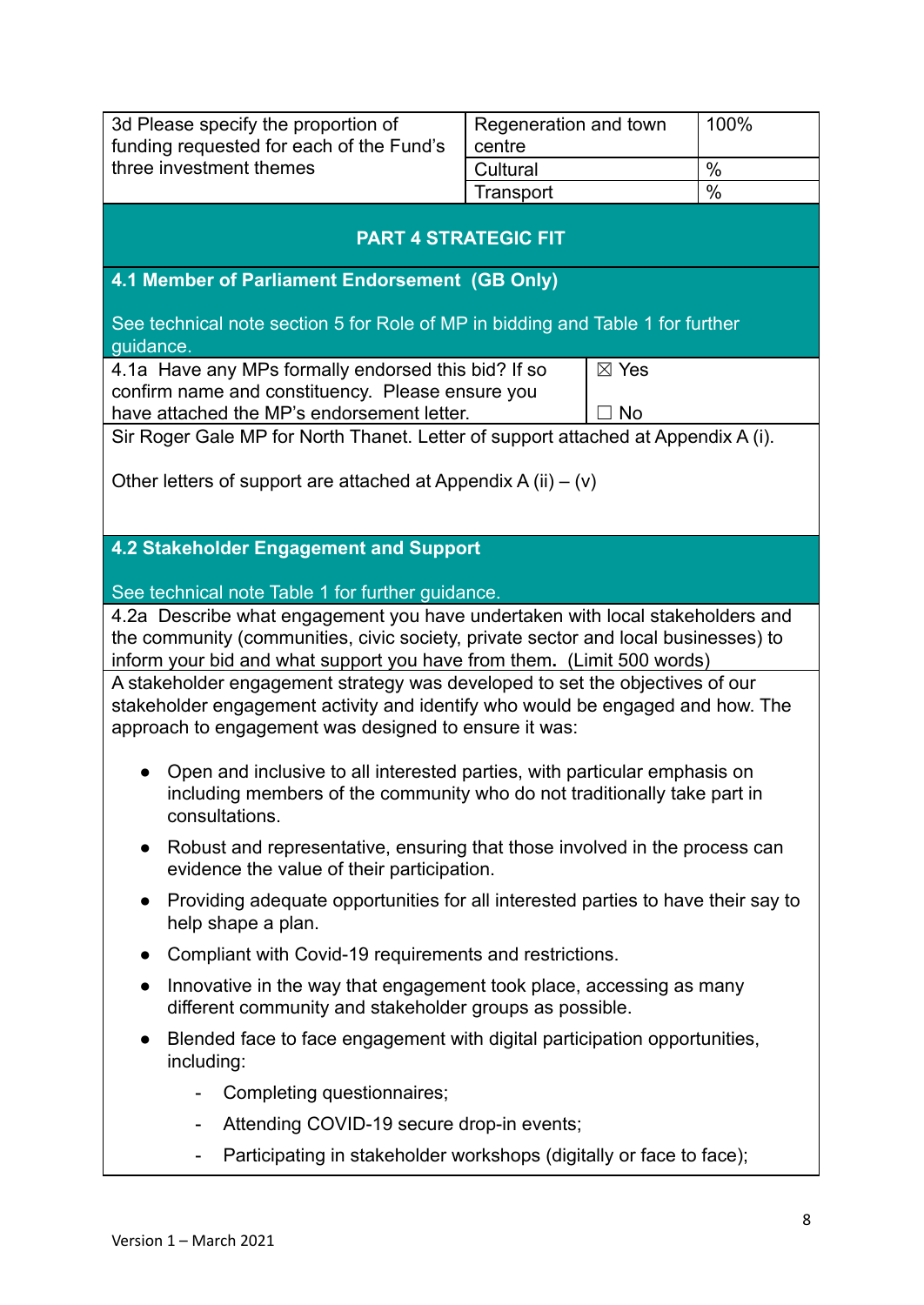- Taking part in digital coffee mornings;
- Focus groups delivered in partnership with organisations including education providers, the third sector and other networks; and;
- Emailing, writing to or telephoning the engagement team.

Making use of a range of engagement methods allowed a more flexible and inclusive approach to stakeholder engagement.

The key stakeholders (both locally and regionally) engaged were:

- SELEP
- Kent and Medway Economic Partnership
- EKC Group Board
- EKC Schools Trust
- Margate Town Deal Board
- Thanet District Council
- Local Community Focus Groups, including resident groups, businesses and 3<sup>rd</sup> sector organisations. In total, 73 Businesses, 181 organisations and 1000 individuals were engaged.

Our local MP, Sir Roger Gale, was also fully supportive in championing the scheme, given its positive impact on the constituency.

Stakeholders consulted were overwhelmingly supportive of the project from their various perspectives:

- They valued the fact that the project is aligned with the Local Plans of Thanet by helping to address the area's skills and employment growth needs through a curriculum that encourages and enables creativity and the application of new technology in a local priority sector.
- They also welcomed the project's focus on engaging a wide range of young people, including disaffected and excluded young people, in learning and personal development opportunities that will significantly improve their life chances and career options. 32% of questionnaire respondents said; "job creation including higher skilled jobs, with better wages" was their number one priority for change<sup>1</sup>.
- Local stakeholders, in particular, noted the boost the project will give to the town's regeneration and attractiveness to residents, visitors and companies

<sup>1</sup>

[https://www.thanet.gov.uk/wp-content/uploads/2020/09/R.018-Margate-Town-Deal-Engagement-Summary-R](https://www.thanet.gov.uk/wp-content/uploads/2020/09/R.018-Margate-Town-Deal-Engagement-Summary-Report_Rev-A_LR.pdf) [eport\\_Rev-A\\_LR.pdf](https://www.thanet.gov.uk/wp-content/uploads/2020/09/R.018-Margate-Town-Deal-Engagement-Summary-Report_Rev-A_LR.pdf)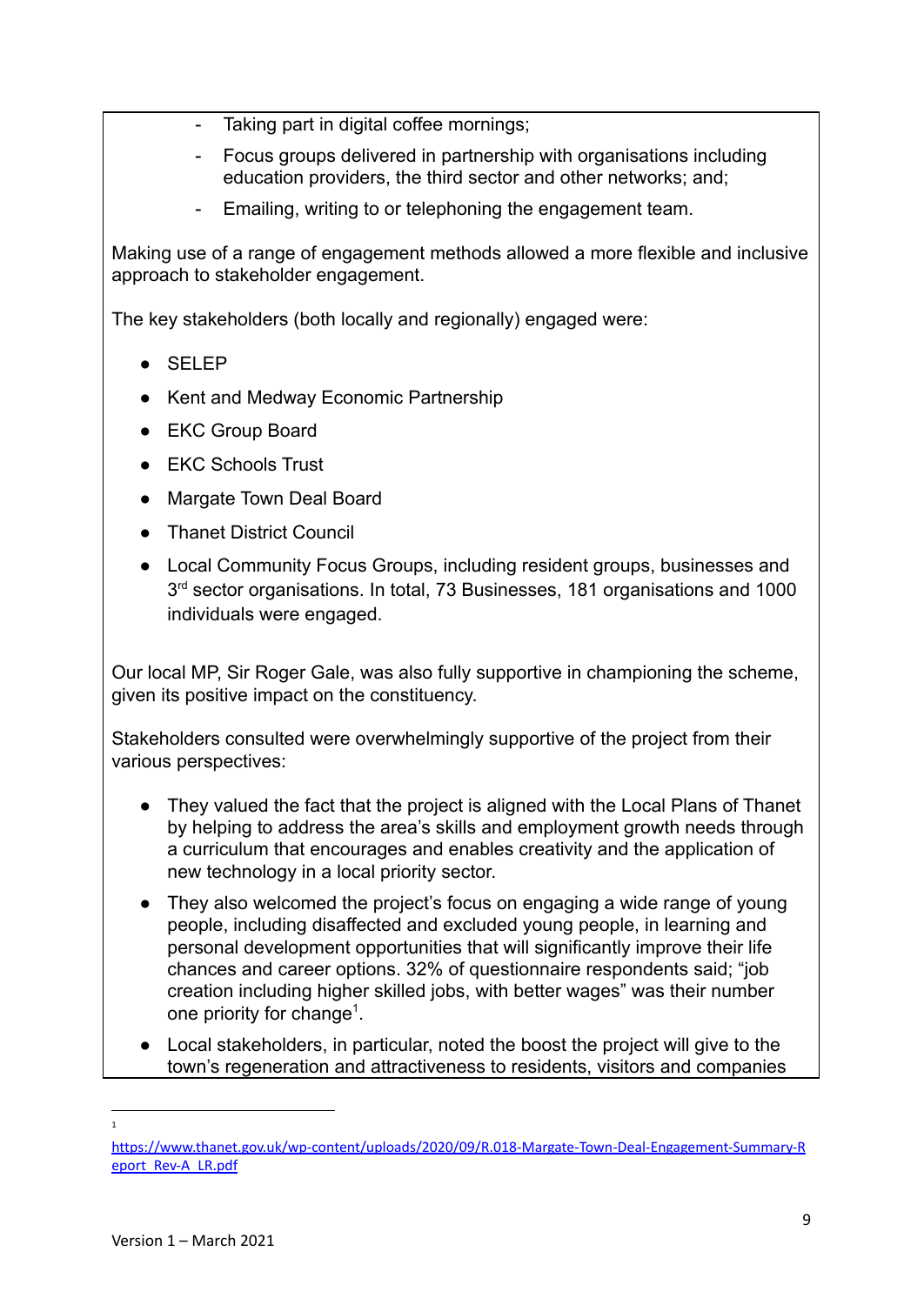| by turning a high street derelict building into a major community and business                                                                                                                                                                                       |                                              |  |
|----------------------------------------------------------------------------------------------------------------------------------------------------------------------------------------------------------------------------------------------------------------------|----------------------------------------------|--|
| asset.<br>Stakeholders also highlighted the role the project can play in wider strategic<br>initiatives, like the Thames Estuary Production Corridor and the proposed<br>Ashford International Studios.                                                              |                                              |  |
| Strategic partners welcomed the focus on priority sectors for Kent and<br>$\bullet$<br>Medway and the South East (Creative and Digital) and its contribution to key<br>economic challenges, such as digitalisation of the economy and the transition<br>to net zero. |                                              |  |
| $(482$ words)                                                                                                                                                                                                                                                        |                                              |  |
| 4.2b Are any aspects of your proposal controversial or not supported by the whole<br>community? Please provide a brief summary, including any campaigns or particular<br>groups in support or opposition? (Limit 250 words)                                          |                                              |  |
| The proposal was not controversial, and strong support was identified locally through<br>our own stakeholder engagement activity in developing this bid and through<br>community engagement undertaken for the Margate Town Deal.                                    |                                              |  |
| $(31$ words)                                                                                                                                                                                                                                                         |                                              |  |
| 4.2c Where the bidding local authority does not have<br>the statutory responsibility for the delivery of projects,<br>have you appended a letter from the responsible<br>authority or body confirming their support?                                                 | Yes<br>$\overline{\phantom{a}}$<br><b>No</b> |  |
| For Northern Ireland transport bids, have you appended<br>a letter of support from the relevant district council                                                                                                                                                     | $\boxtimes$ N/A<br>∃ Yes                     |  |
|                                                                                                                                                                                                                                                                      | No.                                          |  |
|                                                                                                                                                                                                                                                                      | N/A                                          |  |
| <b>4.3 The Case for Investment</b>                                                                                                                                                                                                                                   |                                              |  |
| See technical note Table 1 for further guidance.                                                                                                                                                                                                                     |                                              |  |
| 4.3a Please provide evidence of the local challenges/barriers to growth and context<br>that the bid is seeking to respond to. (Limit 500 words)                                                                                                                      |                                              |  |
| The local challenges and barriers to growth that the project responds to are as<br>follows:                                                                                                                                                                          |                                              |  |
| There is substantial, recent and robust evidence that growth of the creative and<br>1.<br>digital economy is being held back by skills shortages and skills gaps.                                                                                                    |                                              |  |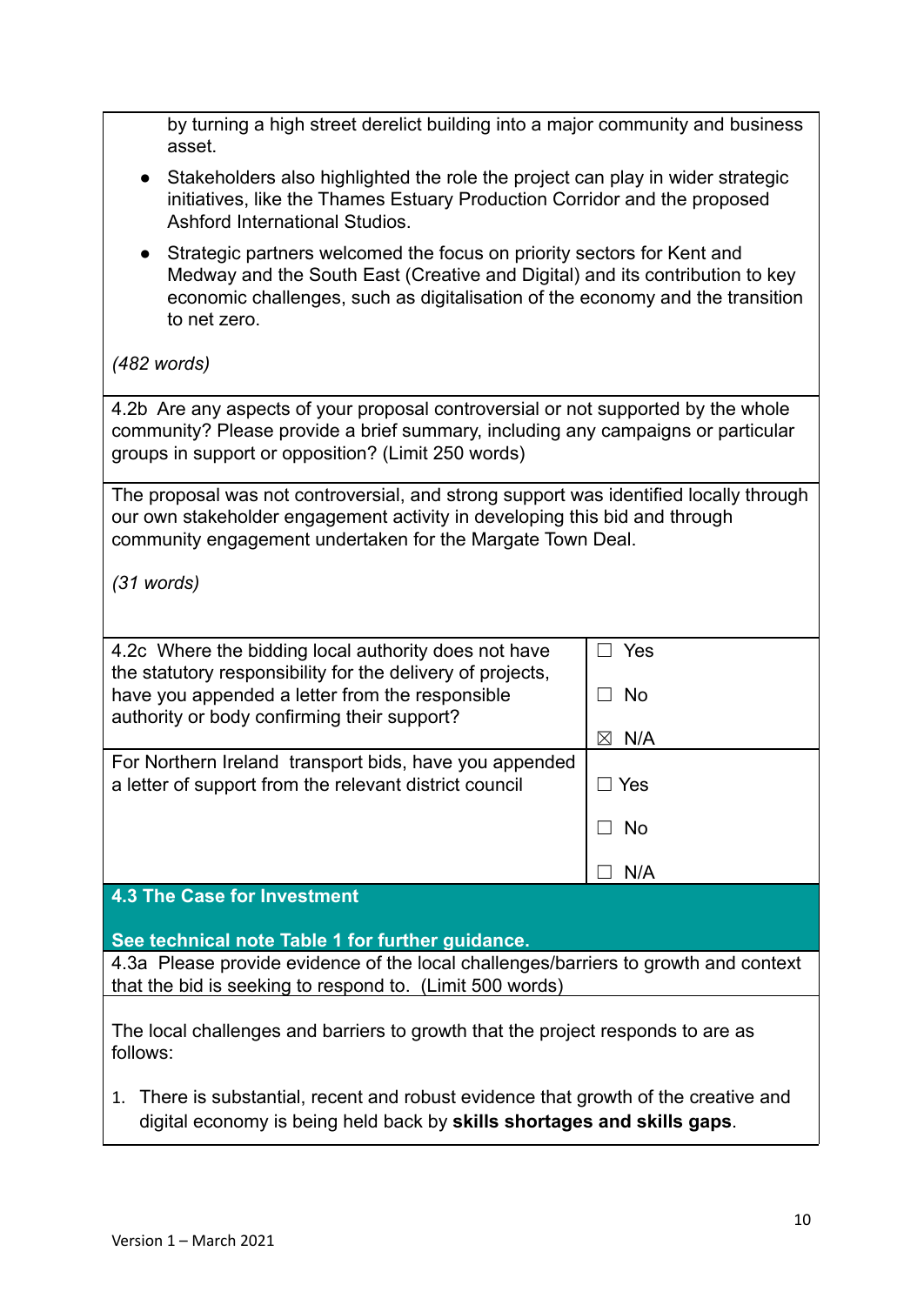Kent and Medway Economic Partnership's May 2021 *Workforce [Skills Evidence](http://kmep.org.uk/documents/Workforce_Skills_Evidence_Base.pdf) [Base](http://kmep.org.uk/documents/Workforce_Skills_Evidence_Base.pdf)* identified a pressing need to engage more young people and adults in creative and digital careers; develop closer links between industry and Further and Higher Education; inject a strong industry-focused, practice-based element to technical education; and take a strategic approach to building the talent pool the creative and digital sector needs by *inter alia* locating education facilities in key locations.

Independent research commissioned by EKC Group (*Curriculum 2030 Research*, available upon request) concluded that East Kent, and especially Thanet, where Margate is based, were relatively low-wage and low-skill economies, with a poor qualifications profile relative to the rest of Kent and the wider South East. At the same time, it identified creative and digital as one of the highest growth potential sectors and that demand for digital skills will be strong across the whole economy. It also noted that creative and digital is seen as a priority sector for skills development by Thanet District Council. The visibility and reputation of the sector has helped put the town on the map, but needs to be accelerated.

- 2. **Demographic shift** means that additional space is needed to accommodate a significant growth in student numbers across Thanet: ONS population growth projections suggest a 21% (+9.900) increase in the number of 15-19-year-olds by 2030 across East Kent and 16% (+1,200) in Thanet.
- 3. East Kent shows a significant **lag in productivity** compared with Kent and the wider South East, with GVA per head especially low Thanet. This project will enhance opportunities for entrepreneurial activity and create new enterprises and investment/jobs in higher-productivity activities enabled by higher intermediate-level digital and creative skills.
- 4. **Deprivation** is excluding significant numbers of residents from the labour market and better paid work: many areas in Margate fall within the 10% most deprived in the country in terms of household income, and higher than average unemployment rate. Linked to this, there is need to build a more cohesive community, address divisions in perceptions between long-term residents and 'newcomers', and create more opportunities for young people.
- 5. The **attractiveness** of Margate for residents, visitors, businesses and investors is undermined by empty and dilapidated buildings. This project brings an old building back into community and business use, and helps to change perceptions.

Margate is too reliant on day-trips and the seasonal economy. There is a need to increase the diversity of the local economy and create more high value-added, year-round jobs. The investment will create a new linked route through the town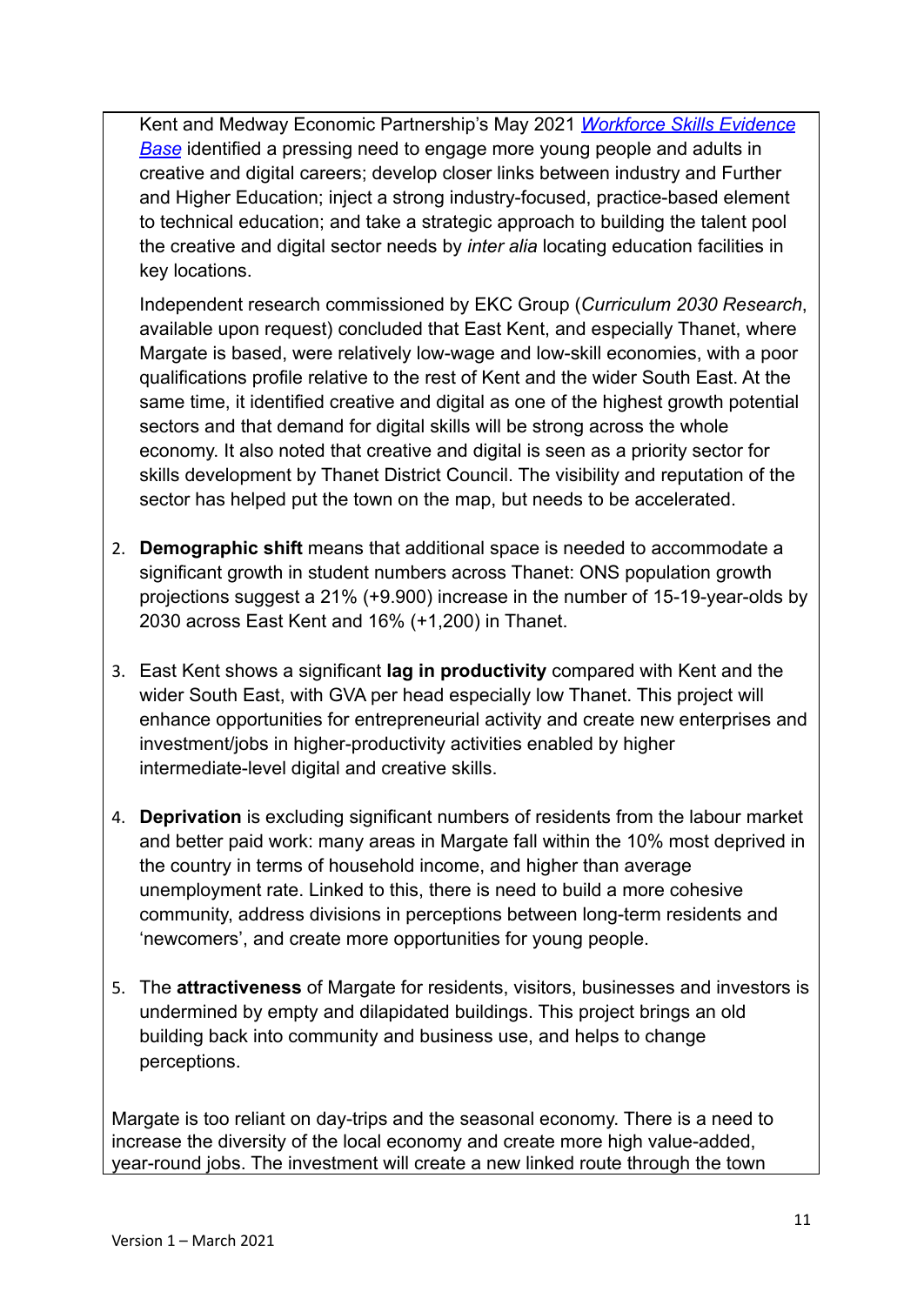centre from the coast to the historic Hawley Square, creating a focal point of activity around creative production and skills, and driving further town centre investment and business growth.

*(491 words)*

4.3b Explain why Government investment is needed (what is the market failure)? (Limit 250 words)

Government investment is needed because:

- The *status quo* is not generating the skilled people required to unlock the investment to realise Margate's potential in creative and digital, despite growing numbers of young people in the local population.
- Additional public investment is needed to engage and inspire more young people to enter further education and progress to the highest possible level of skill locally in growth sectors like creative and digital, and then progress via clear routes into work.
- EKC Group's estate plans are unable to meet the investment required by any other means and commercial training providers are unable to invest at risk in the current economic conditions.
- Where digital skills have been provided in the past through various time-bound initiatives, they have not been sustainable due to the lack of a permanent presence. There needs to be continuity and sustained growth in partnership with existing and new enterprises who will be encouraged by the committed investment to meet their skills needs.
- The long-term vacant building in question cannot attract retailers or other investment and so requires a different use. Margate high street lacks the 'pulling power' to attract a new major retail tenant, especially since Covid-19. This alternative community use will revitalise the area, increase footfall and stimulate business growth in the surrounding area.

Public investment in the project will address this market failure and create a financially sustainable education facility that will stimulate the local economy and create a new a community asset.

*(250 words)*

4.3c Please set out a clear explanation on what you are proposing to invest in and why the proposed interventions in the bid will address those challenges and barriers with evidence to support that explanation. As part of this, we would expect to understand the rationale for the location. (Limit 500 words)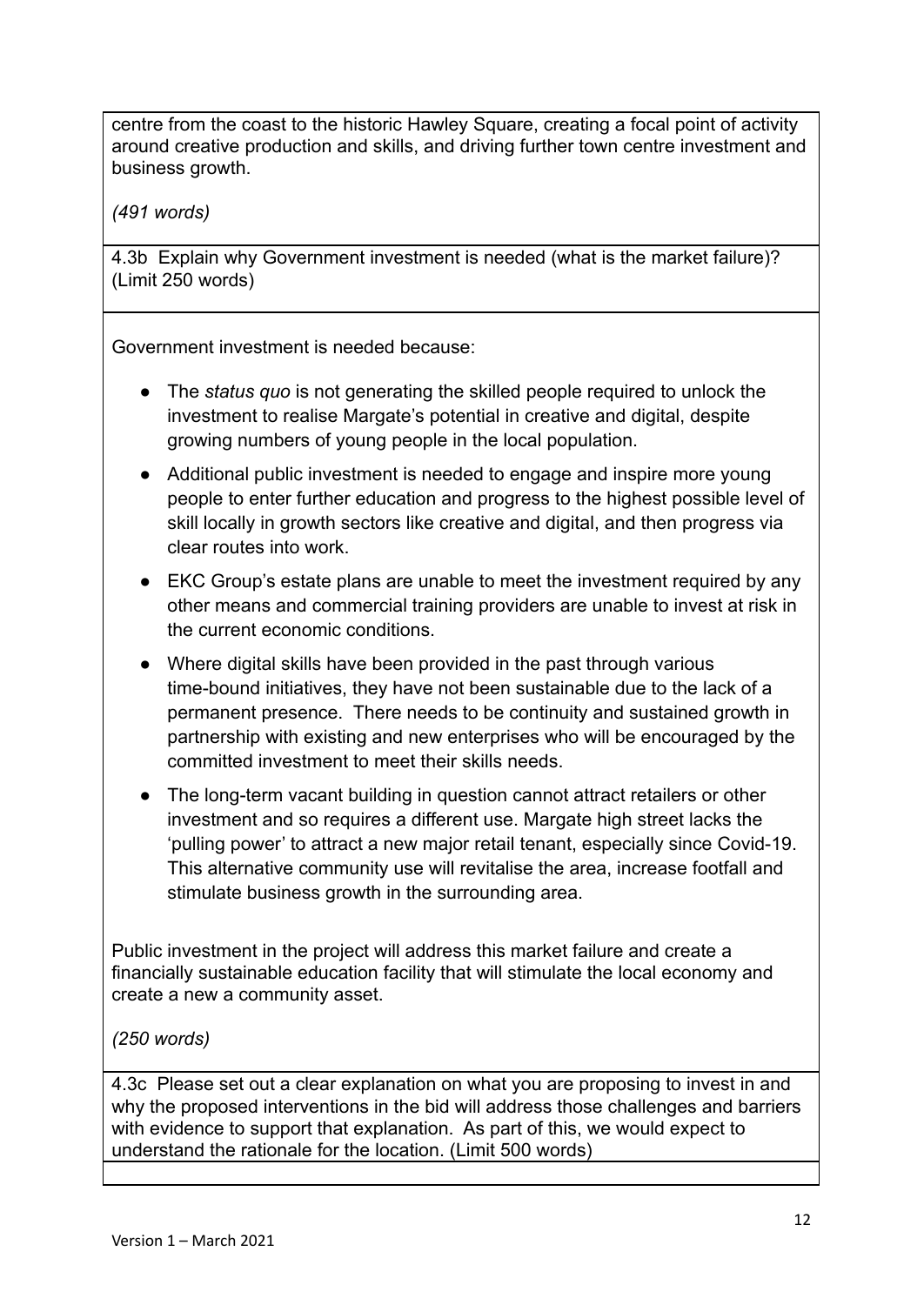The investment will:

- 1. Create 2,000 sq. m of cutting-edge, industry-relevant training space;
- 2. Deliver to 200 16-19 and adult learners per year;
- 3. Deliver a range of technical qualifications, including specialised T Levels in Animation, Architecture, Programming, Coding, Graphics, Marketing, TV and Film.
- 4. Offer seamless progression to Level 4 and 5 provision by introducing new Higher Technical Qualifications, supported by a government-backed brand and quality mark to meet the higher-level skills of industry;
- 5. Invest £7,026,078 in the area (£6,306,078 from the Levelling Up Fund and £720,000 from the EKC Group, which will be on specialist IT equipment and curriculum.)

This will address the following challenges and barriers identified in section 4.3a as follows:

- **1. Skills gaps and skills shortages** (evidenced in the *Workforce Skills Evidence Base)* will be addressed by creating a high-profile, engaging education facility and curriculum which has strong links to creative and digital employers. This will both engage students and businesses in the opportunities available and create the skilled talent pool needed for growth.
- **2. Demographic shift** (evidenced by ONS population projections) will be addressed by increasing the volume and range of technical education places available to the rapidly growing population of young people.
- 3. The East Kent **productivity lag** (evidenced in the *Workforce Skills Evidence Base)* will be reduced in the creative and digital sector through improved technical skills, including at higher and intermediate levels, which are most likely to increase company competitiveness.
- 4. The project will also help to address Thanet's longstanding issue of **deprivation** (evidence in the *Index of Multiple Deprivation* 2019) by engaging people from deprived parts of the District and providing access to good quality jobs through technical education, raising incomes and increasing economic activity.
- 5. Margate's **attractiveness** to residents, visitors and businesses will be increased by turning an empty and dilapidated building into a vibrant community and economic asset.

Our choice of a town-centre Margate **location** places the new facility at the heart of Thanet's creative a digital economy (giving access to employers, freelancers and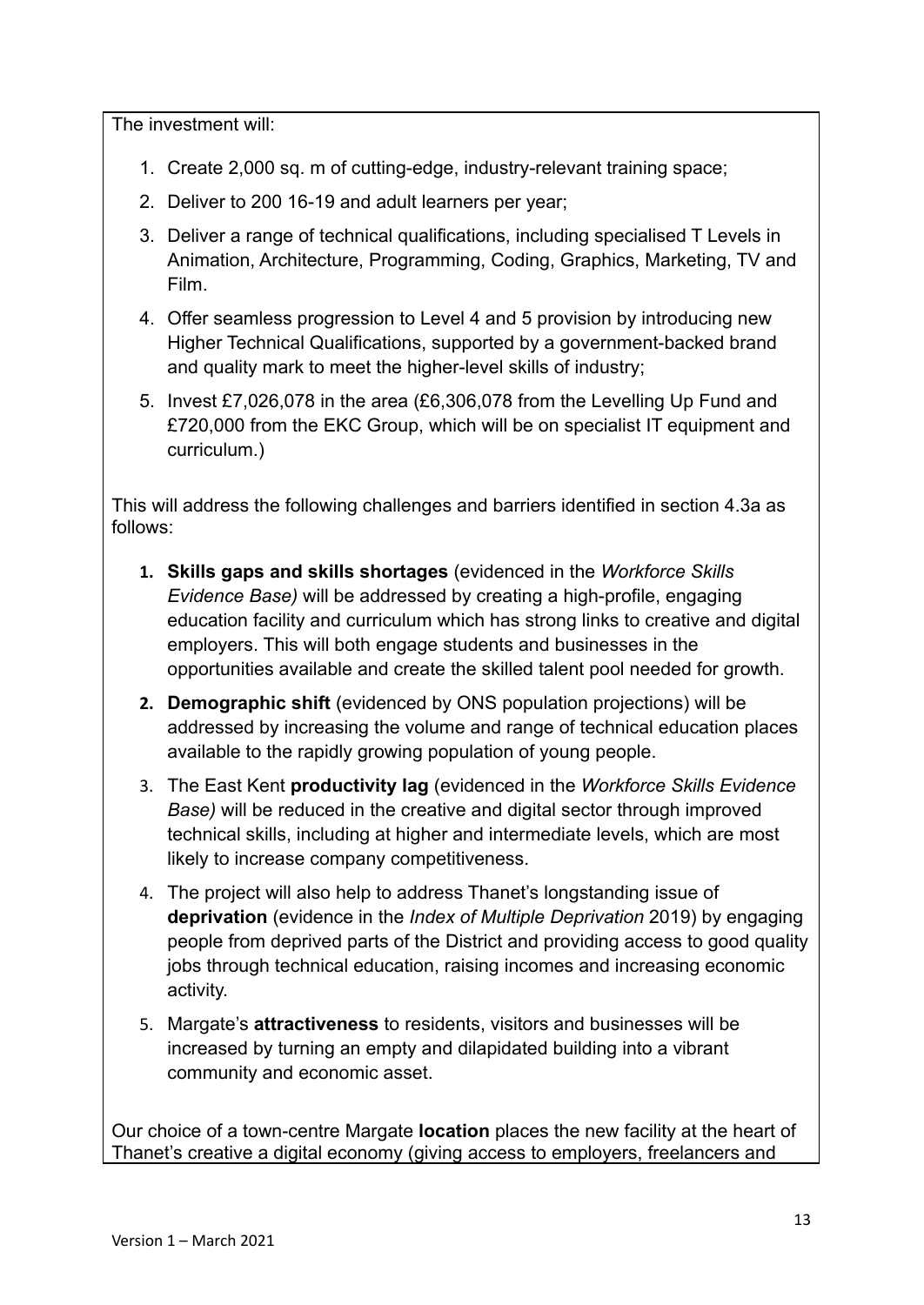entrepreneurs), while also being accessible for students, who will benefit from multiple low-carbon public transport and cycling options to reach the centre.

By doing this the new facility will house the growing demographic, revitalise the town centre and create inward investment with new enterprises. Within a vibrant town centre and close to the station, there will be a growing demand for office space, driven by more flexible working patterns and a shifting of activities out of London. Creative and Digital enterprises will grow on the doorstep of MargateDigital, benefiting from a supply of talent and digital production/marketing to support their ambitions.

This project also takes advantage of previous ventures in the area, with huge investment in fast broadband connectivity across Margate. With 99% superfast availability (30+Mpds+) and now higher than the UK average with no areas under (10 Mbps or lower).

*(478 words)*

4.3d For Transport Bids: Have you provided an Option Assessment Report (OAR) ☐ Yes

4.3e Please explain how you will deliver the outputs and confirm how results are likely to flow from the interventions. This should be demonstrated through a well-evidenced *Theory of Change*. Further guidance on producing a Theory of Change can be found within [HM Treasury's Magenta Book](https://assets.publishing.service.gov.uk/government/uploads/system/uploads/attachment_data/file/879438/HMT_Magenta_Book.pdf) (page 24, section 2.2.1) and [MHCLG's appraisal guidance](https://www.gov.uk/government/publications/department-for-communities-and-local-government-appraisal-guide). (Limit 500 words)

☐ No

Figure 4.3e presents the logic model for MargateDigital. Outputs will be delivered through EKC Group's established and effective processes for developing new technical education facilities.

## **Figure 4.3e: MargateDigital Logic Model**

| <b>Inputs</b>                                                   | <b>Outputs</b>                                                                            | <b>Outcomes</b>                                                                                   | <b>Impacts</b>                                                                             |
|-----------------------------------------------------------------|-------------------------------------------------------------------------------------------|---------------------------------------------------------------------------------------------------|--------------------------------------------------------------------------------------------|
| Capital<br>LUF £6.3m<br><b>EKC Group</b><br>$\bullet$<br>£0.72m | 2,000 sq. m of<br>high street<br>premises brought<br>back into use for<br>educational and | Expansion of<br>$\bullet$<br>student numbers<br>at levels 2, 3, 4<br>and $5.$<br>Expanded digital | Reduced skills<br>shortages and<br>skills gaps in the<br>East Kent creative<br>and digital |
| Revenue<br>Non-capitalised<br>$\bullet$                         | business support<br>purposes.                                                             | and creative<br>curriculum offer                                                                  | economy and<br>more generally.                                                             |
| strategic<br>management                                         | <b>Better quality</b><br>$\bullet$<br>facilities for digital<br>and creative              | (scope and<br>levels).                                                                            | Strengthened<br>$\bullet$<br>creative and digital<br>sector in East                        |
| costs associated<br>with the new<br>development.                | technical<br>education.                                                                   | Improved access<br>to high quality<br>technical                                                   | Kent, and<br>contribution to                                                               |
| Ongoing<br>maintenance and                                      | Increased College<br>$\bullet$<br>capacity to                                             | education for<br>learners.                                                                        | strategic sector<br>initiatives like<br><b>Thames Estuary</b>                              |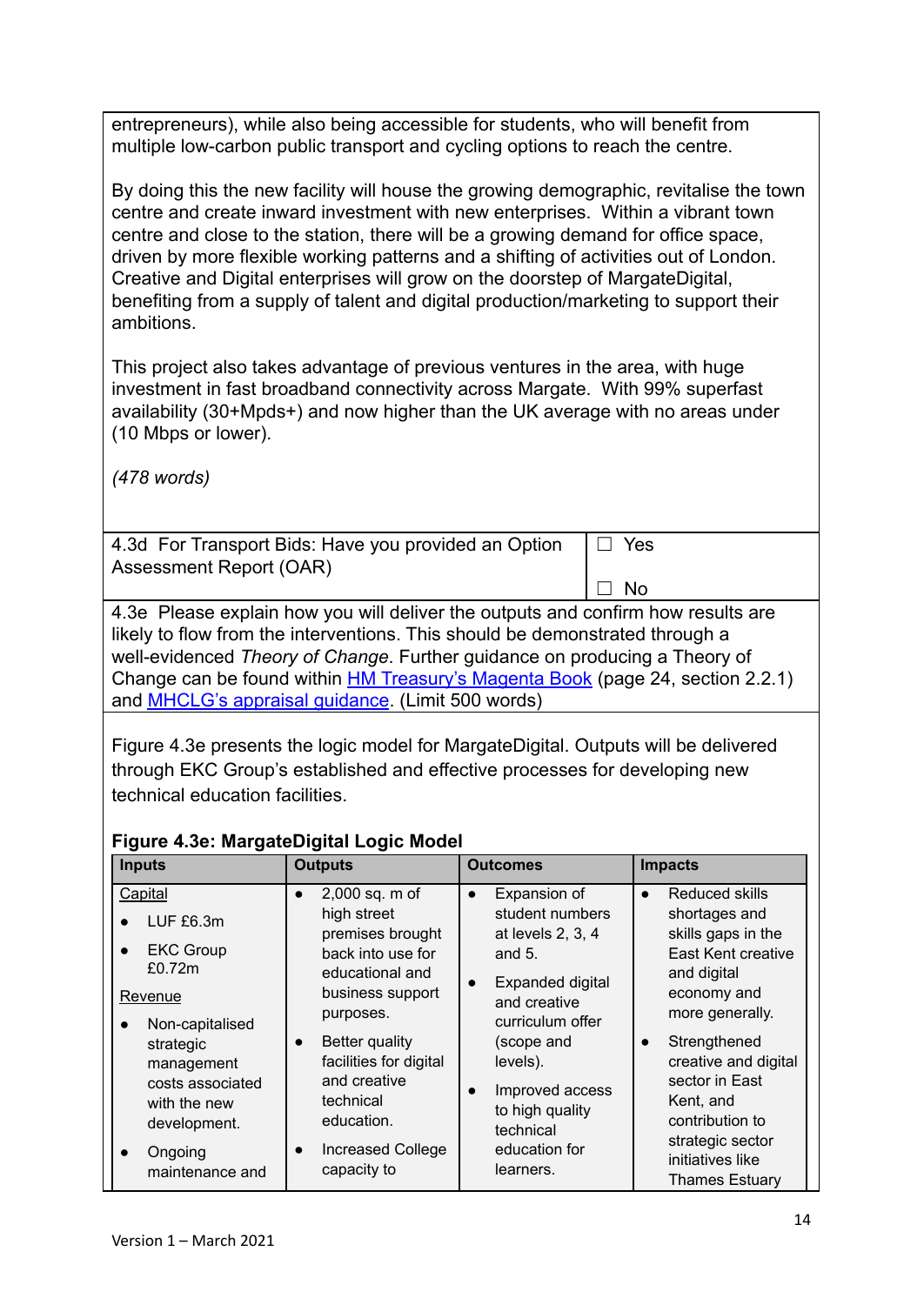|                                          |                            |                                               | Production                            |
|------------------------------------------|----------------------------|-----------------------------------------------|---------------------------------------|
| repair of the facility<br>over 30 years. | expand student<br>numbers. | Increased<br>$\bullet$<br>employment and      | Corridor and                          |
|                                          |                            | jobs safeguarded                              | Ashford                               |
| Investment to date<br>in project design  |                            | in digital and                                | International                         |
| and development.                         |                            | creative                                      | Studios.                              |
|                                          |                            | companies.                                    | Increased<br>$\bullet$                |
|                                          |                            | Increased levels<br>$\bullet$                 | awareness and                         |
|                                          |                            | of business                                   | understanding of                      |
|                                          |                            | start-up, scale-up<br>and inward              | creative and digital<br>careers among |
|                                          |                            | investment.                                   | young people and                      |
|                                          |                            | Increased<br>$\bullet$                        | adults.                               |
|                                          |                            | technology                                    | Further<br>$\bullet$                  |
|                                          |                            | adoption and                                  | enhancement of                        |
|                                          |                            | innovation in local                           | <b>EKC Group's role</b>               |
|                                          |                            | digital and<br>creative                       | as a leading<br>provider of           |
|                                          |                            | companies.                                    | creative and digital                  |
|                                          |                            | Reduced levels of                             | technical                             |
|                                          |                            | $\bullet$<br>NEET <sub>S<sup>[1]</sup>.</sub> | education.                            |
|                                          |                            | More sustainable                              | Economic growth,<br>$\bullet$         |
|                                          |                            | $\bullet$<br>and low carbon                   | especially in the                     |
|                                          |                            | travel-to-learn                               | priority creative                     |
|                                          |                            | patterns.                                     | and digital sector.                   |
|                                          |                            | Enhanced                                      | Successful local                      |
|                                          |                            | townscape, more                               | implementation of<br>Government's     |
|                                          |                            | attractive to                                 | technical                             |
|                                          |                            | residents, visitors<br>and businesses.        | education policy.                     |
|                                          |                            |                                               |                                       |
|                                          |                            | Improved digital<br>arts and cultural         |                                       |
|                                          |                            | offer.                                        |                                       |
|                                          |                            |                                               |                                       |

The intended outcomes and impacts will flow from the interventions described as follows:

- More students will access an enhanced and expanded creative and digital technical education offer due to demonstrated untapped local student demand among young people (see 5.1 a above). The accessibility, visibility (town centre location) and quality of the new facilities will act as a magnet to students, as has happened at other EKC Group sites when new capital funding has been secured.
- Increased employment, business start-up and scale-up, and inward investment can be expected given Margate's growing prominence as a digital and creative hub, at the same time as there is strong evidence that skills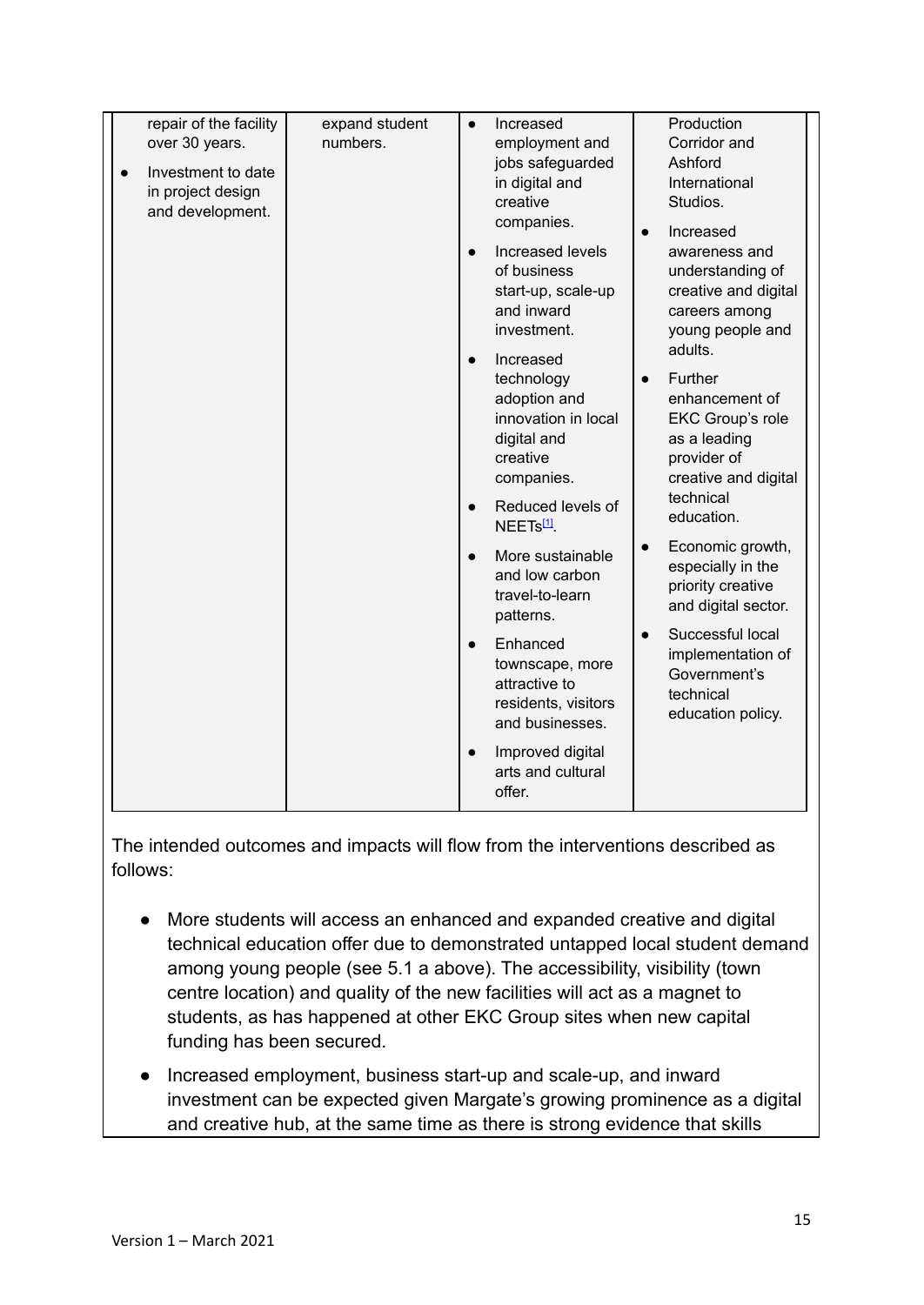shortages and skills gaps are holding back the sector's growth (see 4.3a and 4.3c above).

- More sustainable and low-carbon travel-to-learn patterns can be expected because Margate town centre is a public transport hub, with good bus and train connections to the rest of East Kent.
- The new facility will improve perceptions of the town centre, turning an eyesore into a high-profile educational, creative and digital economy asset.
- MargateDigital will support the local arts and cultural offer by engaging more people in the production, promotion and dissemination of new work.

#### *(500 words)*

[\[1\]](https://ukc-word-edit.officeapps.live.com/we/wordeditorframe.aspx?ui=en-gb&rs=en-gb&wopisrc=https%3A%2F%2Fstudentthanetac.sharepoint.com%2Fsites%2FMargateDigital%2F_vti_bin%2Fwopi.ashx%2Ffiles%2F9557cfb348f34468b6c2eafe2c8ac562&wdenableroaming=1&mscc=1&hid=-1696&uiembed=1&uih=teams&hhdr=1&dchat=1&sc=%7B%22pmo%22%3A%22https%3A%2F%2Fteams.microsoft.com%22%2C%22pmshare%22%3Atrue%2C%22surl%22%3A%22%22%2C%22curl%22%3A%22%22%2C%22vurl%22%3A%22%22%2C%22eurl%22%3A%22https%3A%2F%2Fteams.microsoft.com%2Ffiles%2Fapps%2Fcom.microsoft.teams.files%2Ffiles%2F2475610946%2Fopen%3Fagent%3Dpostmessage%26objectUrl%3Dhttps%253A%252F%252Fstudentthanetac.sharepoint.com%252Fsites%252FMargateDigital%252FShared%2520Documents%252FGeneral%252FLevelling%2520Up%2520Fund%2520Application%252FFinal%2520Submission%252FLUF_Application_Form%2520-%2520annotated%2520(1).docx%26fileId%3D9557cfb3-48f3-4468-b6c2-eafe2c8ac562%26fileType%3Ddocx%26ctx%3Dfiles%26scenarioId%3D1696%26locale%3Den-gb%26theme%3Ddefault%26version%3D21042101600%26setting%3Dring.id%3Ageneral%26setting%3DcreatedTime%3A1623761518091%22%7D&wdorigin=TEAMS-ELECTRON.teams.files&wdhostclicktime=1623761517667&jsapi=1&jsapiver=v1&newsession=1&corrid=0c0268e2-964f-48b5-bb65-e40608ddf272&usid=0c0268e2-964f-48b5-bb65-e40608ddf272&sftc=1&sams=1&accloop=1&sdr=6&scnd=1&hbcv=1&htv=1&hodflp=1&instantedit=1&wopicomplete=1&wdredirectionreason=Unified_SingleFlush&rct=Medium&ctp=LeastProtected#_ftnref1) Young people not in education, employment or training. **4.4 Alignment with the local and national context**

**See technical note Table 1 for further guidance.**

4.4a Explain how your bid aligns to and supports relevant local strategies (such as Local Plans, local economic strategies or Local Transport Plans) and local objectives for investment, improving infrastructure and levelling up. (Limit 500 words)

The project is closely aligned to and supports local strategies and priorities:

- The *Thanet Local Plan<sup>2</sup>* identifies low skills levels, high unemployment and low wages as 'significant difficulties' for Thanet and identifies encouraging local business growth and inward investment as a key part of the solution. The Plan also aims for further improvement and development of Margate town centre and specifies an important role for the creative sector and education in that.
- The *Thanet Economic Growth Strategy* (2016) identifies, 'cultivating the **<sup>3</sup>** creative industries across Thanet' as one of 7 'transformational initiatives' and places great emphasis on the role that education can play in local economic development. 'Working with businesses, schools and FE/HE providers to improve workforce skills' is specified as one of 4 'foundational principles'.
- The *Margate Town Deal* and Investment Plan<sup>4</sup> highlights the importance of skills in meeting the town's major challenges. It also identifies that creative economy businesses are failing to scale, but there is a significant growth opportunity, and that more young people need to enter further and higher education. 'Intervention 1' (of 4) of the Plan is 'scaling Margate's creative production and skills'. This requires spaces to support and scale creative production stretching from the high street to Theatre Royal. This former M&S

<sup>2</sup> <https://www.thanet.gov.uk/info-pages/local-plan-updates/>

<sup>&</sup>lt;sup>3</sup> <https://www.thanet.gov.uk/wp-content/uploads/2018/08/FINAL-Thanet-Economic-Growth-Strategy-060117.pdf>

<sup>4</sup> <https://www.thanet.gov.uk/campaigns/margate-town-deal/?tab=4>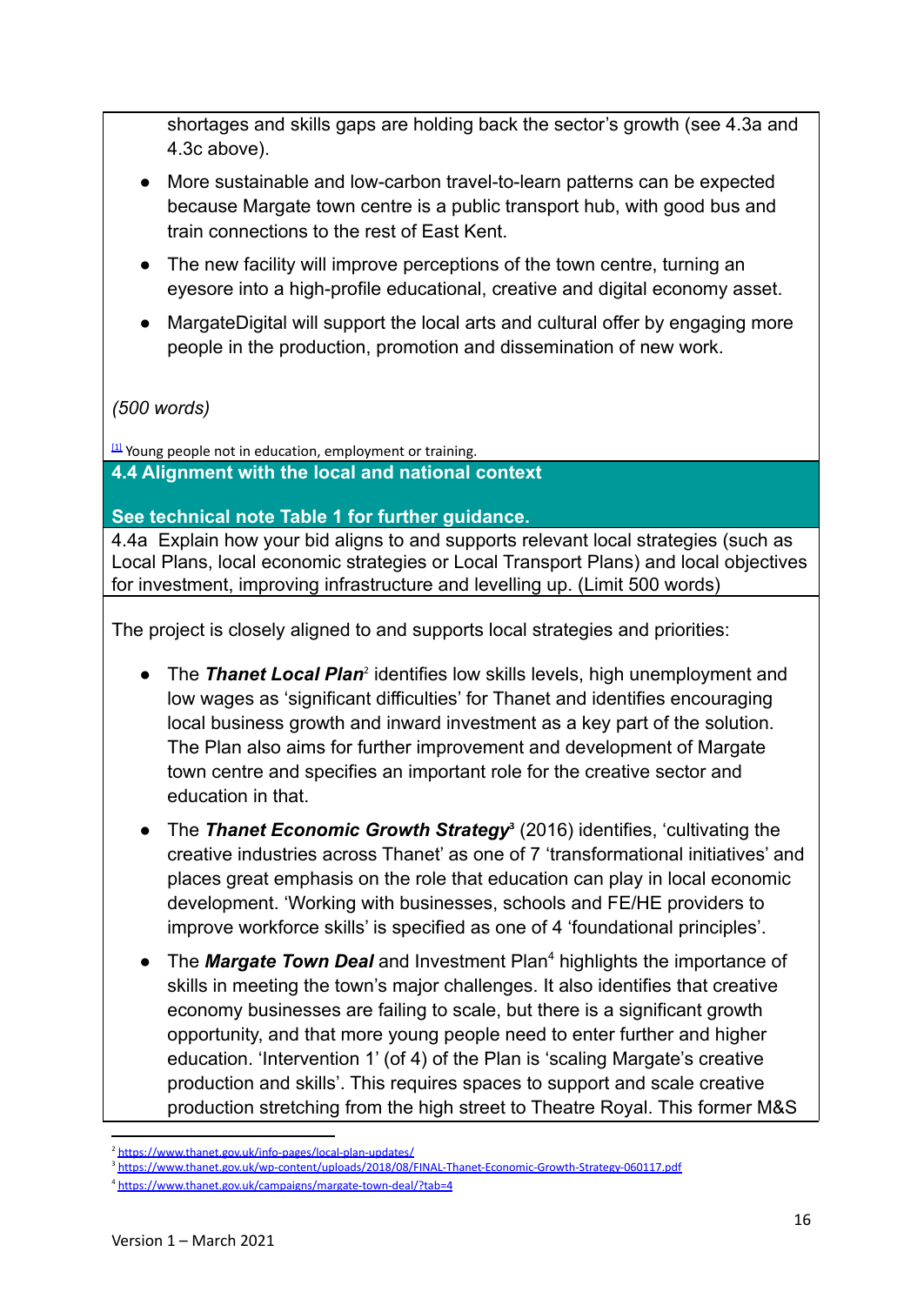building (which is the focus of this Levelling Up Fund bid) is singled out as a key site to be transformed in order to create new jobs and education opportunities, help create a focal point of creative production and skills and drive further town centre investment.

• The *Thanet Transport Strategy<sup>5</sup>* includes provisions for safe and sustainable travel; accessible locations which can be reached on foot, by public transport or cycle; and improvements to walking, public transport and cycling infrastructure. The project is aligned with these aims by locating the new education facility in a town centre location with excellent public transport (rail and bus) and cycling access from Thanet and East Kent as a whole.

The project is also strategically aligned with regional and sub-regional priorities:

- **South East LEP's Economic Strategy Statement** *Smarter Faster Together<sup>6</sup>* notes the importance of the creative industries to the local economy, especially within the Thames Estuary. The *SELEP Skills Strategy 2018-23<sup>7</sup>* identifies 'IT, Digital and Creative' as a priority.
- The **Thames Estuary Production Corridor** *Case for Investment<sup>8</sup>* specifically identifies Margate as a key 'cultural production area' in the London, South Essex and North Kent 'cultural ecosystem'. It advocates public investment and highlights the role that Further and Higher Education can play in enabling growth.
- Kent and Medway's August 2020 *Economic Renewal and Resilience Plan<sup>9</sup>* includers a significant focus on supporting business growth and developing skills in to aid economic recovery. The **Employment Plan<sup>10</sup>** (December 2020) created an Employment Task Force and a group to drive action on creative and digital as a strategic priority. It commissioned the *Kent and Medway Workforce Skills Evidence Base<sup>11</sup>*, which provided detailed evidence of creative and digital skills needs (see 4.3c).

#### *(499 words)*

4.4b Explain how the bid aligns to and supports the UK Government policy objectives, legal and statutory commitments, such as delivering Net Zero carbon emissions and improving air quality. Bids for transport projects in particular should clearly explain their carbon benefits. (Limit 250 words)

<sup>5</sup> <http://thanet.opus3.co.uk/ldf/documents/Thanet%20District%20Adopted%20Local%20Plan%202020/%20Transport%20Strategy>

<sup>6</sup> <https://www.southeastlep.com/SmarterFasterTogether>

<sup>7</sup> <http://www.southeastlep.com/our-strategy/skills/>

<sup>9</sup> [http://kmep.org.uk/documents/Renewal\\_and\\_Resilience\\_Plan\\_-\\_August\\_2020.pdf](http://kmep.org.uk/documents/Renewal_and_Resilience_Plan_-_August_2020.pdf) <sup>8</sup> [https://www.kent.gov.uk/\\_\\_data/assets/pdf\\_file/0018/110961/Thames-Estuary-Production-Corridor-Case-for-Investment-2020.pdf](https://www.kent.gov.uk/__data/assets/pdf_file/0018/110961/Thames-Estuary-Production-Corridor-Case-for-Investment-2020.pdf)

<sup>&</sup>lt;sup>10</sup> https://www.kent.gov.uk/ data/assets/pdf\_file/0003/116706/Kent-and-Medway-Employment-Plan.pdf

<sup>11</sup> [http://kmep.org.uk/documents/Workforce\\_Skills\\_Evidence\\_Base.pdf](http://kmep.org.uk/documents/Workforce_Skills_Evidence_Base.pdf)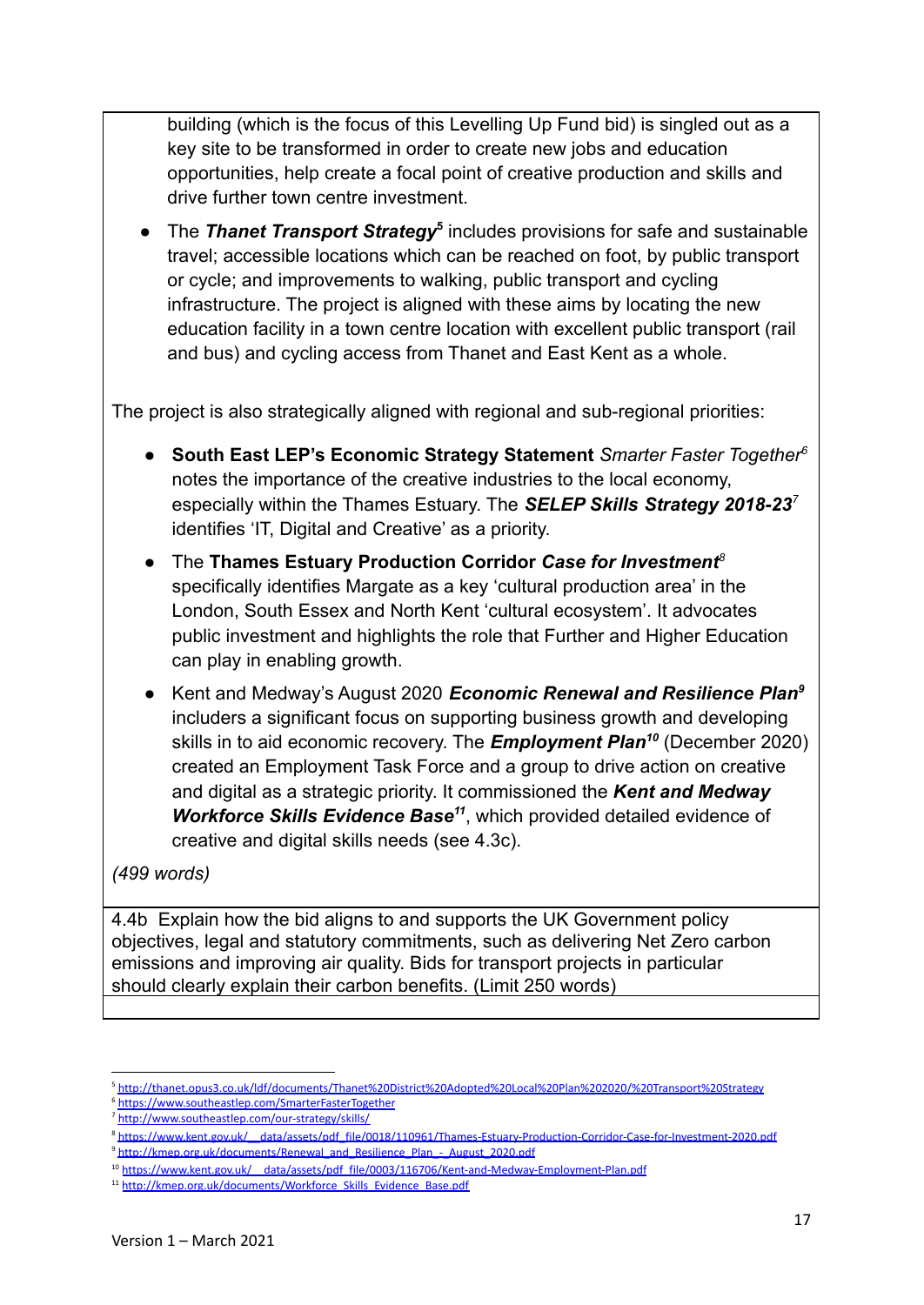Reflecting the UK's commitment to net zero carbon emissions by 2050, the project will be exemplary in terms of carbon emissions, air quality and other environmental impacts:

- Sustainable travel: a major part of the carbon footprint of educational establishments is student travel, and so the more sustainable this is, the lower the environmental impact. Our town centre location, which is also a public transport hub with bus and train services from across Thanet, East Kent and further afield, will incentivise public transport use and encourage cycling and walking.
- Car free: no parking will be available other than town centre public car parks, although support will be available to assist mobility impaired students and staff who need to travel by private vehicle.
- Cycle security: secure cycle storage and shower facilities will be offered free on site to all staff and students to encourage cycle use.
- Paperless: in keeping with our aspiration to be a leading digital centre, there will be a 'digital first' policy, with paper use discouraged and minimised.
- Waste management: we will implement the highest standards of waste disposal, reduction, re-use and recycling.
- Student and staff engagement: centre users will be engaged in 'Green' MargateDigital', a participatory programme of continuous improvement on environmental performance, with support for outreach education, student activism and community activities on themes such as decarbonisation and action to address biodiversity loss.
- Estates management: we will implement relevant environmental management standards during construction and operation of the building.

## *(249 words)*

4.4c Where applicable explain how the bid complements / or aligns to and supports other investments from different funding streams. (Limit 250 words)

The project aligns with and complements other investments from different funding streams as follows:

**• Margate Town Deal** will invest £22.2m<sup>[\[1\]](https://ukc-word-edit.officeapps.live.com/we/wordeditorframe.aspx?ui=en-gb&rs=en-gb&wopisrc=https%3A%2F%2Fstudentthanetac.sharepoint.com%2Fsites%2FMargateDigital%2F_vti_bin%2Fwopi.ashx%2Ffiles%2F9557cfb348f34468b6c2eafe2c8ac562&wdenableroaming=1&mscc=1&hid=-1696&uiembed=1&uih=teams&hhdr=1&dchat=1&sc=%7B%22pmo%22%3A%22https%3A%2F%2Fteams.microsoft.com%22%2C%22pmshare%22%3Atrue%2C%22surl%22%3A%22%22%2C%22curl%22%3A%22%22%2C%22vurl%22%3A%22%22%2C%22eurl%22%3A%22https%3A%2F%2Fteams.microsoft.com%2Ffiles%2Fapps%2Fcom.microsoft.teams.files%2Ffiles%2F2475610946%2Fopen%3Fagent%3Dpostmessage%26objectUrl%3Dhttps%253A%252F%252Fstudentthanetac.sharepoint.com%252Fsites%252FMargateDigital%252FShared%2520Documents%252FGeneral%252FLevelling%2520Up%2520Fund%2520Application%252FFinal%2520Submission%252FLUF_Application_Form%2520-%2520annotated%2520(1).docx%26fileId%3D9557cfb3-48f3-4468-b6c2-eafe2c8ac562%26fileType%3Ddocx%26ctx%3Dfiles%26scenarioId%3D1696%26locale%3Den-gb%26theme%3Ddefault%26version%3D21042101600%26setting%3Dring.id%3Ageneral%26setting%3DcreatedTime%3A1623761518091%22%7D&wdorigin=TEAMS-ELECTRON.teams.files&wdhostclicktime=1623761517667&jsapi=1&jsapiver=v1&newsession=1&corrid=0c0268e2-964f-48b5-bb65-e40608ddf272&usid=0c0268e2-964f-48b5-bb65-e40608ddf272&sftc=1&sams=1&accloop=1&sdr=6&scnd=1&hbcv=1&htv=1&hodflp=1&instantedit=1&wopicomplete=1&wdredirectionreason=Unified_SingleFlush&rct=Medium&ctp=LeastProtected#_ftn1)</sup> in projects that help to 'scale Margate's creative production and skills' (£8.9m); improve public realm for 'coastal wellbeing' (£3.55m); encourage 'active movement and connections' (£5.25m); and 'diversify heritage assets' (£4.5m). Our project is complementary and enhances the £8.9m for creative production and skills by adding a new technical education facility to complement the £6m that will be invested in other building refurbishment for workspace and other education activities.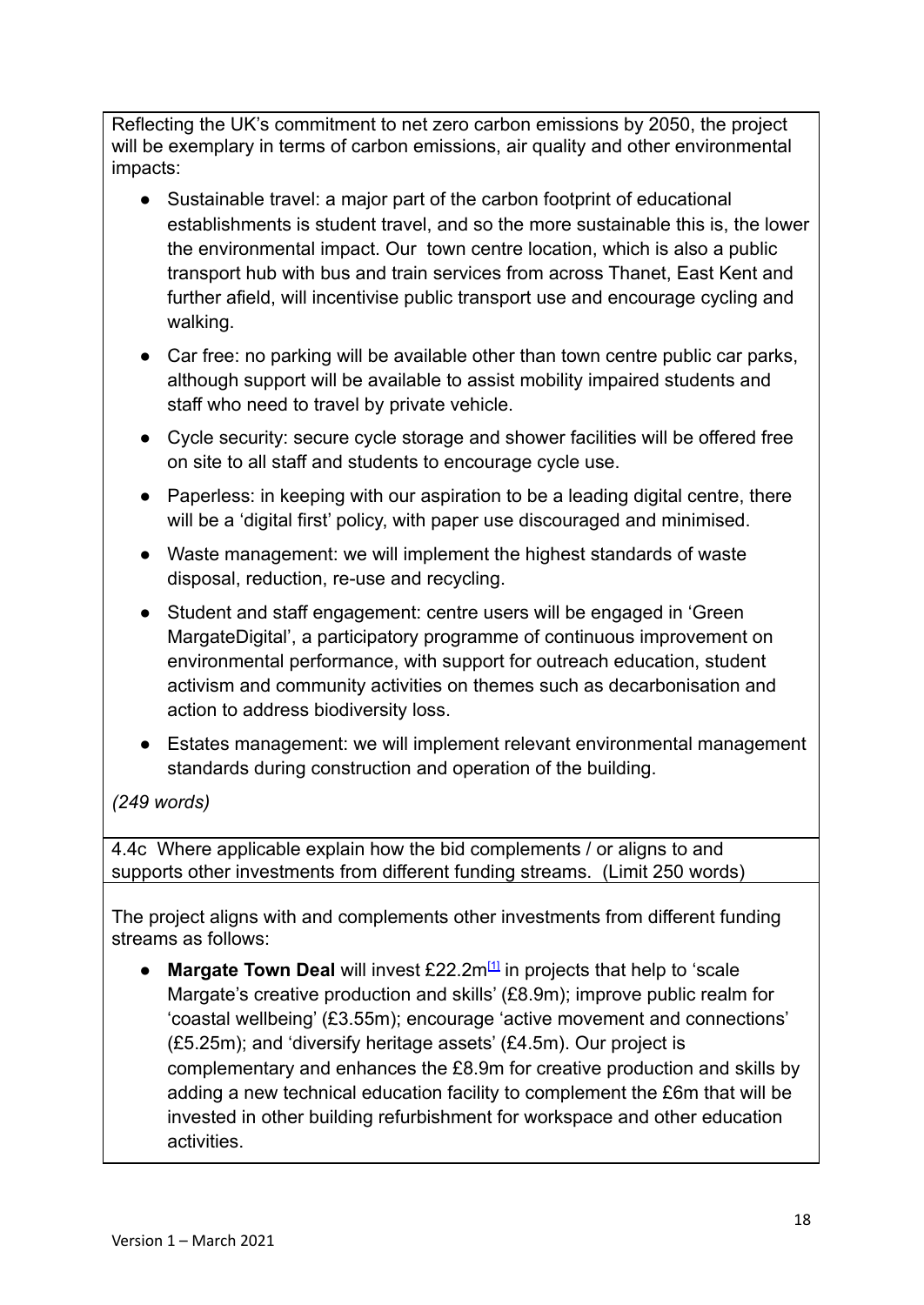- EKC Group is providing £720,000 in matched funding from the Department for Education's **Specialist Equipment Allocation**<sup>[\[2\]](https://ukc-word-edit.officeapps.live.com/we/wordeditorframe.aspx?ui=en-gb&rs=en-gb&wopisrc=https%3A%2F%2Fstudentthanetac.sharepoint.com%2Fsites%2FMargateDigital%2F_vti_bin%2Fwopi.ashx%2Ffiles%2F9557cfb348f34468b6c2eafe2c8ac562&wdenableroaming=1&mscc=1&hid=-1696&uiembed=1&uih=teams&hhdr=1&dchat=1&sc=%7B%22pmo%22%3A%22https%3A%2F%2Fteams.microsoft.com%22%2C%22pmshare%22%3Atrue%2C%22surl%22%3A%22%22%2C%22curl%22%3A%22%22%2C%22vurl%22%3A%22%22%2C%22eurl%22%3A%22https%3A%2F%2Fteams.microsoft.com%2Ffiles%2Fapps%2Fcom.microsoft.teams.files%2Ffiles%2F2475610946%2Fopen%3Fagent%3Dpostmessage%26objectUrl%3Dhttps%253A%252F%252Fstudentthanetac.sharepoint.com%252Fsites%252FMargateDigital%252FShared%2520Documents%252FGeneral%252FLevelling%2520Up%2520Fund%2520Application%252FFinal%2520Submission%252FLUF_Application_Form%2520-%2520annotated%2520(1).docx%26fileId%3D9557cfb3-48f3-4468-b6c2-eafe2c8ac562%26fileType%3Ddocx%26ctx%3Dfiles%26scenarioId%3D1696%26locale%3Den-gb%26theme%3Ddefault%26version%3D21042101600%26setting%3Dring.id%3Ageneral%26setting%3DcreatedTime%3A1623761518091%22%7D&wdorigin=TEAMS-ELECTRON.teams.files&wdhostclicktime=1623761517667&jsapi=1&jsapiver=v1&newsession=1&corrid=0c0268e2-964f-48b5-bb65-e40608ddf272&usid=0c0268e2-964f-48b5-bb65-e40608ddf272&sftc=1&sams=1&accloop=1&sdr=6&scnd=1&hbcv=1&htv=1&hodflp=1&instantedit=1&wopicomplete=1&wdredirectionreason=Unified_SingleFlush&rct=Medium&ctp=LeastProtected#_ftn2)</sup> funding, which has been created to fund industry specialist equipment required for technical education delivered under the new T Levels policy.
- EKC Group will also access revenue funding from its Further Education and Adult Education Budget monies provided by the **Education and Skills Funding Agency**. This will cover programme delivery costs and additional student support monies when appropriate. This revenue funding will ensure that the investment is fully utilised in the years after the building restoration and fit out.
- **● Homes England**, the owner of the building which will be restored to become MargateDigital will make the site available

*(210 words)*

[\[1\]](https://ukc-word-edit.officeapps.live.com/we/wordeditorframe.aspx?ui=en-gb&rs=en-gb&wopisrc=https%3A%2F%2Fstudentthanetac.sharepoint.com%2Fsites%2FMargateDigital%2F_vti_bin%2Fwopi.ashx%2Ffiles%2F9557cfb348f34468b6c2eafe2c8ac562&wdenableroaming=1&mscc=1&hid=-1696&uiembed=1&uih=teams&hhdr=1&dchat=1&sc=%7B%22pmo%22%3A%22https%3A%2F%2Fteams.microsoft.com%22%2C%22pmshare%22%3Atrue%2C%22surl%22%3A%22%22%2C%22curl%22%3A%22%22%2C%22vurl%22%3A%22%22%2C%22eurl%22%3A%22https%3A%2F%2Fteams.microsoft.com%2Ffiles%2Fapps%2Fcom.microsoft.teams.files%2Ffiles%2F2475610946%2Fopen%3Fagent%3Dpostmessage%26objectUrl%3Dhttps%253A%252F%252Fstudentthanetac.sharepoint.com%252Fsites%252FMargateDigital%252FShared%2520Documents%252FGeneral%252FLevelling%2520Up%2520Fund%2520Application%252FFinal%2520Submission%252FLUF_Application_Form%2520-%2520annotated%2520(1).docx%26fileId%3D9557cfb3-48f3-4468-b6c2-eafe2c8ac562%26fileType%3Ddocx%26ctx%3Dfiles%26scenarioId%3D1696%26locale%3Den-gb%26theme%3Ddefault%26version%3D21042101600%26setting%3Dring.id%3Ageneral%26setting%3DcreatedTime%3A1623761518091%22%7D&wdorigin=TEAMS-ELECTRON.teams.files&wdhostclicktime=1623761517667&jsapi=1&jsapiver=v1&newsession=1&corrid=0c0268e2-964f-48b5-bb65-e40608ddf272&usid=0c0268e2-964f-48b5-bb65-e40608ddf272&sftc=1&sams=1&accloop=1&sdr=6&scnd=1&hbcv=1&htv=1&hodflp=1&instantedit=1&wopicomplete=1&wdredirectionreason=Unified_SingleFlush&rct=Medium&ctp=LeastProtected#_ftnref1) <https://www.thanet.gov.uk/campaigns/margate-town-deal/?tab=3> [\[2\]](https://ukc-word-edit.officeapps.live.com/we/wordeditorframe.aspx?ui=en-gb&rs=en-gb&wopisrc=https%3A%2F%2Fstudentthanetac.sharepoint.com%2Fsites%2FMargateDigital%2F_vti_bin%2Fwopi.ashx%2Ffiles%2F9557cfb348f34468b6c2eafe2c8ac562&wdenableroaming=1&mscc=1&hid=-1696&uiembed=1&uih=teams&hhdr=1&dchat=1&sc=%7B%22pmo%22%3A%22https%3A%2F%2Fteams.microsoft.com%22%2C%22pmshare%22%3Atrue%2C%22surl%22%3A%22%22%2C%22curl%22%3A%22%22%2C%22vurl%22%3A%22%22%2C%22eurl%22%3A%22https%3A%2F%2Fteams.microsoft.com%2Ffiles%2Fapps%2Fcom.microsoft.teams.files%2Ffiles%2F2475610946%2Fopen%3Fagent%3Dpostmessage%26objectUrl%3Dhttps%253A%252F%252Fstudentthanetac.sharepoint.com%252Fsites%252FMargateDigital%252FShared%2520Documents%252FGeneral%252FLevelling%2520Up%2520Fund%2520Application%252FFinal%2520Submission%252FLUF_Application_Form%2520-%2520annotated%2520(1).docx%26fileId%3D9557cfb3-48f3-4468-b6c2-eafe2c8ac562%26fileType%3Ddocx%26ctx%3Dfiles%26scenarioId%3D1696%26locale%3Den-gb%26theme%3Ddefault%26version%3D21042101600%26setting%3Dring.id%3Ageneral%26setting%3DcreatedTime%3A1623761518091%22%7D&wdorigin=TEAMS-ELECTRON.teams.files&wdhostclicktime=1623761517667&jsapi=1&jsapiver=v1&newsession=1&corrid=0c0268e2-964f-48b5-bb65-e40608ddf272&usid=0c0268e2-964f-48b5-bb65-e40608ddf272&sftc=1&sams=1&accloop=1&sdr=6&scnd=1&hbcv=1&htv=1&hodflp=1&instantedit=1&wopicomplete=1&wdredirectionreason=Unified_SingleFlush&rct=Medium&ctp=LeastProtected#_ftnref2) <https://www.gov.uk/government/publications/t-levels-capital-fund/specialist-equipment-allocation-sea>

4.4d Please explain how the bid aligns to and supports the Government's expectation that all local road projects will deliver or improve cycling and walking infrastructure and include bus priority measures (unless it can be shown that there is little or no need to do so). Cycling elements of proposals should follow the Government's cycling design guidance which sets out the standards required. (Limit 250 words)

While not a project to improve cycling or walking infrastructure *per* se, MargateDigital will actively encourage cycling (along with the use of public transport) by:

- Locating MargateDigital in a town centre location with good local cycling access and within easy reach of cycle-friendly trains that go to Margate station from multiple areas of East Kent and further afield.
- Being car free: no parking will be available other than town centre public car parks, although support will be available to assist mobility impaired students and staff who need to travel by private vehicle.
- Cycle security: The design includes secure cycle storage and shower facilities to be offered free on site to all staff and students to encourage cycle use.
- Student and staff engagement: centre users will be engaged in 'Green MargateDigital', a participatory programme of continuous improvement on environmental performance, with support for outreach education, student activism and community activities on themes such as decarbonisation and action to address biodiversity loss. This will include specific messaging and encouragement for cycling.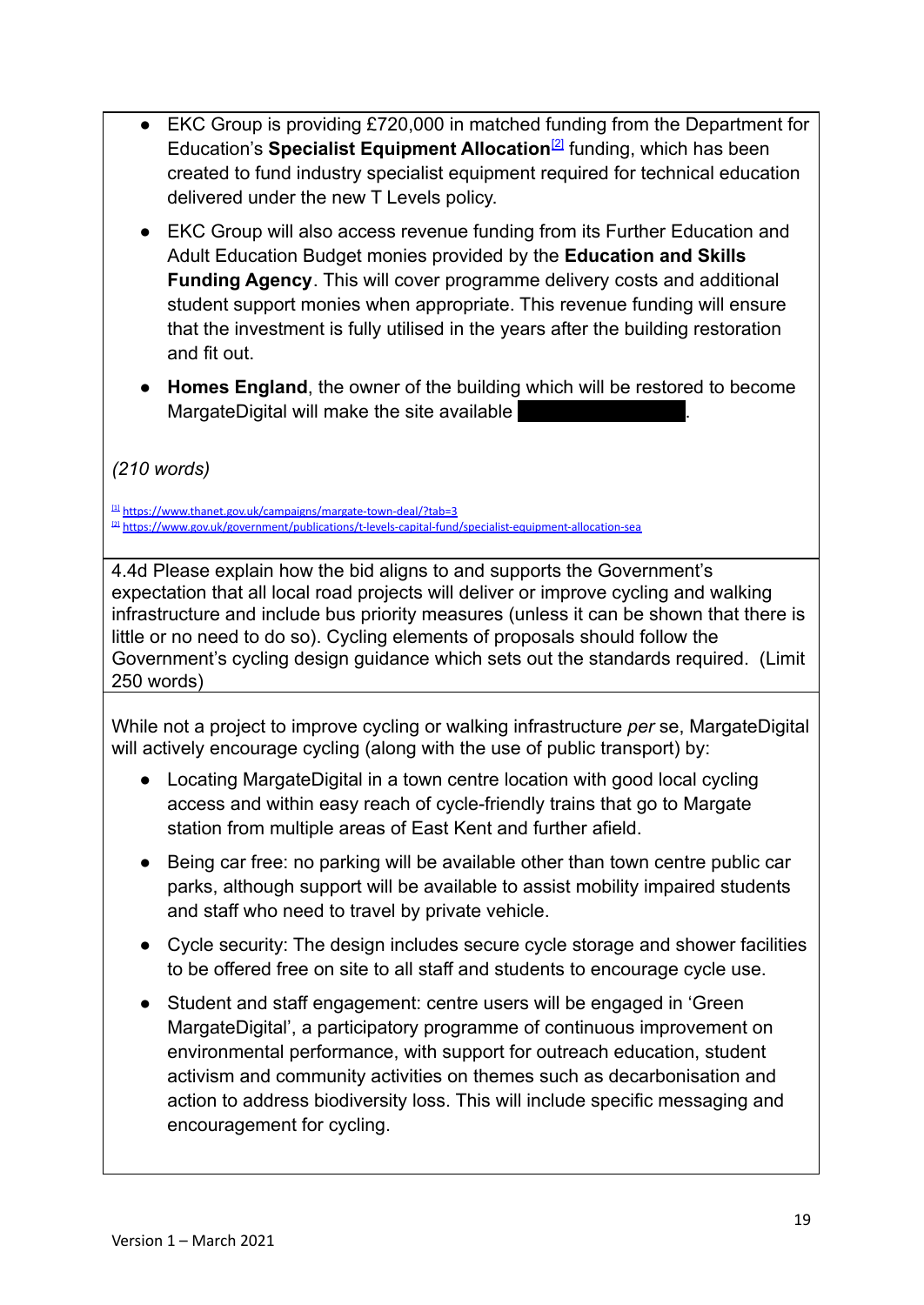### **PART 5 VALUE FOR MONEY**

**5.1 Appropriateness of data sources and evidence** See technical note Annex B and Table 1 for further guidance.

All costs and benefits must be compliant or in line with **HMT's Green Book**, [DfT](https://www.gov.uk/guidance/transport-analysis-guidance-tag) [Transport Analysis Guidance](https://www.gov.uk/guidance/transport-analysis-guidance-tag) and [MHCLG Appraisal Guidance.](https://www.gov.uk/government/publications/department-for-communities-and-local-government-appraisal-guide)

5.1a Please use up to date evidence to demonstrate the scale and significance of local problems and issues. (Limit 250 words)

The project addresses the following local problems and issues:

- **1. Low levels of resident qualifications**: 30% of Margate residents do not have any qualifications (28% Thanet, 22% Kent).
- **2. Poor attainment in Margate schools**: students who attend Hartsdown Academy, for example, are significantly less likely than students in other Thanet or English schools to progress to education or employment. In 2019 just 7% of students received Grade 5+ in English and Maths GCSE (compared to 43% nationally) and only 15 pupils did a level 3 level qualification.
- **3. Deprivation**: Margate is in the top 10% of the most deprived places in the UK.
- **4. Unemployment**: Margate's unemployment rate far exceeds that of the rest of Thanet, Kent and the UK. The wards of Margate Central and Cliftonville West, where the centre will be based and nearby, have an unemployment rate of over 18%[\[1\]](https://ukc-word-edit.officeapps.live.com/we/wordeditorframe.aspx?ui=en-gb&rs=en-gb&wopisrc=https%3A%2F%2Fstudentthanetac.sharepoint.com%2Fsites%2FMargateDigital%2F_vti_bin%2Fwopi.ashx%2Ffiles%2F9557cfb348f34468b6c2eafe2c8ac562&wdenableroaming=1&mscc=1&hid=-2583&uiembed=1&uih=teams&hhdr=1&dchat=1&sc=%7B%22pmo%22%3A%22https%3A%2F%2Fteams.microsoft.com%22%2C%22pmshare%22%3Atrue%2C%22surl%22%3A%22%22%2C%22curl%22%3A%22%22%2C%22vurl%22%3A%22%22%2C%22eurl%22%3A%22https%3A%2F%2Fteams.microsoft.com%2Ffiles%2Fapps%2Fcom.microsoft.teams.files%2Ffiles%2F2475610946%2Fopen%3Fagent%3Dpostmessage%26objectUrl%3Dhttps%253A%252F%252Fstudentthanetac.sharepoint.com%252Fsites%252FMargateDigital%252FShared%2520Documents%252FGeneral%252FLevelling%2520Up%2520Fund%2520Application%252FFinal%2520Submission%252FLUF_Application_Form%2520-%2520annotated%2520(1).docx%26fileId%3D9557cfb3-48f3-4468-b6c2-eafe2c8ac562%26fileType%3Ddocx%26ctx%3Dfiles%26scenarioId%3D2583%26locale%3Den-gb%26theme%3Ddefault%26version%3D21043007800%26setting%3Dring.id%3Ageneral%26setting%3DcreatedTime%3A1623848291384%22%7D&wdorigin=TEAMS-ELECTRON.teams.files&wdhostclicktime=1623848291187&jsapi=1&jsapiver=v1&newsession=1&corrid=8b3d9778-cfdc-4233-9962-be31866a9e44&usid=8b3d9778-cfdc-4233-9962-be31866a9e44&sftc=1&sams=1&accloop=1&sdr=6&scnd=1&hbcv=1&htv=1&hodflp=1&instantedit=1&wopicomplete=1&wdredirectionreason=Unified_SingleFlush&rct=Medium&ctp=LeastProtected#_ftn1)
- **5. Working age population decline**: likely to decrease, given an ageing population and a decline in net inward migration.
- **6. Demographic shift**: ONS population growth projections suggest a 21% (+9.900) increase in the number of 15-19-year-olds needing education places by 2030 across East Kent and 16% (+1,200) in Thanet.
- **7. Young people left behind**: 15.5% of those 18-24 are unemployed, compared to 7.8% in the South East and feel left behind $^{[2]}$  $^{[2]}$  $^{[2]}$ .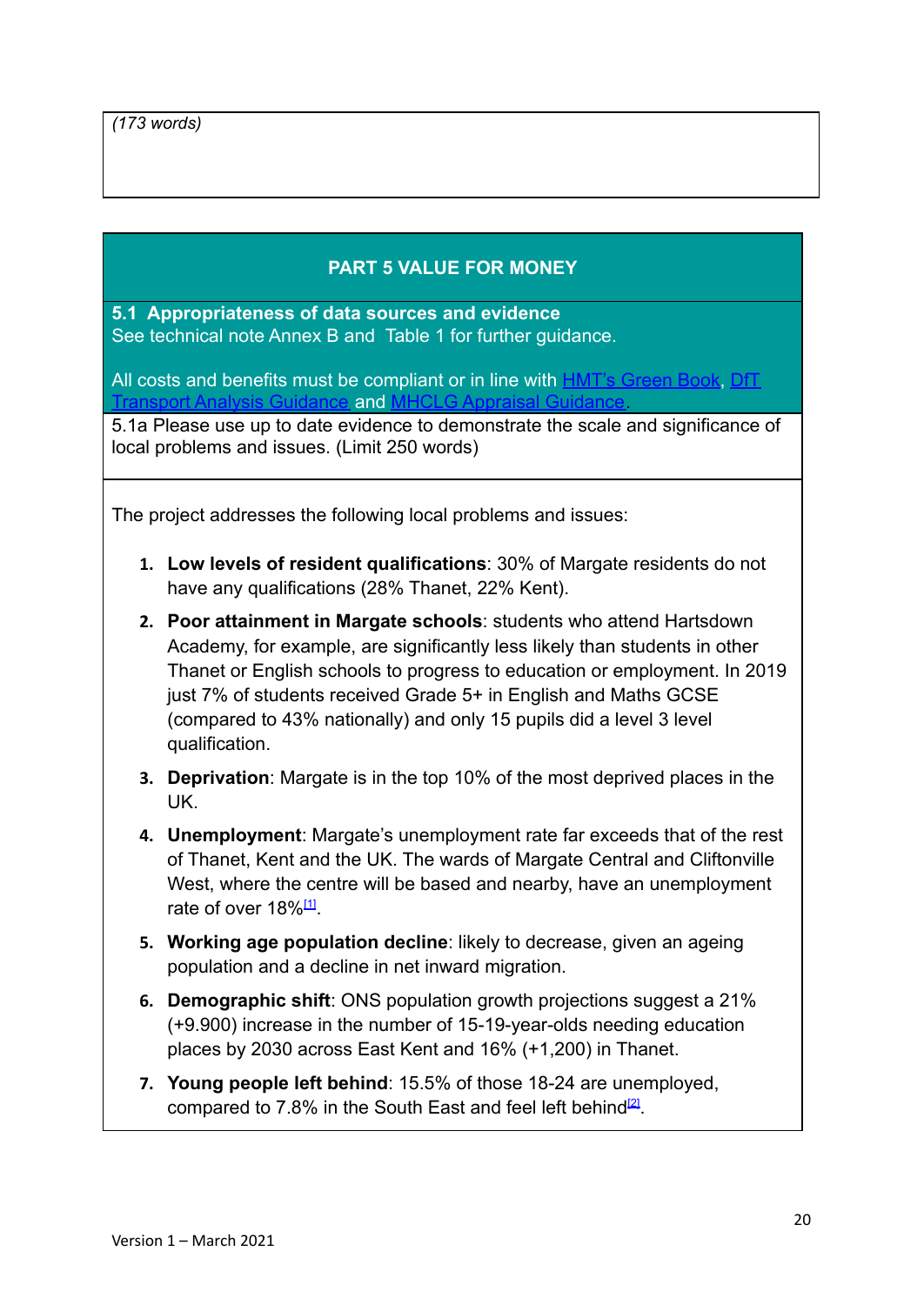**8. Creative and digital opportunity:** Creative Economy businesses in Margate have increased from 60 to 155, and account for 12% of businesses in the town and 39% of Thanet creative businesses.

#### *(246 words)*

5.1b Bids should demonstrate the quality assurance of data analysis and evidence for explaining the scale and significance of local problems and issues. Please demonstrate how any data, surveys and evidence is robust, up to date and unbiased. (Limit 500 words)

The data analysis and evidence is based on a range of up-to-date material collected, collated and published by national, regional, and local authorities and agencies. This includes:

- **SELEP Skills Strategy.**
- Kent and Medway Economic Partnership (KMEP) Workforce Skills Evidence Base May 2021. KMEP is one of the four federated partnerships of the South East Local Enterprise Partnership. The Evidence Base is a comprehensive quantitative and qualitative assessment of skills issues and challenges by location and sector across Kent and Medway. As well as analysing a wide range of existing data sets and forecast, it was based on sector focus groups with industry leaders from key sectors of the economy.
- Margate Town Deal Investment Strategy which utilises a range of data and evidence to set out the issues, challenges and opportunities in Margate. This has been validated by MHCLG in its funding of the Town Deal, which includes funding set aside for this project.
- EKC Group's independently commissioned *Curriculum 2030 Research*, undertaken by independent consultants to assess East Kent's economic and social needs, and the priorities of the local District and Borough Councils, including Thanet District Council.
- Government's Indices of Deprivation 2019.
- Business Register and Employment Survey, 2018 (NOMIS)
- ONS population estimates
- Unemployment data (NOMIS) May 2021
- DfE Schools Performance Tables

As can be seen from 5.1a above and throughout the rest of the application, local, regional and national comparators have been used appropriately to analyse and set out the scale and significance of local problems in an unbiased way.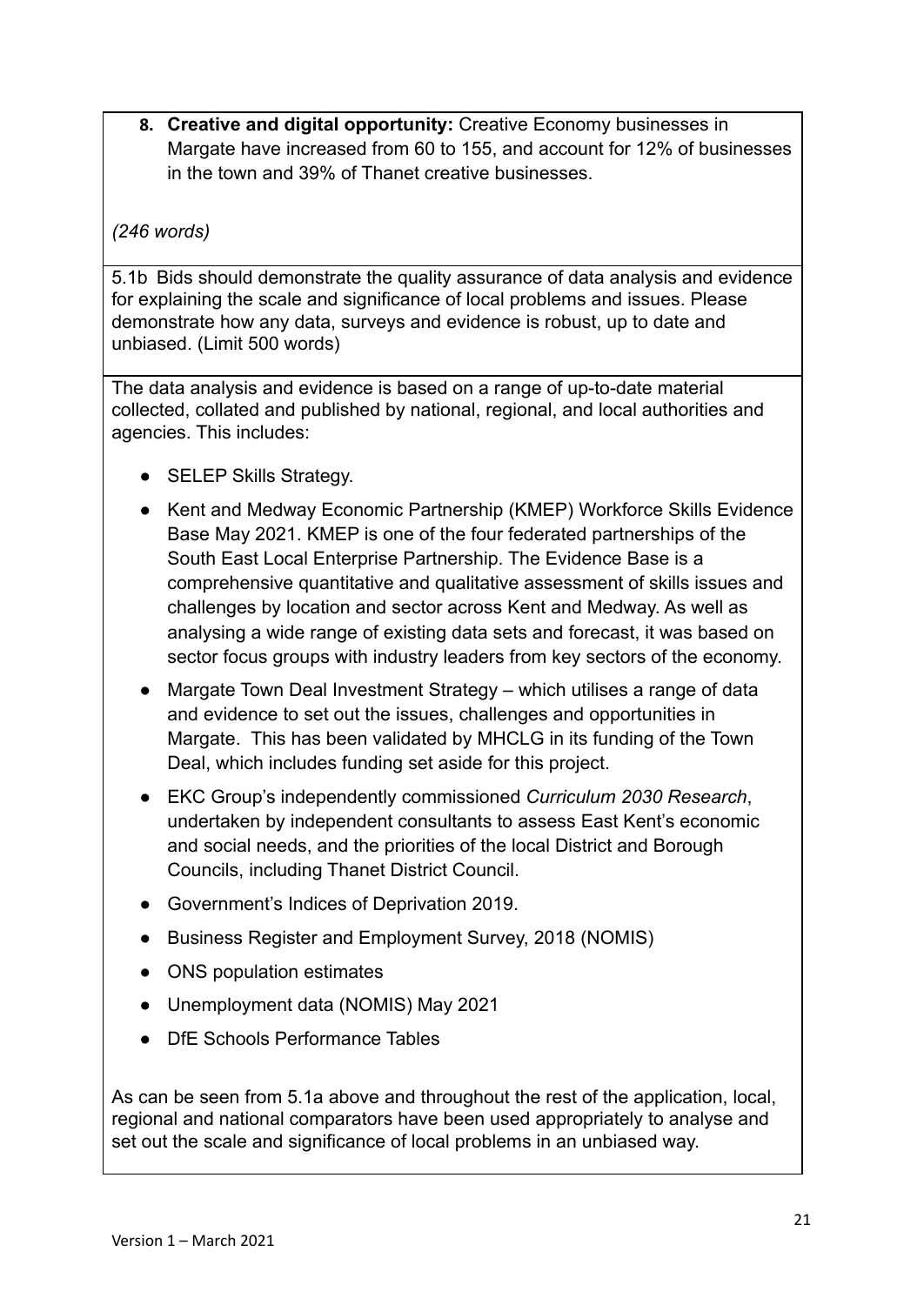In addition to quantitative data, the scale and significance of local problems and issues is also based on a process of Community and Stakeholder Engagement, undertaken as a key part of the development of the Margate Town Deal Investment Strategy (Annex 2) in October 2020.

*(303 words)*

5.1c Please demonstrate that data and evidence chosen is appropriate to the area of influence of the interventions. (Limit 250 words)

Data has been selected to focus on the areas of influence of the MargateDigital proposal.

| Data / Evidence                                            | <b>Relevance</b>                                                                                                                            |  |
|------------------------------------------------------------|---------------------------------------------------------------------------------------------------------------------------------------------|--|
| <b>SELEP Skills Strategy</b>                               | Local area (Kent within the wider SELEP area)                                                                                               |  |
|                                                            | <b>Education and skills</b>                                                                                                                 |  |
|                                                            | Creative and digital sectors                                                                                                                |  |
| <b>KMEP Workforce Skills</b><br>Evidence Base 2021         | Local area (Kent and Medway, including a Thanet<br>focus)                                                                                   |  |
|                                                            | <b>Education and skills</b>                                                                                                                 |  |
|                                                            | Creative and digital sectors                                                                                                                |  |
| Margate Town Deal Investment<br>Strategy                   | Local area (Margate specific within the wider east<br>Kent / Kent context)                                                                  |  |
|                                                            | <b>Education and skills</b>                                                                                                                 |  |
|                                                            | Creative and digital sectors                                                                                                                |  |
| <b>EKC Group's independent</b><br>Curriculum 2030 Research | Local area (East Kent and individual Districts and<br>Boroughs, including Thanet)                                                           |  |
|                                                            | <b>Education and skills</b>                                                                                                                 |  |
|                                                            | Creative and digital sectors (including District and<br>Borough perspectives in terms of community and<br>economic development priorities). |  |
| Government's Indices of<br>Deprivation (2019)              | Local area (ward-level and Thanet, benchmarked<br>nationally)                                                                               |  |
| <b>Business Register and</b>                               | Local area                                                                                                                                  |  |
| <b>Employment Survey</b>                                   | Creative and digital sectors                                                                                                                |  |
| <b>ONS Population Estimates</b>                            | Local area                                                                                                                                  |  |
| Unemployment data                                          | Local area                                                                                                                                  |  |
| <b>DfE Performance Tables</b>                              | Local area                                                                                                                                  |  |
|                                                            | <b>Education and skills</b>                                                                                                                 |  |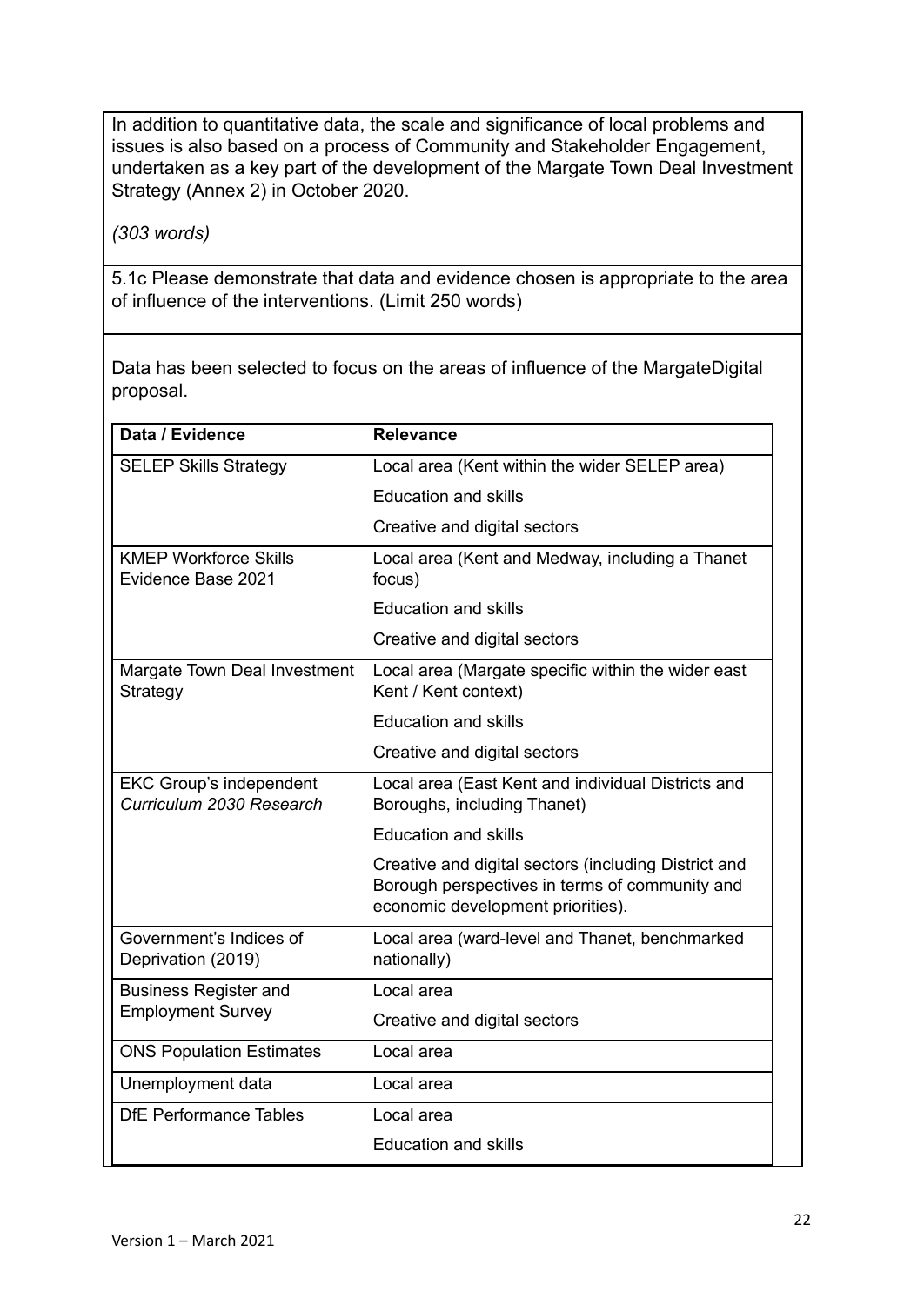| A range of national statistics on   Local area |                      |  |
|------------------------------------------------|----------------------|--|
| I education                                    | Education and skills |  |

Geographically, the proposal will primarily address problems and issues in the geography of Margate, Thanet and the wider East Kent area.

Data and evidence has also been selected for:

- Educational attainment
- Youth unemployment
- Population qualification levels
- Working age population
- Deprivation
- Creative economy in Margate

This proposal will address the issues identified by delivering technical education and skills in the Creative Industries and providing a range of direct business engagement and sector support.

*(250 words)*

#### 5.2 **Effectiveness of proposal in addressing problems**

5.2a Please provide analysis and evidence to demonstrate how the proposal will address existing or anticipated future problems. Quantifiable impacts should usually be forecasted using a suitable model. (Limit 500 words)

The project's impact is based on the Theory of Change (see 4.3e / 6.4a), which describes how the project addresses the problems described in 5.1a and 5.1b. Quantifiable impacts are challenging to forecast, given the dynamic nature of the problems and multiple factors at work, but the project will *contribute* significantly to delivering the desired impacts in terms of the deep-rooted challenges faced.

The additionality of MargateDigital's contribution to the desired impacts arises from:

- The high-profile facility attracting learners who would otherwise not participate in education.
- The facility's specialism attracting learners and businesses into the town.
- The qualifications offered being highly industry relevant, delivered by tutors with current experience and the most up-to-date equipment.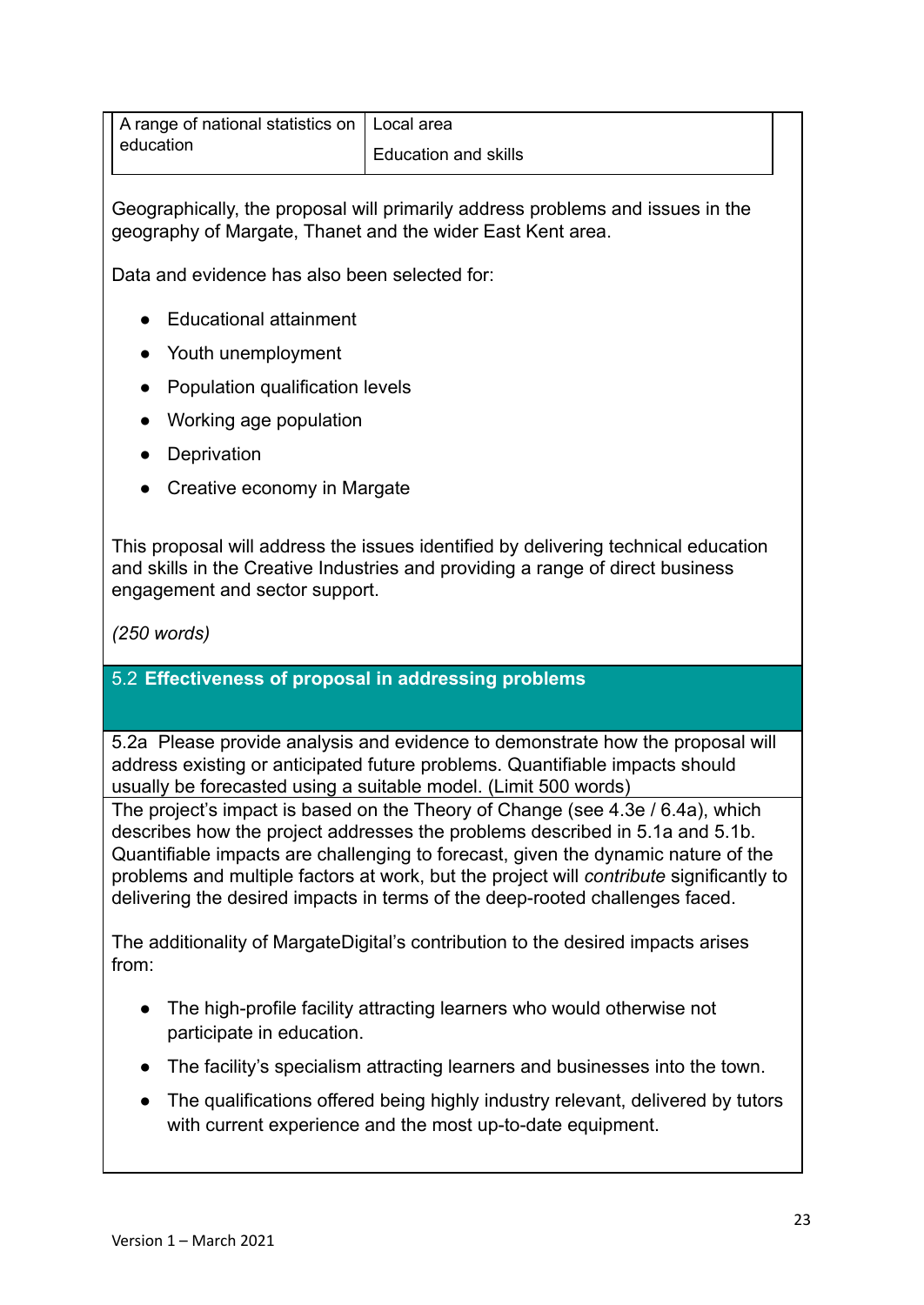| Problem / Issue                                                                                                        | <b>Outputs / Outcomes</b>                                                                                                                      | <b>Impacts</b>                                                                                                            |
|------------------------------------------------------------------------------------------------------------------------|------------------------------------------------------------------------------------------------------------------------------------------------|---------------------------------------------------------------------------------------------------------------------------|
| 8.9% of 16-17 year-olds<br>NEET / Not Known in<br>Thanet, compared with<br>6.8% in Kent and 2.9%<br>nationally         | 176 16-18 students per<br>year                                                                                                                 | <b>Reduction in NEETs</b>                                                                                                 |
| Low Level 2 attainment at<br>age 19 (72% in Thanet,<br>compared with 79% in Kent<br>and 83% nationally)                | 25 students achieve a<br>Level 2 qualification per<br>year                                                                                     | Increase in Level 2 attainment<br>at age 19                                                                               |
| Low Level 3 attainment at<br>age 19 (43% in Thanet,<br>compared with 55% in Kent<br>and 60% nationally)                | 107 students achieve a<br>Level 3 qualification per<br>year                                                                                    | Increase in Level 3 attainment<br>at age 19                                                                               |
| Low percentage of the<br>population qualified to NVQ                                                                   | 15 NVQ Level 4<br>qualifications per year                                                                                                      | Increase in the population<br>qualified to Level 4+                                                                       |
| Level 4+ (27% in Thanet,<br>compared with 40% in Kent                                                                  | 12 NVQ Level 5<br>qualifications per year                                                                                                      |                                                                                                                           |
| and 43% nationally)                                                                                                    | 30 NVQ Level 6+<br>qualifications per year                                                                                                     |                                                                                                                           |
| High 18-24 unemployment<br>(15.5% in Thanet,<br>compared to 9.3% in Kent<br>and 8.9% nationally)                       | 49 students per year<br>progress to sustainable<br>employment                                                                                  | Contribution to a reduction in<br>18-24 unemployment                                                                      |
| Low percentage of working<br>age population (57.3%<br>compared with 60.3% in                                           | 176 students per year<br>are retained or migrate<br>into Thanet                                                                                | Support inward investment<br>and migration of working age<br>people through the supply of a                               |
| Kent and 62.5% nationally                                                                                              | MargateDigital as a<br>specialist centre is a<br>magnet for drawing in<br>students from out of<br>area, particularly at NVQ<br>$L4+$           | skilled Creative Economy<br>workforce                                                                                     |
| Need to ensure a skills<br>supply in Creative and<br>Digital Industries to support<br>the growing sector in<br>Margate | 159 students per year<br>gaining a qualification<br>and industry-ready skills                                                                  | Contribution to the growing<br>Creative and Digital Economy<br>sector in Margate and the<br>wider local area              |
| The growth in the Creative<br>and Digital Economy is<br>stalled through a lack of<br>business support                  | 5 graduates of<br>MargateDigital per year<br>start own business<br>Access to 'Fablab'<br>facilities in The Margate<br>School for businesses to | Contribution to further growth<br>in the Creative Economy in<br>Margate through a range of<br>business support activities |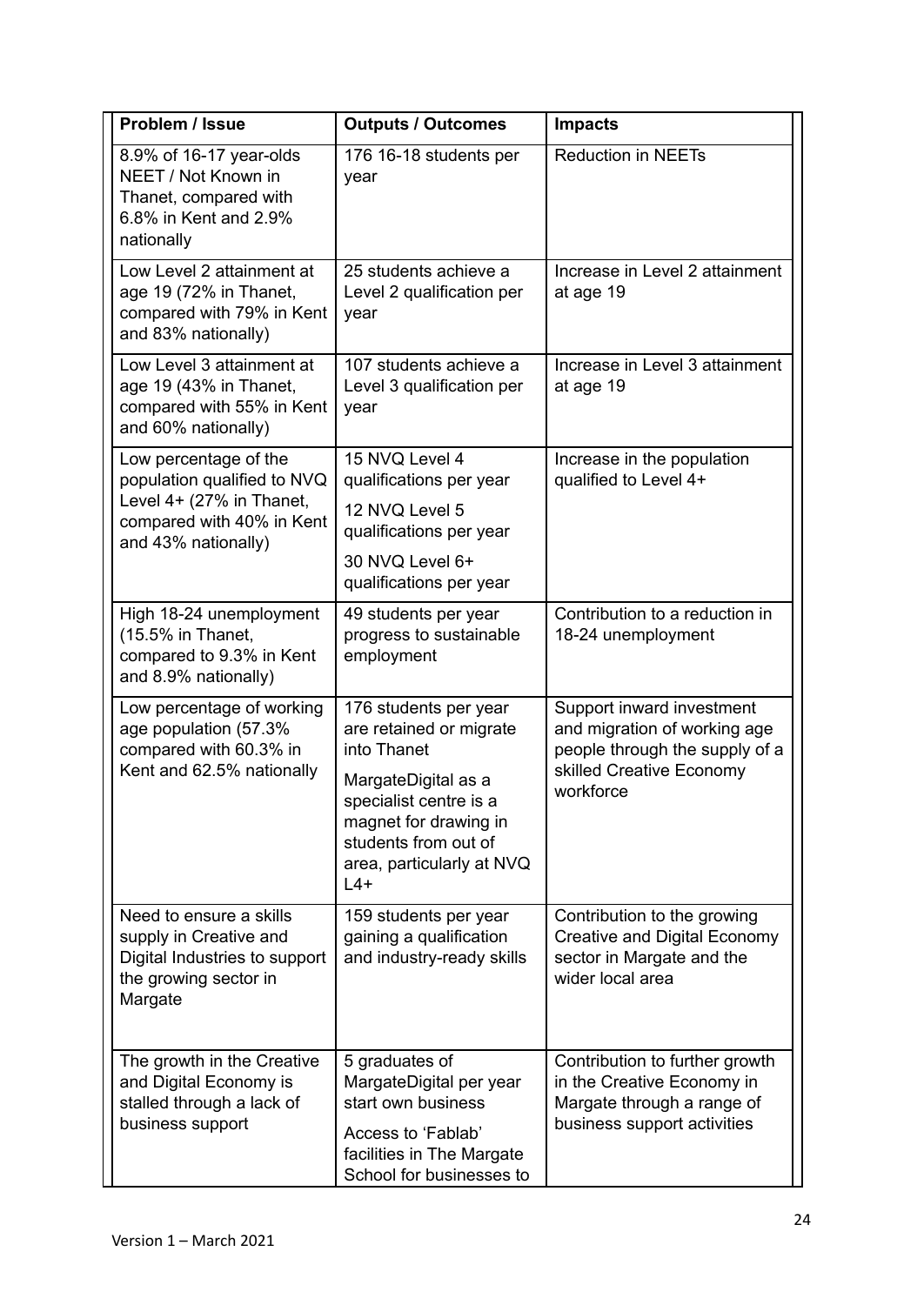| undertake R&D and<br>prototyping of concepts,<br>including 25 annual<br>memberships           |  |
|-----------------------------------------------------------------------------------------------|--|
| 10 business incubation<br>spaces in The Margate<br>School                                     |  |
| 35 internships per year<br>provided by The Margate<br>School working with local<br>businesses |  |
| 6 business and<br>professional residencies<br>per year                                        |  |
| Knowledge transfer<br>partnerships                                                            |  |

*(500 words)*

5.2b Please describe the robustness of the forecast assumptions, methodology and model outputs. Key factors to be covered include the quality of the analysis or model (in terms of its accuracy and functionality) (Limit 500 words)

The model is based on using up to date data and analysis using, where possible, nationally validated datasets. Baseline data evidencing the problems and issues include:

| Problem / Issue                                             | Source data                                                                                                                |
|-------------------------------------------------------------|----------------------------------------------------------------------------------------------------------------------------|
| NEETs / Not Knowns                                          | National statistics NEET annual brief 2020 (based on<br>March 2020), Kent County Council NEET monthly<br>report March 2020 |
| Level 2 and 3 attainment by<br>age 19                       | National statistics Level 2 and Level 3 attainment by<br>age 19 academic year 2019/20                                      |
| Population qualified to NVQ<br>$L4+$                        | NOMIS / ONS annual population survey Jan 2020 -<br>Dec 2020                                                                |
| 18-24 unemployment                                          | NOMIS / ONS 18-24 claimant count April 2021                                                                                |
| Deprivation                                                 | Indices of Deprivation 2019 (HM Government)                                                                                |
| Percentage of working age<br>population                     | NOMIS / ONS population estimates                                                                                           |
| Supporting the growth of the<br>Creative Economy in Margate | Margate Town Deal Investment Strategy March 2021                                                                           |

The table below describes the assumptions and methodology used to forecast the outcomes: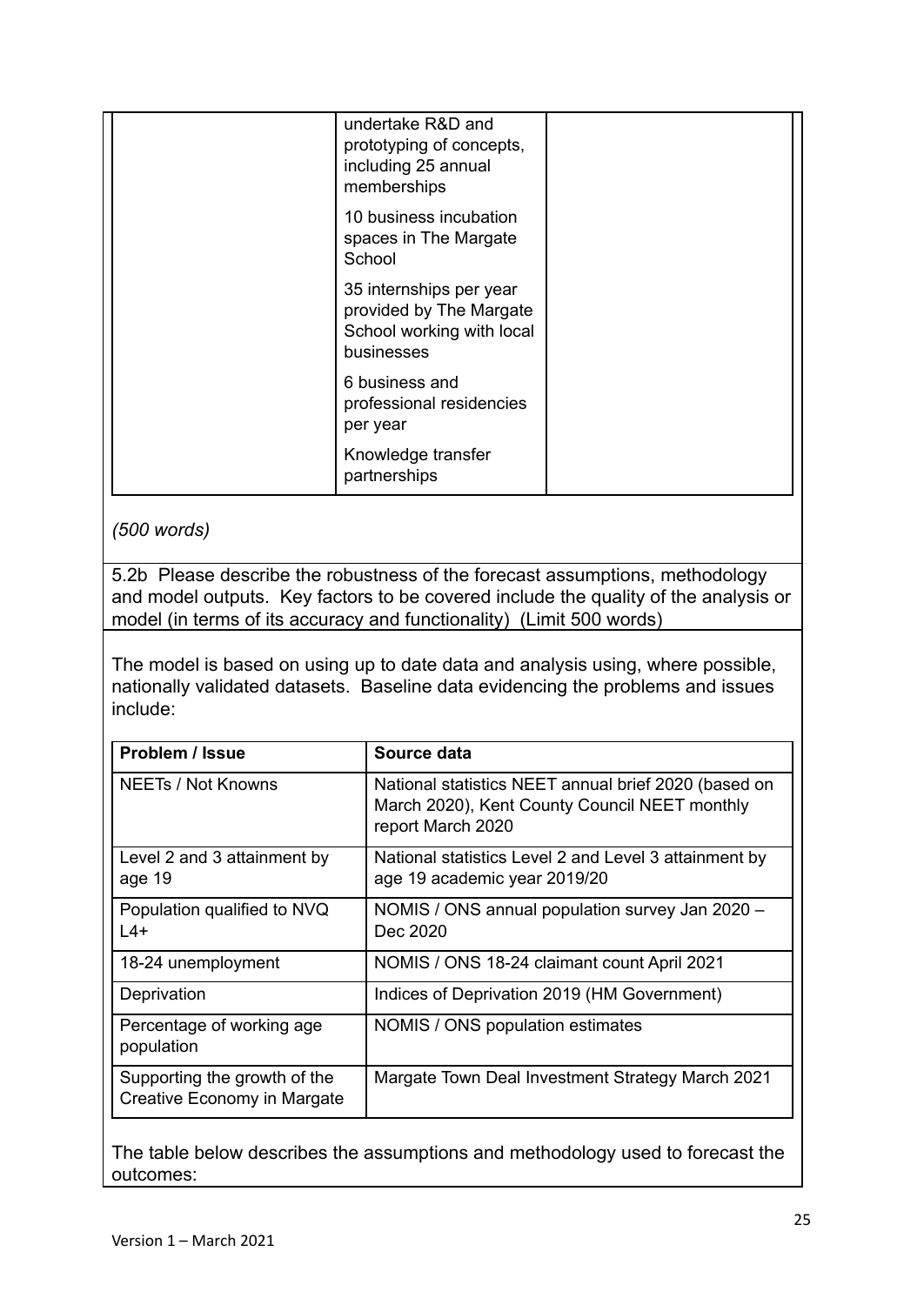| <b>Outputs</b>                                                                                                                                               | <b>Assumptions and methodology</b>                                                                                                                                                                                                                                                                               |
|--------------------------------------------------------------------------------------------------------------------------------------------------------------|------------------------------------------------------------------------------------------------------------------------------------------------------------------------------------------------------------------------------------------------------------------------------------------------------------------|
| 188 student numbers per year                                                                                                                                 | Based on the curriculum plan for the Centre<br>and capacity. This is assessed as achievable<br>based on 23% 16-18 demographic growth to<br>2030, current market share of Further<br>Education in Thanet (20%), the space capacity<br>of the building, group size norms, staffing, and<br>other costed resources. |
| 25 students achieve a Level 2<br>qualification per year                                                                                                      | 30 students in the curriculum plan will<br>participate in a Level 2 qualification per year,<br>which is 16% of the overall student numbers.<br>Final number based on EKC Group's current<br>82% Level 2 achievement rate.                                                                                        |
| 107 students achieve a Level 3<br>qualification per year                                                                                                     | 126 students in the curriculum plan will<br>participate in a Level 3 qualification per year,<br>which is y% of the overall student numbers.<br>Final number based on EKC Group's current<br>85% Level 3 achievement rate.                                                                                        |
| 15 NVQ Level4 qualifications per year                                                                                                                        | Based on the EKC Group and The Margate<br>School curriculum plans, using on tried and                                                                                                                                                                                                                            |
| 12 NVQ Level 5 qualifications per year                                                                                                                       | tested planning methods.                                                                                                                                                                                                                                                                                         |
| 30 NVQ Level 6+ qualifications per<br>year                                                                                                                   |                                                                                                                                                                                                                                                                                                                  |
| 49 students per year progress to<br>sustainable employment                                                                                                   | Based on 92% of EKC Group students<br>achieving a positive destination. 26% of EKC<br>Group students entered sustainable<br>employment, including Apprenticeships and<br>self-employment.                                                                                                                        |
| 159 students per year gaining a<br>qualification and industry-ready skills                                                                                   | Calculated based on EKC Group's overall<br>achievement rate of 84%.                                                                                                                                                                                                                                              |
| 5 graduates of MargateDigital per year<br>start own business                                                                                                 | Based on The Margate School's business plan<br>and market assessment, built on tried and                                                                                                                                                                                                                         |
| Access to 'Fablab' facilities in The<br>Margate School for businesses to<br>undertake R&D and prototyping of<br>concepts, including 25 annual<br>memberships | tested planning methods.                                                                                                                                                                                                                                                                                         |
| 10 business incubation spaces in The<br>Margate School                                                                                                       |                                                                                                                                                                                                                                                                                                                  |
| 35 internships per year provided by<br>The Margate School working with local<br>businesses                                                                   |                                                                                                                                                                                                                                                                                                                  |
| 6 business and professional<br>residencies per year                                                                                                          |                                                                                                                                                                                                                                                                                                                  |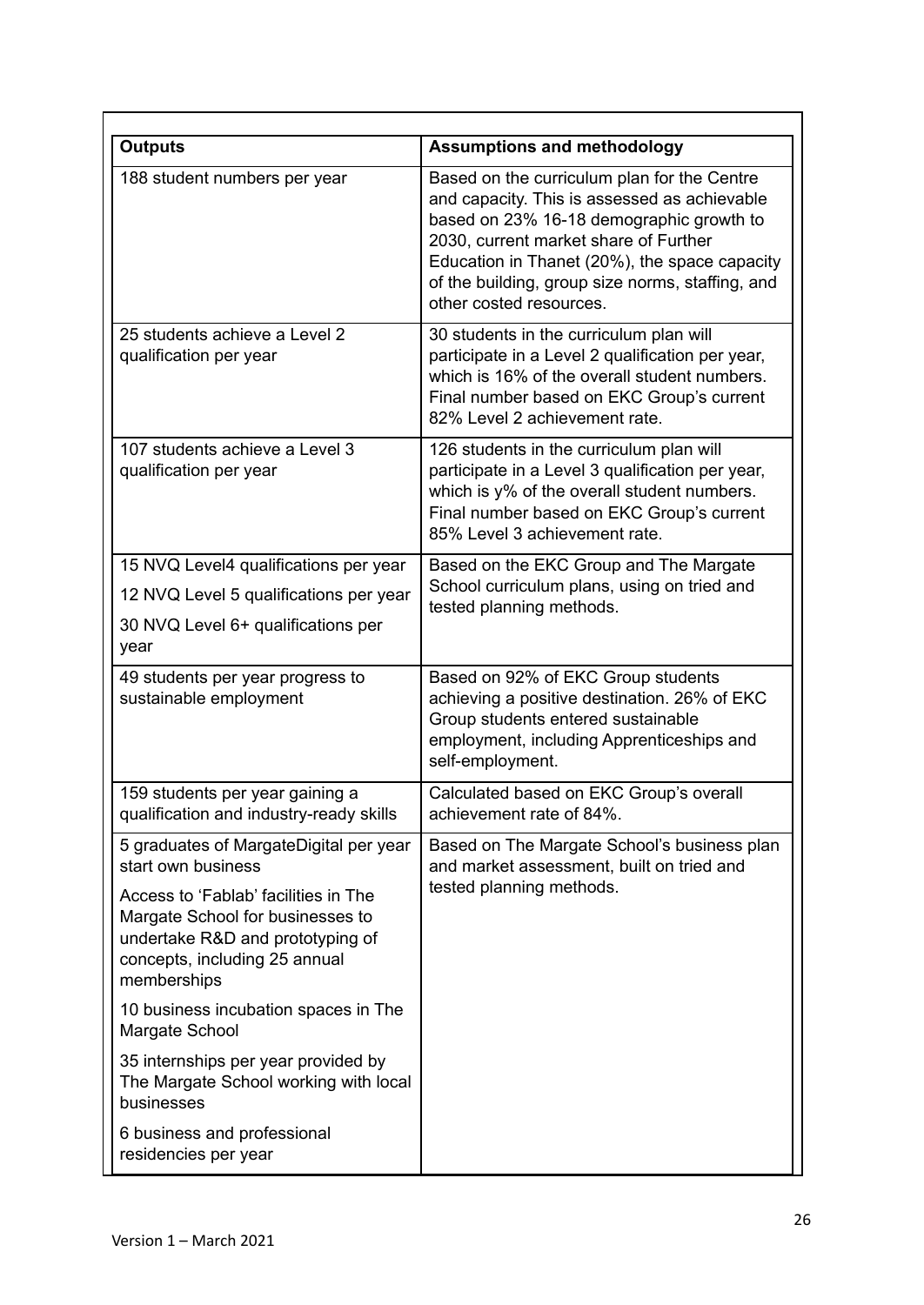| Knowledge transfer partnerships |  |
|---------------------------------|--|
|                                 |  |

*(456 words)*

#### **5.3 Economic costs of proposal**

5.3a Please explain the economic costs of the bid. Costs should be consistent with the costs in the financial case, but adjusted for the economic case. This should include but not be limited to providing evidence of costs having been adjusted to an appropriate base year and that inflation has been included or taken into account. In addition, please provide details that cost risks and uncertainty have been considered and adequately quantified. Optimism bias must also be included in the cost estimates in the economic case. (Limit 500 words)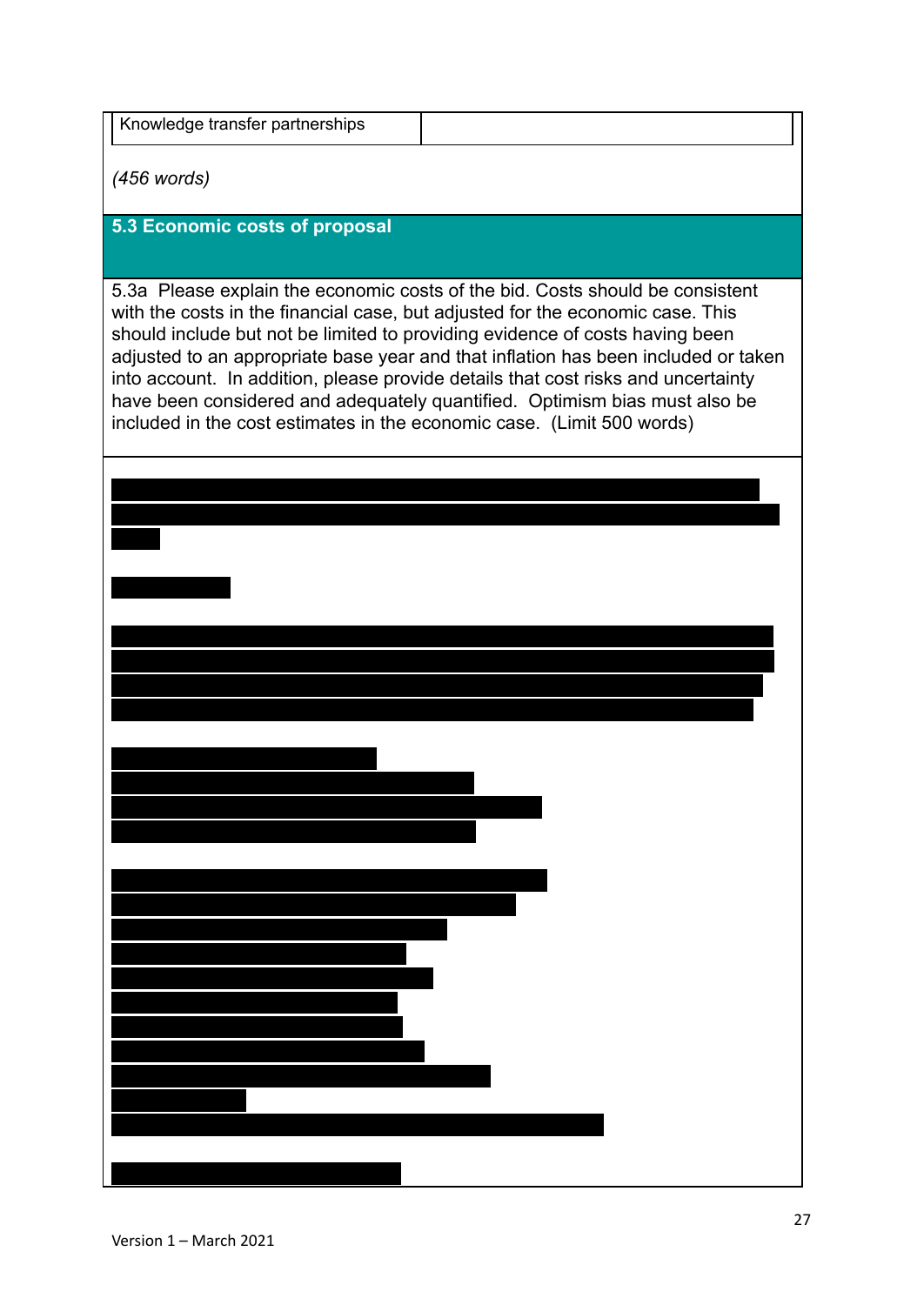| $(432$ words)                                                                        |
|--------------------------------------------------------------------------------------|
|                                                                                      |
| 5.4 Analysis of monetised costs and benefits                                         |
|                                                                                      |
| 5.4a Please describe how the economic benefits have been estimated. These            |
| must be categorised according to different impact. Depending on the nature of        |
| intervention, there could be land value uplift, air quality benefits, reduce journey |
| times, support economic growth, support employment, or reduce carbon                 |
| emissions. (Limit 750 words)                                                         |
|                                                                                      |
|                                                                                      |
|                                                                                      |
|                                                                                      |
|                                                                                      |
|                                                                                      |
|                                                                                      |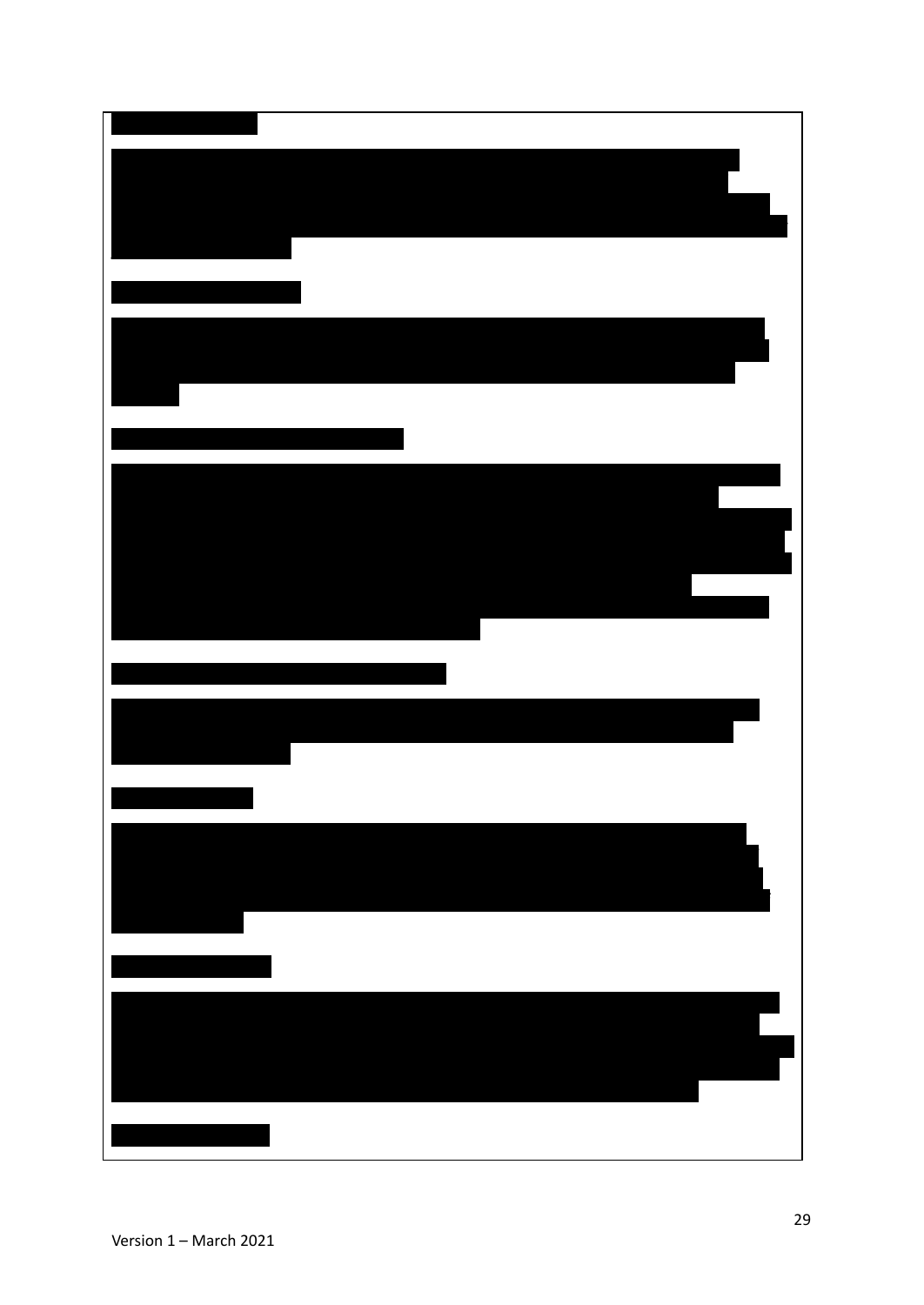| $(521$ words)                                                                                                                                                                                                                                                                                                                                                                                                                                                                                                                                                                                                                  |
|--------------------------------------------------------------------------------------------------------------------------------------------------------------------------------------------------------------------------------------------------------------------------------------------------------------------------------------------------------------------------------------------------------------------------------------------------------------------------------------------------------------------------------------------------------------------------------------------------------------------------------|
| 5.4b Please complete Tab A and B on the appended excel spreadsheet to<br>demonstrate your:                                                                                                                                                                                                                                                                                                                                                                                                                                                                                                                                     |
| Tab A - Discounted total costs by funding source (£m)<br>Tab $B -$ Discounted benefits by category $(\text{Em})$                                                                                                                                                                                                                                                                                                                                                                                                                                                                                                               |
| See attached appended excel spreadsheet.                                                                                                                                                                                                                                                                                                                                                                                                                                                                                                                                                                                       |
| 5.5 Value for money of proposal                                                                                                                                                                                                                                                                                                                                                                                                                                                                                                                                                                                                |
| 5.5a Please provide a summary of the overall Value for Money of the proposal.<br>This should include reporting of Benefit Cost Ratios. If a Benefit Cost Ratio (BCR)<br>has been estimated there should be a clear explanation of how this is estimated ie<br>a methodology note. Benefit Cost Ratios should be calculated in a way that is<br>consistent with <b>HMT's Green Book</b> . For non-transport bids it should be consistent<br>with MHCLG's appraisal guidance. For bids requesting funding for transport<br>projects this should be consistent with <b>DfT Transport Analysis Guidance</b> . (Limit<br>500 words) |
|                                                                                                                                                                                                                                                                                                                                                                                                                                                                                                                                                                                                                                |
|                                                                                                                                                                                                                                                                                                                                                                                                                                                                                                                                                                                                                                |
|                                                                                                                                                                                                                                                                                                                                                                                                                                                                                                                                                                                                                                |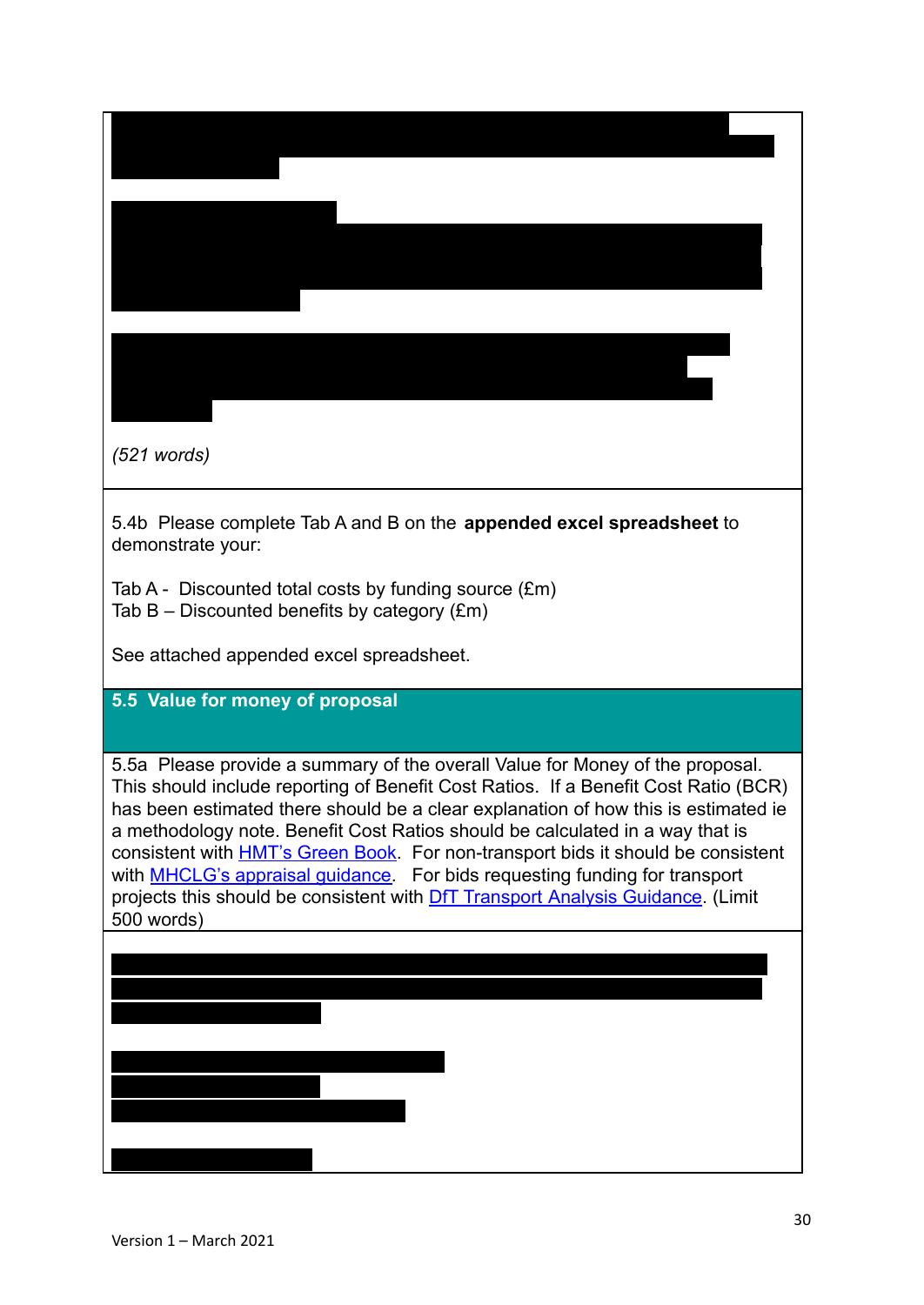| $(150$ words)                                 |                                                                                                                                                      |
|-----------------------------------------------|------------------------------------------------------------------------------------------------------------------------------------------------------|
|                                               | 5.5b Please describe what other non-monetised impacts the bid will have, and<br>provide a summary of how these have been assessed. (Limit 250 words) |
| Non-monetised impacts of the project include: |                                                                                                                                                      |
| <b>Impacts</b>                                | <b>Assessment</b>                                                                                                                                    |
| <b>Reduction in NEETs</b>                     | Based on the curriculum plan and capacity of the Centre<br>to engage 176 16-18-year-olds per year in learning.                                       |
| Increase in L2 attainment<br>at age 19        | 25 students in the curriculum plan will achieve a L2<br>qualification per year                                                                       |
| Increase in L3 attainment<br>at age 19        | 126 students will participate in a L3 qualification per<br>year. Final number based on EKC Group's current 85%<br>L3 achievement rate.               |
| Increase in the<br>population qualified to    | Based on EKC Group and The Margate School<br>curriculum plans, using on tried and tested planning                                                    |

methods.

 $L4+$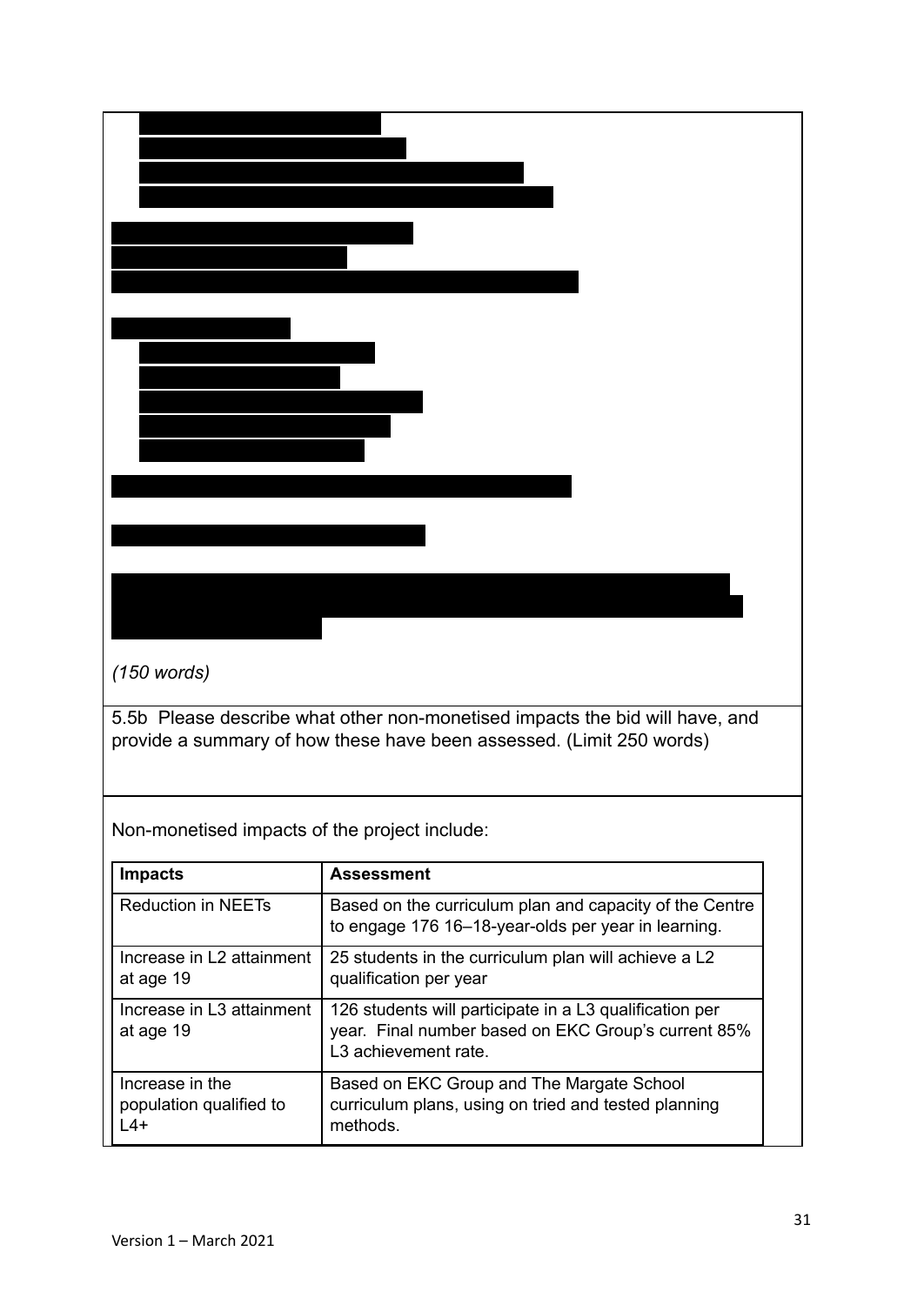| Contribute to a reduction<br>in 18-24 unemployment                                                                                       | Based on 92% of EKC Group students achieving a<br>positive destination. 26% of EKC Group students enter<br>sustainable employment, including Apprenticeships and<br>self-employment. Those undertaking further learning are<br>expected to enter employment after their programmes<br>have been completed. |
|------------------------------------------------------------------------------------------------------------------------------------------|------------------------------------------------------------------------------------------------------------------------------------------------------------------------------------------------------------------------------------------------------------------------------------------------------------|
| Support inward<br>investment and migration<br>of working-age people<br>through the supply of a<br>skilled Creative Economy<br>workforce  | 176 students per year are retained or migrate into<br>Thanet                                                                                                                                                                                                                                               |
| Contribute to the growing<br>Creative Economy sector<br>in Margate and the wider<br>local area                                           | 159 students per year gaining a qualification and<br>industry-ready skills.                                                                                                                                                                                                                                |
| Contribute to further<br>growth in the Creative<br>Economy in Margate<br>through a range of<br>business support inputs<br>and activities | Based on The Margate School's business plan and<br>market assessment.                                                                                                                                                                                                                                      |
| Contribute to the<br>recovery and renewal of<br>Margate High Street                                                                      | Bringing 2,000m2 of High Street premises back into<br>community use                                                                                                                                                                                                                                        |

*(247 words)*

5.5c Please provide a summary assessment of risks and uncertainties that could affect the overall Value for Money of the bid. (Limit 250 words)

A variety of sensitivity scenarios have been modelled in detail within the economic case:

## **1. Student Recruitment**

This modelling reduces all subjects and levels' enrolments to 90% of the level in the main scenario. This reduces the present value of the benefits by circa £4.3million. The impact on the BCR is a reduction from 2.84 to 2.31.

#### **2. Increased displacement in jobs and future employment outcomes**

This modelling increases the level of displacement to fulfil the new jobs being created, thus reducing the economic benefits of the job creation. This reduces the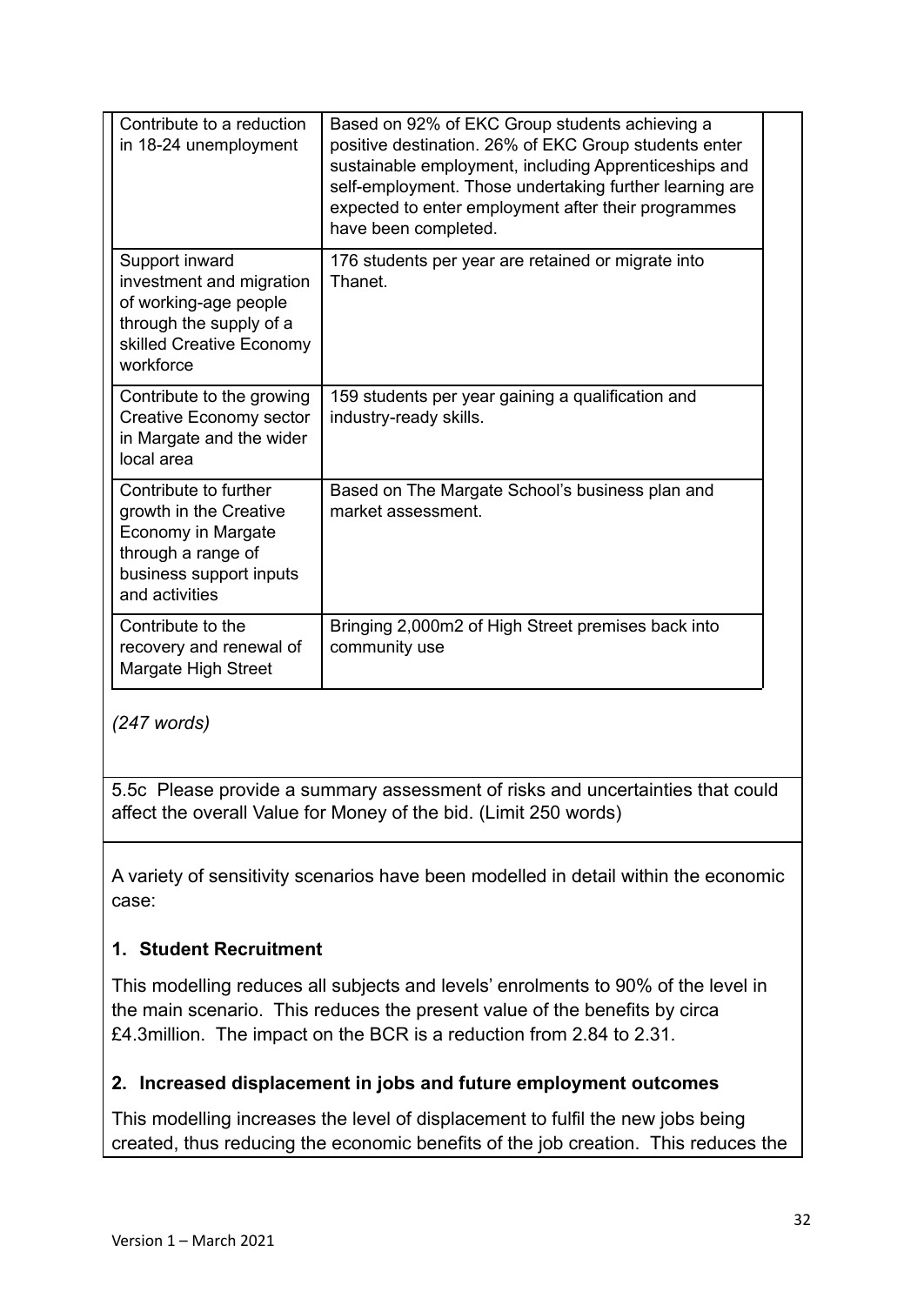present value of the benefits by circa £6.2million. The impact on the BCR is a reduction from 2.84 to 2.08.

#### **3. Reduction in estimated wage premia**

This modelling decreases the level of wage premium for student entering employment either directly or via Higher Education from 10% to 5%. This reduces the present value of the benefits by circa  $£7.8$ million.

This modelling increases the level of running costs by altering the optimism bias

from 25% to 33%. This increases the present value of the costs by circa £1.8million. The impact on the BCR is a reduction from 2.84 to 2.58.

On all scenarios, the BCR is positive and greater than 1.88, with the greatest

#### **4. Increased running costs**

reduction from 2.84 to 1.88.

*(226 words)*

5.5d For transport bids, we would expect the Appraisal [Summary Table,](https://www.gov.uk/guidance/transport-analysis-guidance-tag) to be completed to enable a full range of transport impacts to be considered. Other material supporting the assessment of the scheme described in this section should be appended to your bid.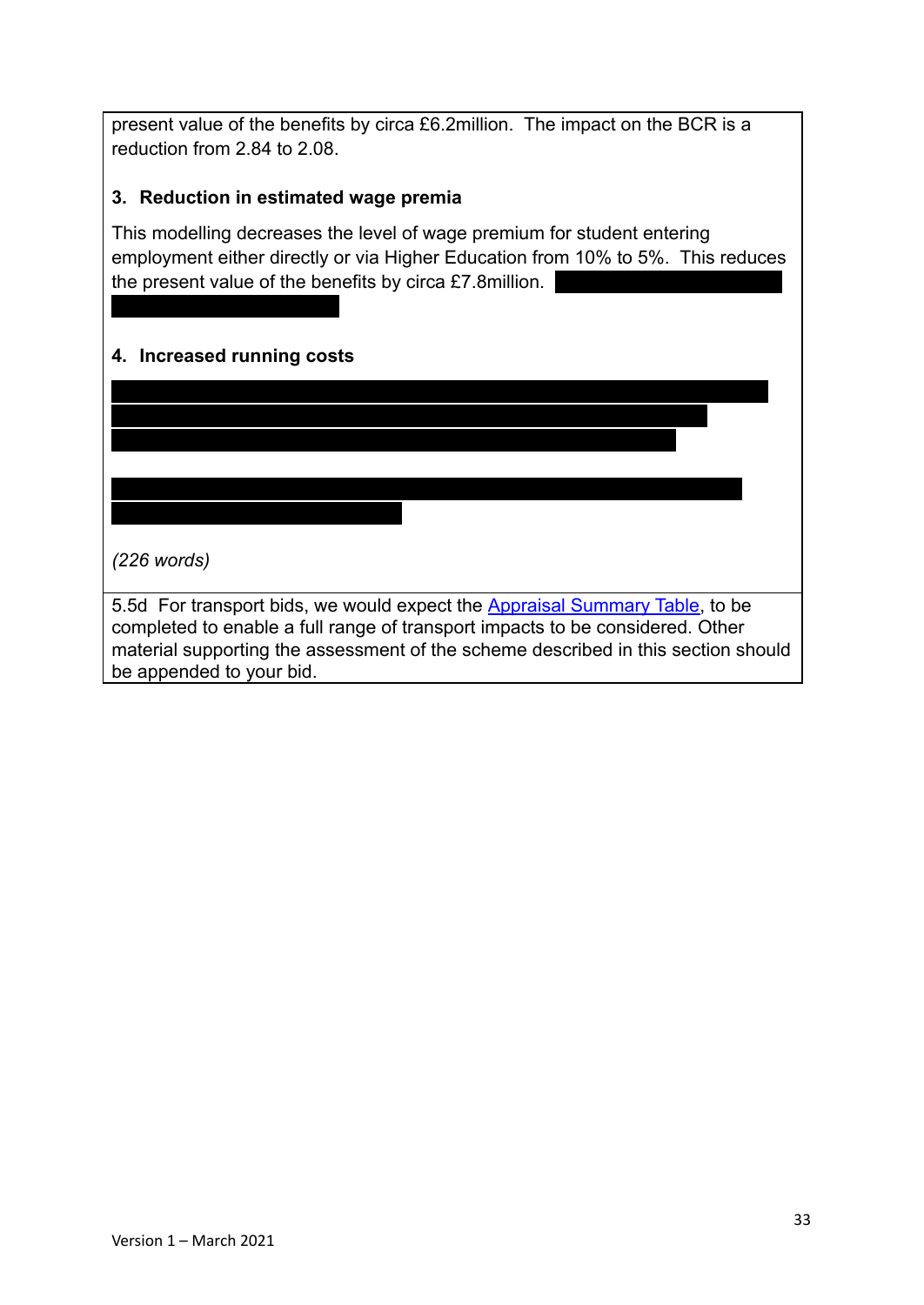### **PART 6 DELIVERABILITY**

**6.1 Financial** See technical note Table 1 for further guidance**.**

6.1a Please summarise below your financial ask of the LUF, and what if any local and third party contributions have been secured (please note that a minimum local (public or private sector) contribution of 10% of the bid costs is encouraged). Please also note that a contribution will be expected from private sector stakeholders, such as developers, if they stand to benefit from a specific bid (Limit 250 words)

#### **The proposed project financing is set out below:**

Levelling-Up Fund: £6,306,078 EKC Group: £720,000 TOTAL Project Budget: £7,026,078

#### **The % split is also set out below for information:**

Levelling-Up Fund: 89.8% EKC Group: 10.2%

6.1b Please also complete Tabs C and D in the **appended excel spreadsheet**, setting out details of the costs and spend profile at the project and bid level in the format requested within the excel sheet. The funding detail should be as accurate as possible as it will form the basis for funding agreements. Please note that we would expect all funding provided from the Fund to be spent by 31 March 2024, and, exceptionally, into 2024-25 for larger schemes.

See attached appended excel spreadsheet at Appendix C.

| 6.1c Please confirm if the bid will               | The project will be delivered without |
|---------------------------------------------------|---------------------------------------|
| be part funded through other third-party funding  | the need for further third-party      |
| (public or private sector). If so, please include | funding.                              |
| evidence (i.e. letters, contractual               |                                       |
| commitments) to show how any third-party          |                                       |
| contributions are being secured, the level of     |                                       |
| commitment and when they will become              |                                       |
| available. The UKG may accept the provision of    |                                       |
| land from third parties as part of the local      |                                       |
| contribution towards scheme costs. Where          |                                       |
| relevant, bidders should provide evidence in the  |                                       |
| form of an attached letter from                   |                                       |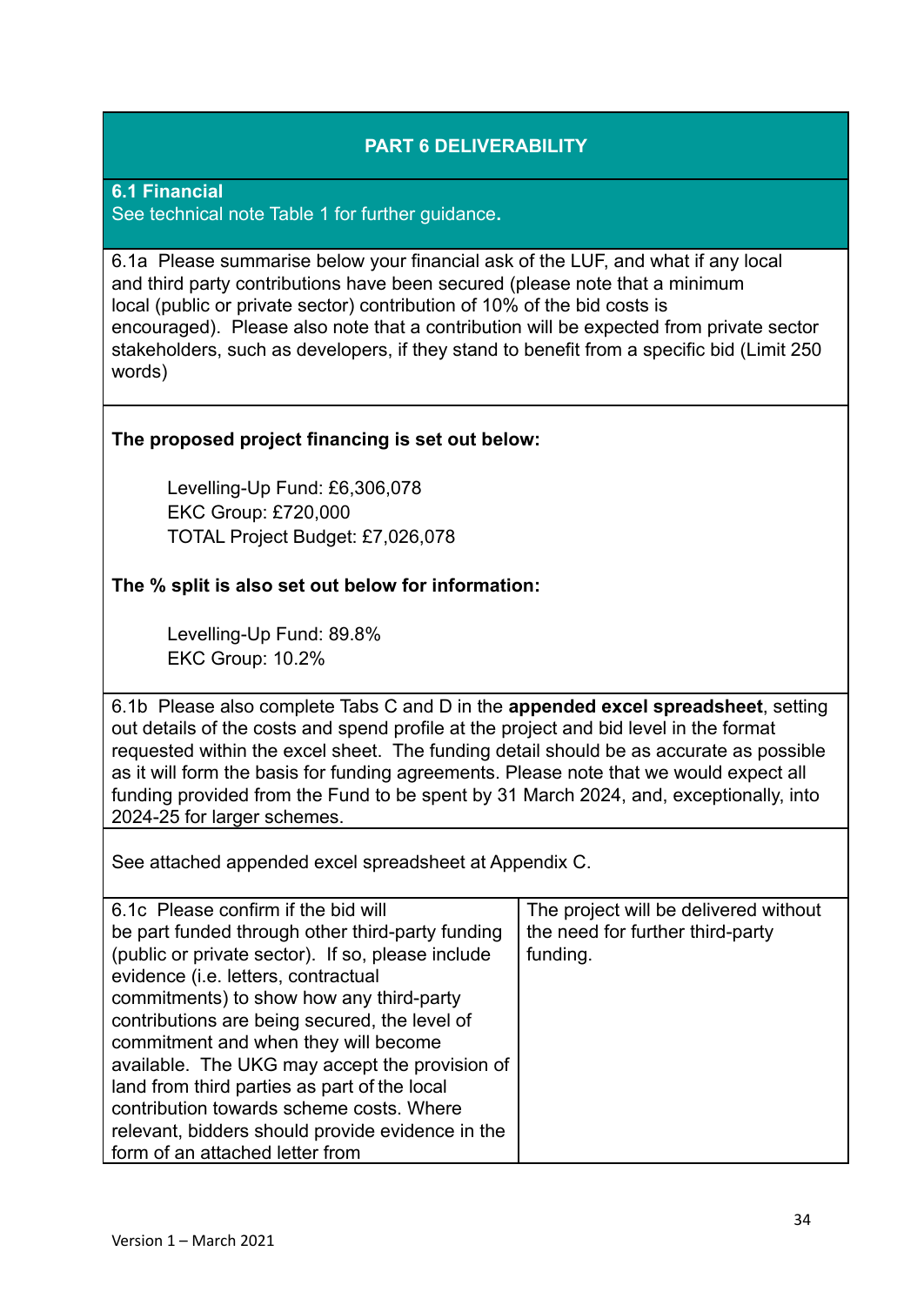an independent valuer to verify the true market value of the land.

6.1d Please explain what if any funding gaps there are, or what further work needs to be done to secure third party funding contributions. (Limit 250 words)

The only additional funding required to deliver this project will be provided by the EKC Group upon occupation of the facility to equip the delivery of the curriculum up to industry standards.

These funds have been ring-fenced by the EKC Group in their 2023/24 capital budget of £720,000, which constitutes 10.5% of the overall project budget.

*(56 words)*

6.1e Please list any other funding applications you have made for this scheme or variants thereof and the outcome of these applications, including any reasons for rejection. (Limit 250 words)

No other funding applications have been made for this scheme.

*(10 words)*

6.1f Please provide information on margins and contingencies that have been allowed for and the rationale behind them. (Limit 250 words)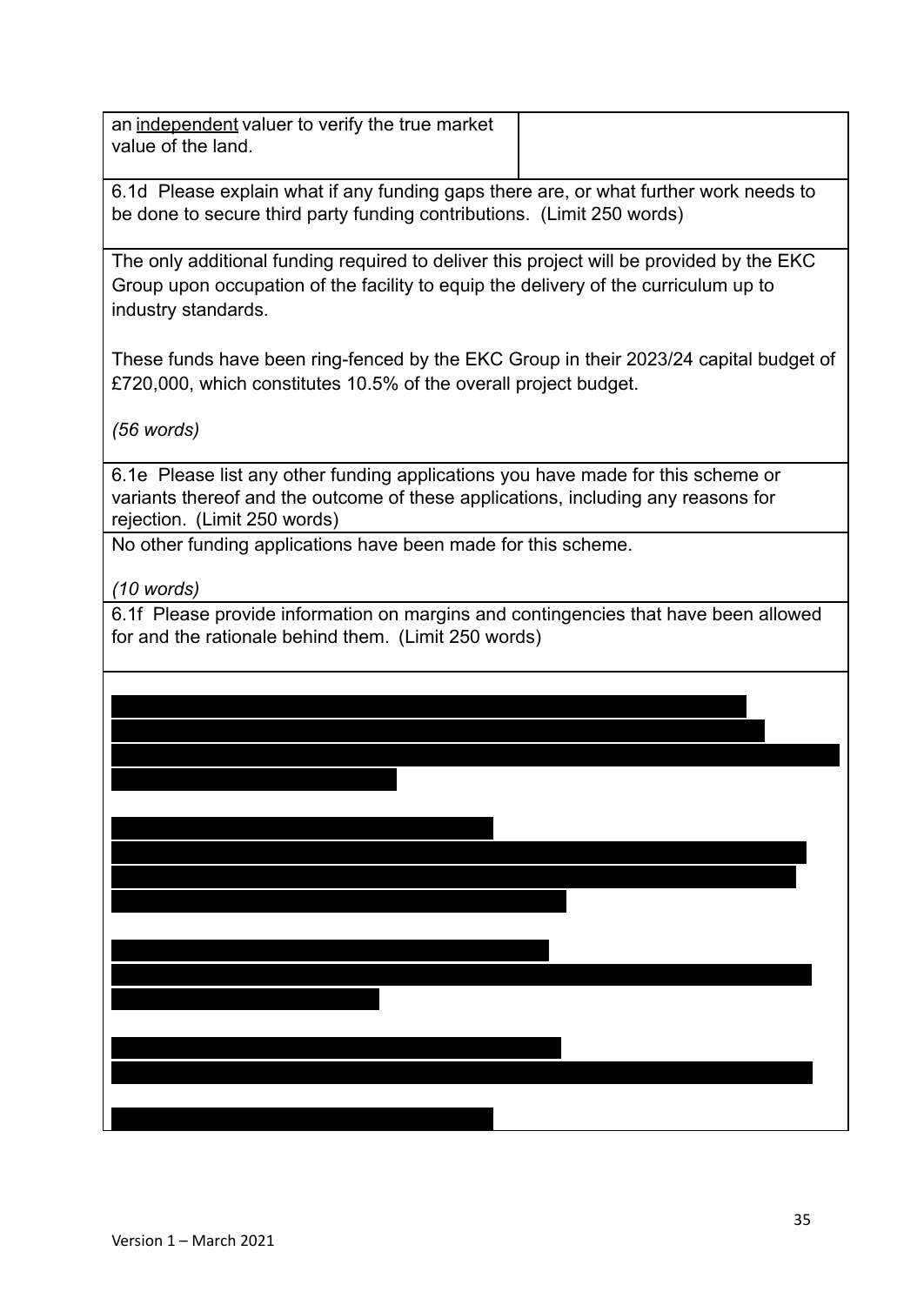## *(197 words)*

the new facility.

phase.

6.1g Please set out below, what the main financial risks are and how they will be mitigated, including how cost overruns will be dealt with and shared between non-UKG funding partners. (you should cross refer to the Risk Register). (Limit 500 words)

This is a cost element included to cover the risks associated with the contractor

identifies previously unforeseen costs in the period during the actual construction build

This is a cost element included to cover all other risks in the design and construction of

The table below sets out the main financial risks and how they will be mitigated. These are also included in the appended Risk Register at Appendix D.

| <b>Risk</b>                                                                                   | <b>Mitigation</b>                                                                                                                                                                      |
|-----------------------------------------------------------------------------------------------|----------------------------------------------------------------------------------------------------------------------------------------------------------------------------------------|
| Availability of funds - financial pressure<br>due to current market conditions                | Pre-agreement of proposed funding<br>arrangements where possible. Include<br>funding awards as critical path item in<br>project programme                                              |
| Unavailability of grants / grant refusal                                                      | Pre-agreement of proposed funding<br>arrangements where possible. Include<br>funding awards as critical path item in<br>project programme                                              |
| Cash flow effects on timing impact on<br>ability to achieve programme                         | Pre-agreement of proposed funding<br>arrangements where possible. Include<br>funding awards as critical path item in<br>project programme. Establish cash flow<br>as soon as possible. |
| Existing financial liabilities impact on<br>ability to achieve programme                      | Review any existing liabilities which<br>may impact scheme and consider<br>mitigation                                                                                                  |
| Changing inflation, exchange, interest<br>or taxation cause cost allowances to be<br>exceeded | Review of cost plan as project<br>develops; check at end of stage                                                                                                                      |
| Unsuitable contract strategy                                                                  | Review and agree<br>contract/procurement strategy;<br>including procurement options report;<br>decision to be made at earliest<br>opportunity                                          |
| Incomplete design before construction<br>commences                                            | Review and agree<br>contract/procurement strategy;                                                                                                                                     |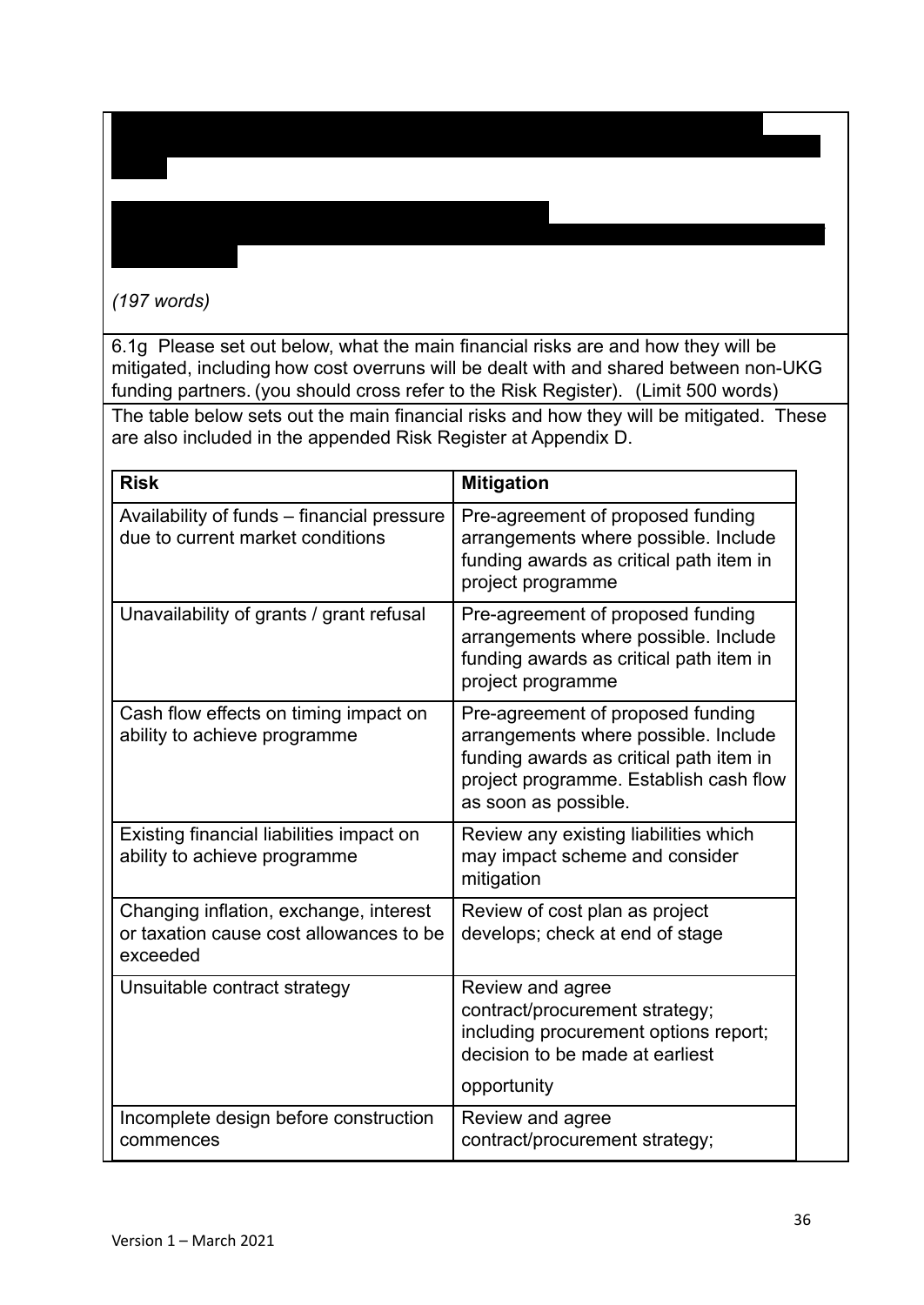|                                                | including procurement options report;<br>decision to be made at earliest                                                       |
|------------------------------------------------|--------------------------------------------------------------------------------------------------------------------------------|
|                                                | opportunity                                                                                                                    |
| Acceptance of use of provisional sums          | Review and agree<br>contract/procurement strategy;<br>including procurement options report;<br>decision to be made at earliest |
|                                                | opportunity                                                                                                                    |
| Liquidation / insolvency of main<br>contractor | Review potential contractors during<br>pre-procurement stage and carry out<br>financial checks                                 |
| Liquidation / insolvency of consultant         | Review potential consultants during<br>pre-appointment stage and carry out<br>financial checks                                 |
| Delay in payment                               | Ensure cashflow forecast kept up to<br>date and funds or drawdown of funds<br>align with requirements                          |

The asset proposed to be used for the Centre is jointly owned by Thanet District Council and Homes England. EKC Group will work closely with Thanet District Council and Homes England on management and delivery of the construction contract. Any cost overruns will need to be agreed between the three partners through a specific legally binding contract to ensure that liabilities are clear.

*(334 words)*

### **6.2 Commercial**

See technical note Section 4 and Table 1 for further guidance.

6.2a Please summarise your commercial structure, risk allocation and procurement strategy which sets out the rationale for the strategy selected and other options considered and discounted. The procurement route should also be set out with an explanation as to why it is appropriate for a bid of the scale and nature submitted.

Please note - all procurements must be made in accordance with all relevant legal requirements. Applicants must describe their approach to ensuring full compliance in order to discharge their legal duties. (Limit 500 words)

The Council makes decisions using a two tiered system of Full Council and Cabinet meetings with appropriate delegations from Council to Cabinet and various sub committees, such as planning, in line with the Council's approved constitution.

Members, especially the relevant ward councillors impacted by the bid will be consulted with and will be fully engaged in the development and approval of the Levelling Up fund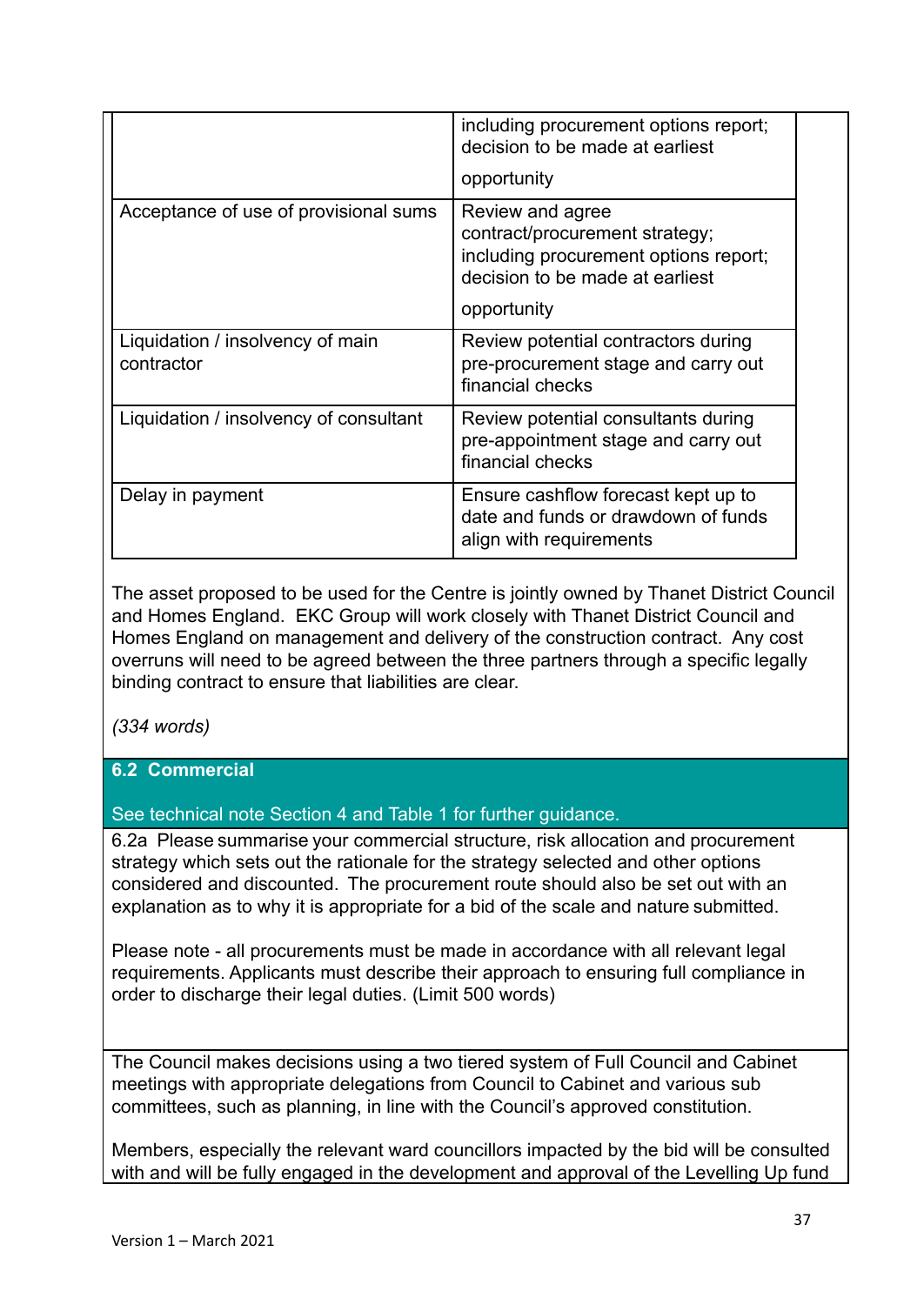#### bid.

The adopted Financial Procedure Rules are regulations that clearly lay out the financial responsibilities of Full Council, the Cabinet, the Section 151 Officer, Second Tier Service Managers and other employees to ensure financial accountability at all levels of the Council.

Using a dedicated financial code in the Council's Financial Management System expenditure can be easily reviewed by the finance department and Project Manager to ensure monitoring is undertaken in a timely manner and that the financial conditions of the grant are complied with.

Risks associated with the project will be monitored via a detailed risk register held by and updated by the Project Manager. These will be regularly reviewed by the Project Team and actions to alleviate risks manifesting will be actioned. Key risks that cannot be managed will be further assessed as part of the corporate risk register and severe risks will be reported to members via the quarterly risk management report.

Key elements of the bid will be delivered by third parties. These third parties will be agreement 10 assessed for suitability using the Council's Due Diligence Protocol. Once appointed, a grant offer letter signed by both parties will contractually ensure compliance by them with outcomes and conditions laid out within the terms of the grant. It will also lay out how they should manage their own procurement practice in line with Council requirements and manage any risk associated with delivery.

Regular meetings with the Council's key delivery partners will further ensure that they are delivering the key aspects of the bid and issues can be highlighted and resolved appropriately.

Procurement activity will be undertaken strictly in conjunction with procurement expertise provided by our in-house Procurement Section, meeting all requirements of Thanet District Council's own Contract Standing Orders together with legal obligations contained within the Public Contracts Regulations 2015 (as applicable). Any tendering opportunities are advertised as widely as possible via recognised portals.

*(381 words)*

#### **6.3 Management**

#### See technical note Section 4 and Table 1 for further guidance

Delivery Plan: Places are asked to submit a delivery plan which demonstrates:

- Clear milestones, key dependencies and interfaces, resource requirements, task durations and contingency.
- An understanding of the roles and responsibilities, skills, capability, or capacity needed.
- Arrangements for managing any delivery partners and the plan for benefits realisation.
- Engagement of developers/ occupiers (where needed)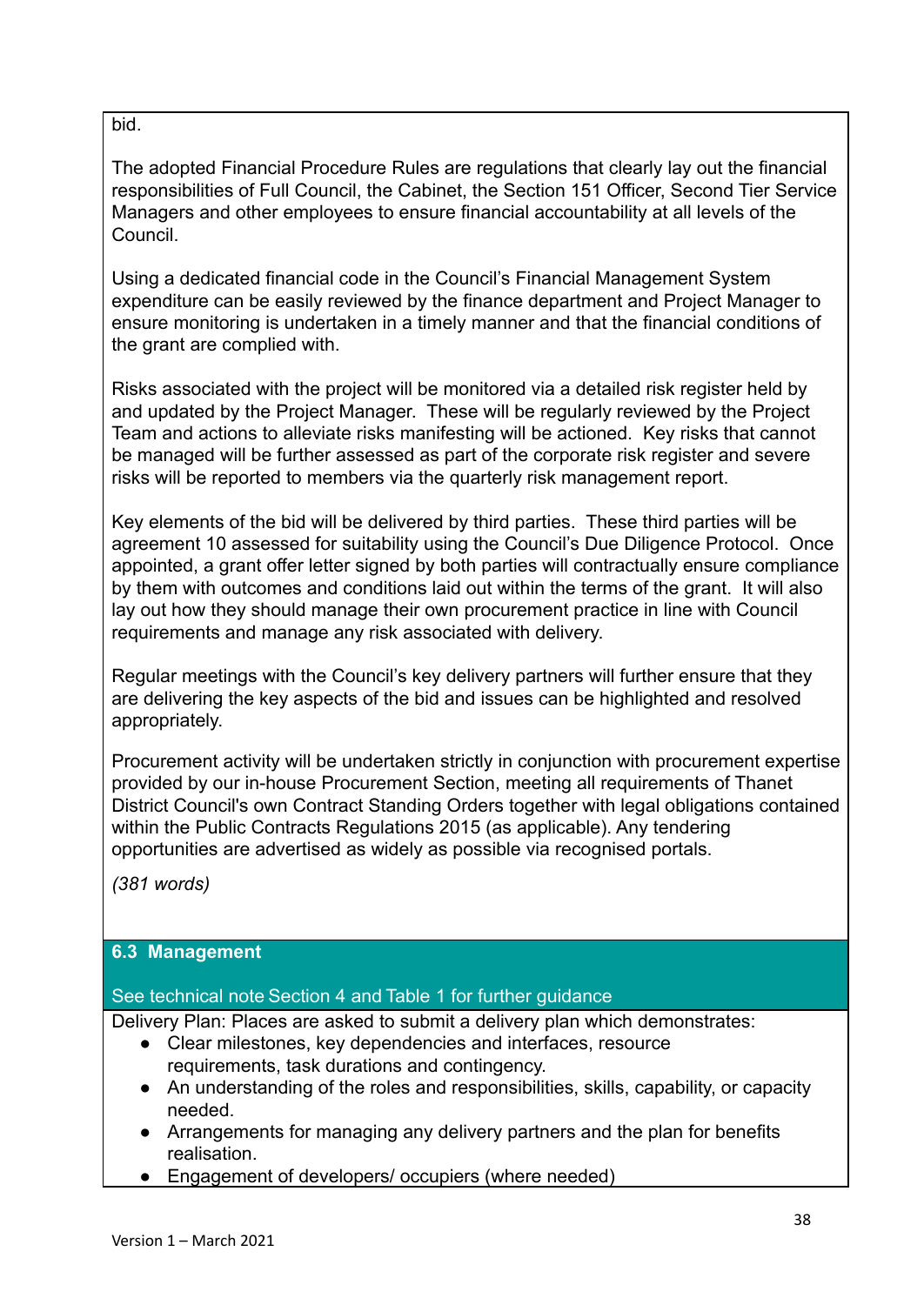- The strategy for managing stakeholders and considering their interests and influences.
- Confirmation of any powers or consents needed, and statutory approvals eg Planning permission and details of information of ownership or agreements of land/ assets needed to deliver the bid with evidence
- Please also list any powers / consents etc needed/ obtained, details of date acquired, challenge period (if applicable) and date of expiry of powers and conditions attached to them.

6.3a Please summarise the delivery plan, with reference to the above (Limit 500 words)

A project programme is attached at Appendix E. The delivery plan for the scheme has been developed in the format of a **Project Execution Plan (PEP) –** see Appendix F.

The PEP is a dynamic document, evolving throughout the project's lifecycle and communicates to all parties the project objectives and how these are to be achieved and delivered.

The PEP leads with the team vision:

*'The Project will be managed in a pro-active and collaborative manner, engendering the principles of Partnering. The ideal is a focused team, delivering, as a unit, elements that are on time, built safely, are as close to defect free as possible and within the identified budget'*

The Master Project Programme is included in the PEP and identifies key milestones, including 'Submission of Planning Application for Change of Use', scheduled for July 2021. It also shows dates in relation to the enabling works currently being procured by Thanet District Council, which will include a soft strip and repair works, including to the roof, which because of damage is currently affected by water ingress.

The programme also includes key dates for design progression through RIBA Stages 2-4 and procurement of the main works, scheduled for October 2021. The main works and main works and main works

will be procured on a two-stage Design & Build basis. This facilitates early engagement

which will aid buildability, de-risk the project and ultimately deliver better value for

Section B introduces the people involved in the project along with their roles. This is key in determining relevant stakeholders, as well as those responsible for managing and producing key deliverables. At this stage, several key roles have been fulfilled, including the appointment of an Architect, Employer's Agent and Quantity Surveyor. The Employer's Agent will be key to ensuring the needs of key stakeholders are delivered,

money.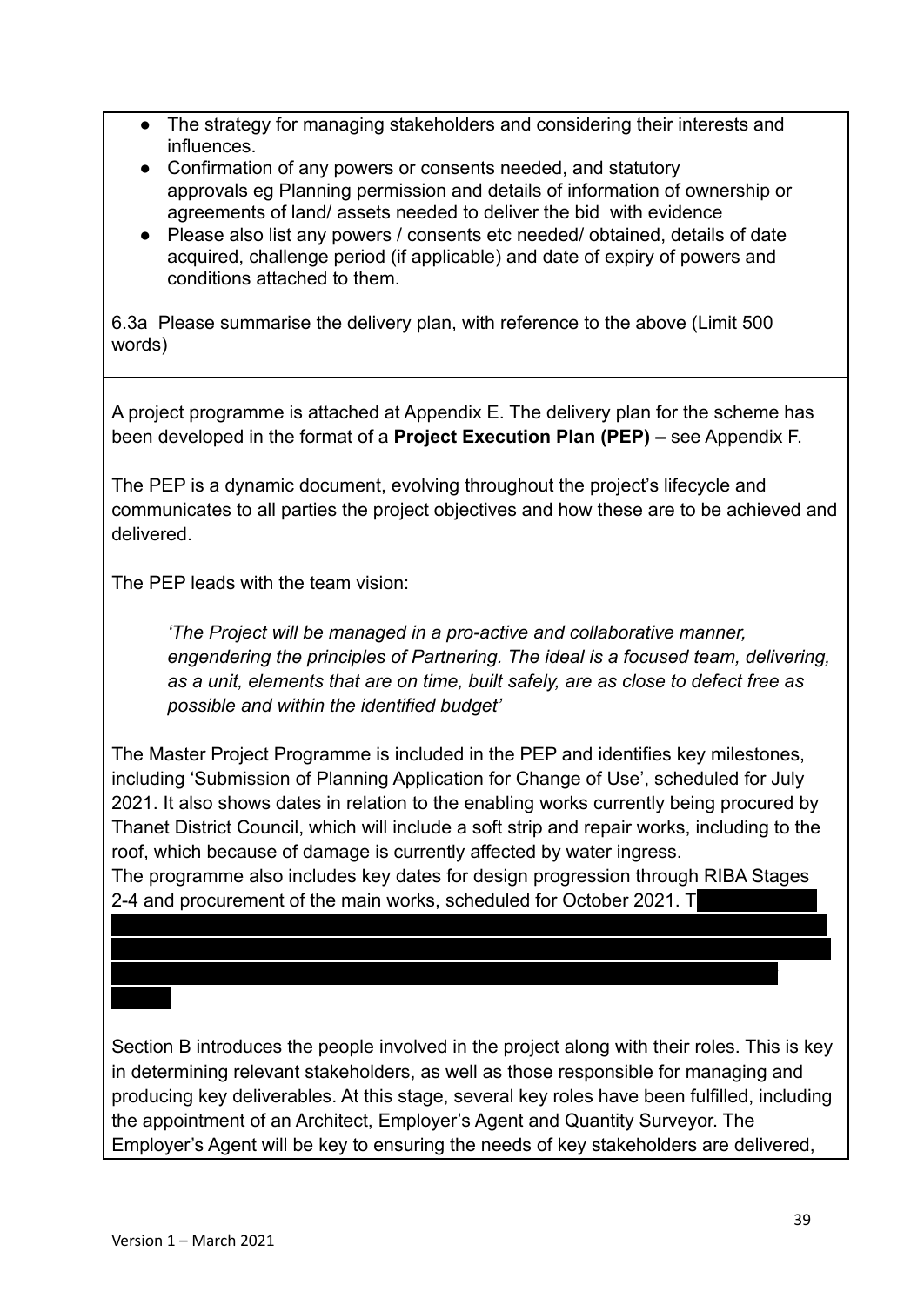as they represent the client and collaborate directly with other key project team members.

Strict processes and procedures which facilitate smooth delivery of the project have also been laid out in this PEP. This includes methods of communication, document control, the scheduling and structure of meetings, response times and the use of a project extranet. Mandatory reporting arrangements are also covered, explaining what reporting is expected of each team member.

Change management is crucial to the smooth delivery and betterment of any project. This PEP lays out the change procedures for this project, which includes a form for any team member to complete if they believe change is necessary or would benefit the scheme. All team members are alerted to the proposed change and given an opportunity to review and comment ahead of an approval. Finally, a change control tracker helps control the project outcomes in line with the original brief.

Reports and surveys required to support the planning submission will be clarified through the procurement of a planning consultant but are provisionally indicated on the project programme. Aside from planning permission, no other statutory approvals are currently known.

*(500 words)*

| $\boxtimes$ Yes |
|-----------------|
| ∐ No            |
|                 |
|                 |
| $\boxtimes$ Yes |
|                 |
| . No            |
|                 |

6.3e Risk Management: Places are asked to set out a detailed risk assessment which sets out (word limit 500 words not including the risk register):

- the barriers and level of risk to the delivery of your bid
- appropriate and effective arrangements for managing and mitigating these risk
- a clear understanding on roles / responsibilities for risk

The **Project Risk Register** (see Appendix D) for the Margate Digital scheme is an integrated live document, which sits alongside the PEP, the Brief, the Project Programme and the Project Cost Plan.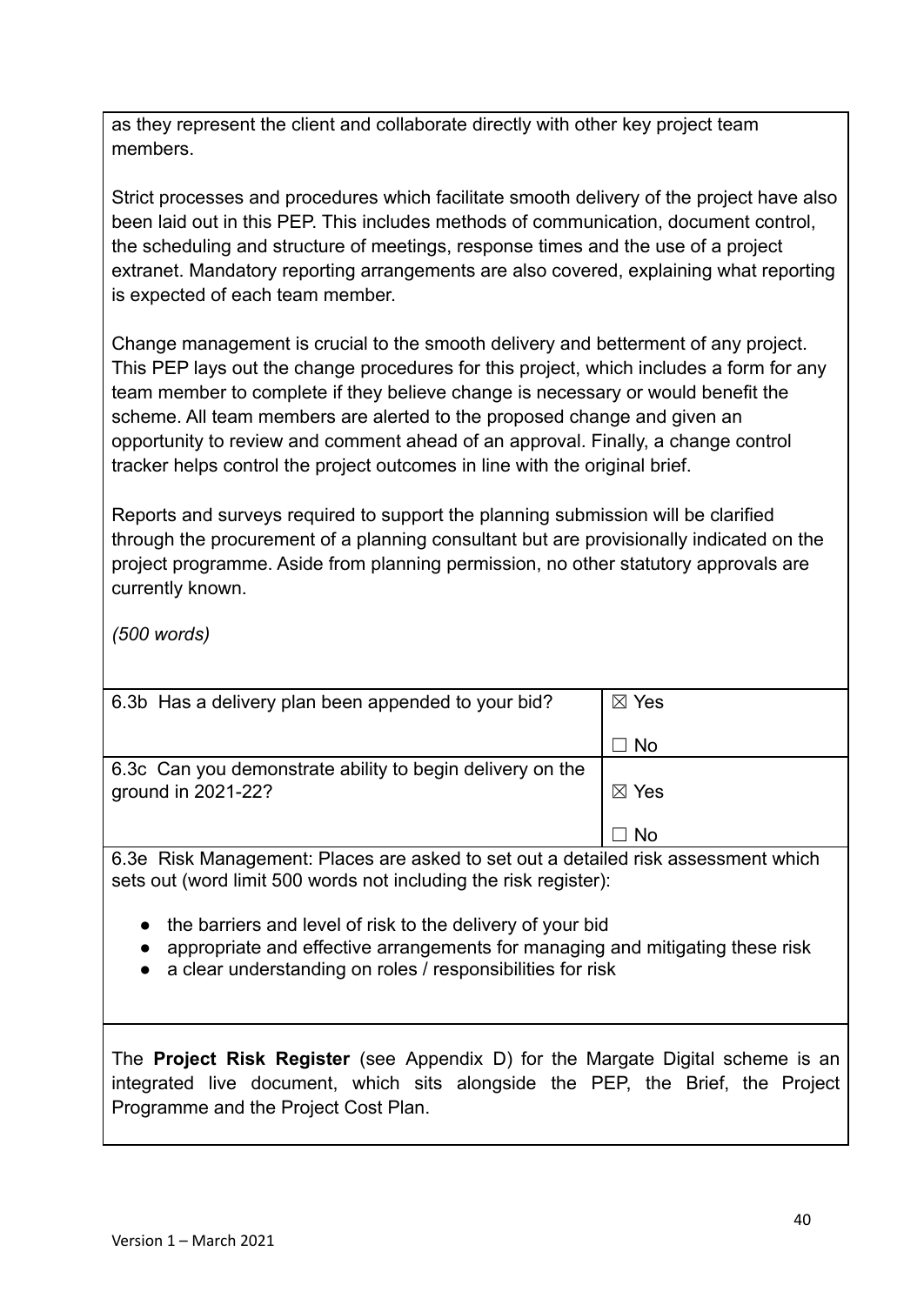The register has been produced at project level, with views from the team being reviewed and captured. The risk management process is split down into Design Risk, Construction Risk and Employer's Risk, and informs the team on the specific actions plans & control measures required to be put in place. Each risk identified has been evaluated in respect of impact and probability, allocated a risk owner and an action plan set out. A record of the progress of control, effective mitigation and any residual risk has also been captured. Each residual risk has been valued and this informs the contingency levels built into the cost plan.

Currently the project includes 115 perceived risks, of which there are 20 risks having a major impact with a probability of either "likely" or "significant".

Of the **Design Risks**, there are five high risk items, which are all in respect of ongoing surveys (for compliance, planning and de-risk purposes). There is a control in place for each of these and the programme sets out the timescales to carry out surveys to mitigate prior to end of the design stage.

Of the **Construction Risks**, there are nine high risk items, which are either 1) risks which can be mitigated through additional surveys, or 2) regarding site logistics, which can be dealt with through logistics planning at the pre-construction stage. It is expected that some residual risk will exist going into the construction stage, and the register highlights the need to maintain suitable financial and programme contingencies. This is built into the respective collateral.

Of the **Employer Risks**, there are six high risk items, which include client change control, conformity to brief as the project moves into the subsequent design stages, or affects from third parties (planning and other stakeholders). Again, it is considered that the appropriate measures, controls and contingencies are kept in place during the life of the project.

In respect of all risks identified, there are 70 which either have controls in place or partially in place, and of that number, 77% are classified as having effective mitigation measures. The measures are planned into the project and are included in the project programme.

Each risk identified has a risk owner who is responsible for managing and mitigating the risk. There are some risks which will be transferred to another party, and the register will be kept live to record this. The roles are explicitly included in the PEP.

*(437 words)*

6.3f Has a risk register been appended to your bid?  $\Box$  Yes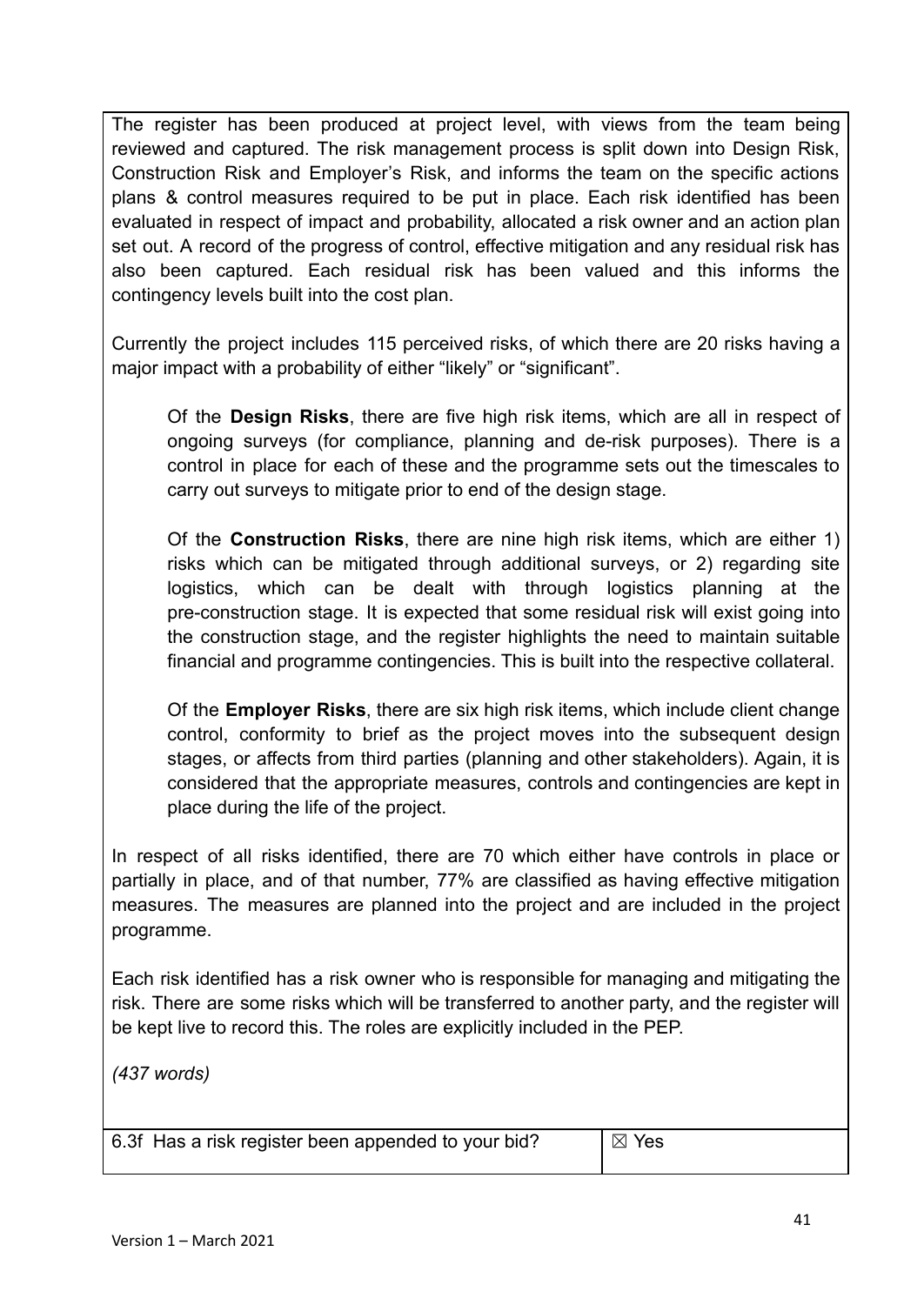|                                                                                       | $\Box$ No |
|---------------------------------------------------------------------------------------|-----------|
| 6.3g Please evidence your track record and past experience of delivering schemes of a |           |
| similar scale and type (Limit 250 words)                                              |           |

EKC Group has a strong track record of delivering schemes of a similar scale and type.

The Group has delivered **£25m of capital investment projects over the last 6 years**. This includes a £9m refurbishment of a Grade II listed building to create the first further education training hotel in the country, The Yarrow Hotel. This was part-funded by Education and Skills Funding Agency grant funding. In addition to managing the refurbishment project on programme and on budget, the hotel has delivered industry standard training to over 300 students and apprentices since opening in 2016.

EKC Group has also delivered a £5m scheme on programme and on budget at its Dover and Folkestone campuses, including a new purpose-built centre for High Needs students, an Engineering Centre, and refurbishment of Hair and Beauty Salons, creating industry-standard modern environments for 800 students and apprentices.

In 2018, the Group delivered a 1,200m<sup>2</sup> extension to Construction training facilities in Folkestone to support economic growth and address local and regional skills shortages. This was supported by South East Local Enterprise Partnership skills capital funding and was delivered on programme and on budget, with 100 additional students and apprentices per year gaining skills in bricklaying, plastering, and maintenance operations.

*(203 words)*

6.3h Assurance: We will require Chief Financial Officer confirmation that adequate assurance systems are in place.

For larger transport projects (between £20m - £50m) please provide evidence of an integrated assurance and approval plan. This should include details around planned health checks or gateway reviews. (Limit 250 words)

Within the Council's financial systems and procedures a dedicated code is allocated to each externally funded project. This allows for detailed reports on spend to be easily extracted and financial information can be shared with the Project Manager regularly for monitoring purposes.

The Council also has a dedicated Finance Manager that oversees the monitoring of grants and ensures that the Project Manager is complying with the requirements of the grant. This unique coding and independent financial review, allows the Section 151 to have full confidence in any financial information presented to them for sign off.

The Project Manager will set up a detailed project plan, identifying each task within a work package, with milestones set up in order that monitoring can take place. The project plan will be monitored by the Project Manager at Thanet District Council ensuring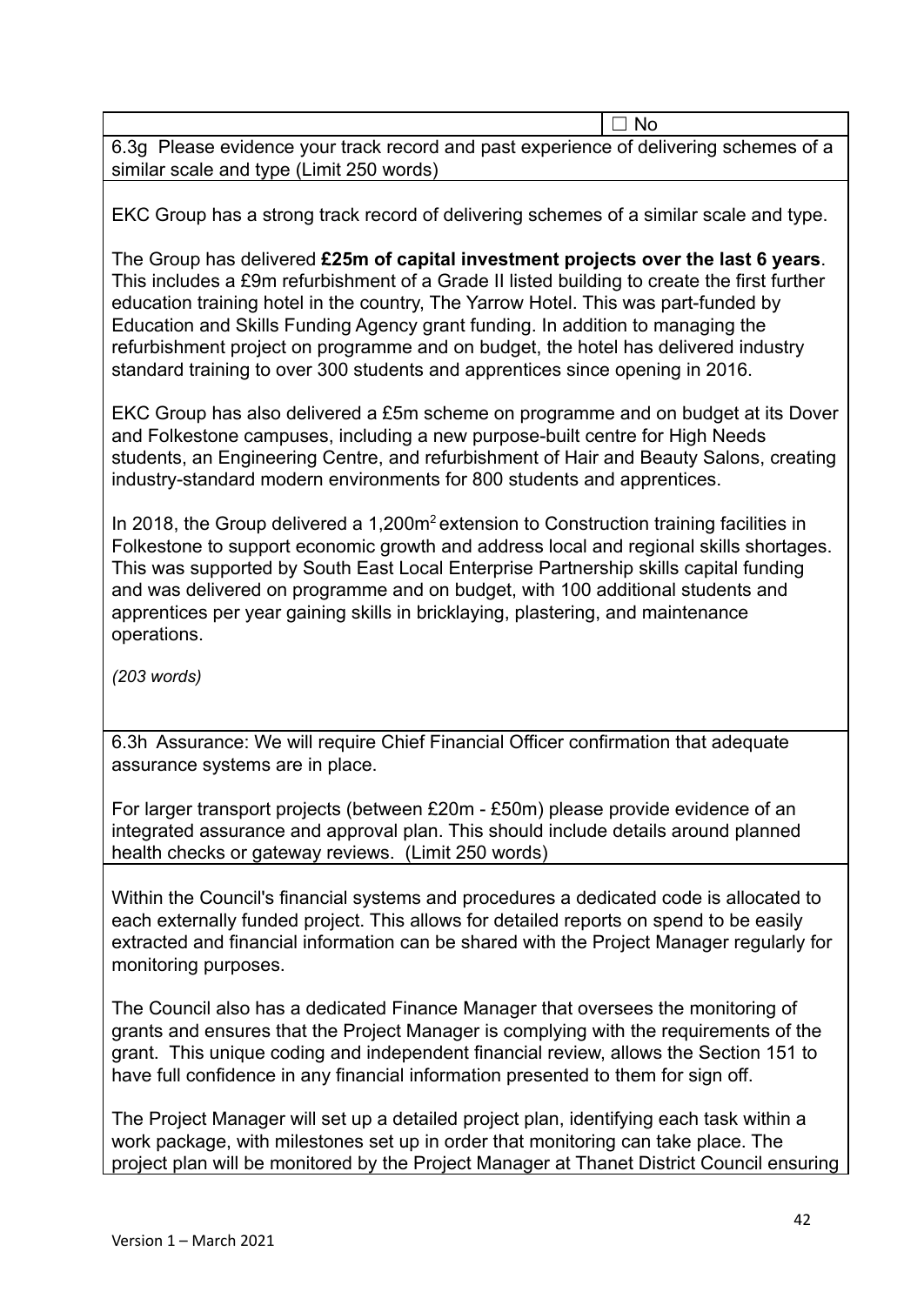that milestones are met and if not, then actions are taken to bring the project back on track to achieve the spending profile stated.

The Council therefore can assure the Department for Housing, Communities and Local Government that any grant will be spent and monitored in line with any grant conditions laid out.

*(191 words)*

**6.4 Monitoring and Evaluation**

*See technical note Section 4 and Table 1 for further guidance*.

6.4a Monitoring and Evaluation Plan: Please set out proportionate plans for M&E which should include (1000 word limit):

- Bid level M&E objectives and research questions
- Outline of bid level M&E approach
- Overview of key metrics for M&E (covering inputs, outputs, outcomes and impacts), informed by bid objectives and Theory of Change. Please complete Tabs E and F on the **appended excel spreadsheet**
- Resourcing and governance arrangements for bid level M&E

Our **approach** encompasses all three main types of evaluation advocated in the *Magenta Book*:

- Process: to understand what can be learned from how the intervention was delivered.
- Impact: to consider how and why impact occurred, and what contribution the project made to that impact.
- Value for money: to assess whether the project represented best use of resources.

The approach detailed here will be subject to further scoping with project funders and stakeholders at project inception. We envisage four stages of M&E activity:

- 1. Development of M&E Plan: upon project inception, refines the approach set out this section of the LUL Application Form after further consultation with the funder and other stakeholders.
- 2. Baseline Report: collects and collates all information which is to be used as a point of reference for future stages.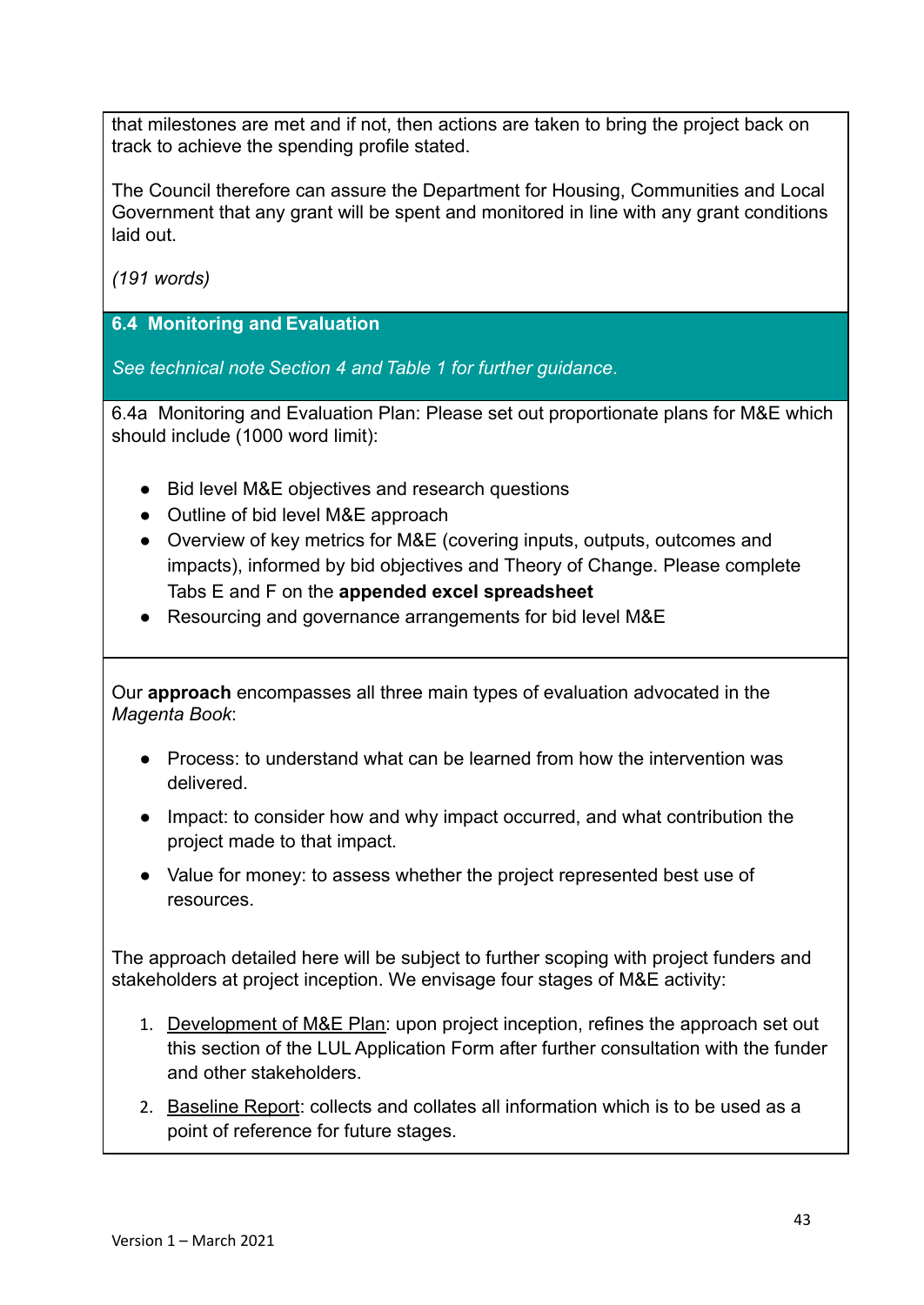- 3. One-year after opening report: compares inputs, outputs, outcomes and intended impacts identified to date with those in the M&E Plan, and offers a *formative* view on initial and emerging learning.
- 4. Five- or Three-years after opening report: a *summative* assessment of outcomes and impacts versus those in the M&E Plan.

The M&E **objectives and key research questions** are set out in Figure 6.4a1 below.

| <b>Objective</b>                     | <b>Research Questions</b>                                                                                                                                            |  |  |
|--------------------------------------|----------------------------------------------------------------------------------------------------------------------------------------------------------------------|--|--|
| 1. Identify the key                  | 1.1 Was the intervention delivered as intended?                                                                                                                      |  |  |
| learning from                        | 1.2 What worked well, and less well, for whom and why?                                                                                                               |  |  |
| how the project<br>was delivered.    | 1.3 What could have been done differently or improved?                                                                                                               |  |  |
|                                      | 1.4 What has been the key learning from the project?                                                                                                                 |  |  |
|                                      | 1.5 How did the context influence delivery?                                                                                                                          |  |  |
| 2. Assess the                        | 2.1 To what extent were the intended outcomes achieved?                                                                                                              |  |  |
| impact of the<br>investment.         | 2.2 To what extent can the achievement of outcomes be<br>attributed to the project? Were there other factors at work, or<br>would the outcomes have happened anyway? |  |  |
|                                      | 2.3 To what extent has the project delivered the intended<br>impact (considering contribution and attribution)?                                                      |  |  |
|                                      | 2.4 How have different groups been impacted, and why?<br>(residents, businesses, stakeholders)                                                                       |  |  |
|                                      | 2.5 Have any transferable lessons been learned about<br>impact?                                                                                                      |  |  |
| Assess the<br>$\mathbf{3}$           | 3.1 How cost effective was the project?                                                                                                                              |  |  |
| cost-effectivenes<br>s and value for | 3.2 What was the value for money of the project (including<br>consideration of costs to benefits)?                                                                   |  |  |
| money of the<br>investment.          | 3.3 Did the project offer best use of resources?                                                                                                                     |  |  |

The project Theory of Change is summarised in logic model form in Figure 6.4a2 (below). Tab F of the appended spreadsheet (see Appendix C) provides further details on key metrics and data collection.

| <b>Inputs</b>                                   | <b>Outputs</b>                           | <b>Outcomes</b>                                         | <b>Impacts</b>                                                   |
|-------------------------------------------------|------------------------------------------|---------------------------------------------------------|------------------------------------------------------------------|
| Capital                                         | • $2,000$ sq m                           | Expansion                                               | <b>Reduced skills</b>                                            |
| Levelling Up<br>$\bullet$<br>Fund<br>£6,306,078 | of high<br>street<br>premises<br>brought | of student<br>numbers at<br>levels $2, 3$ ,<br>4 and 5. | shortages and<br>skills gaps in<br>the East Kent<br>creative and |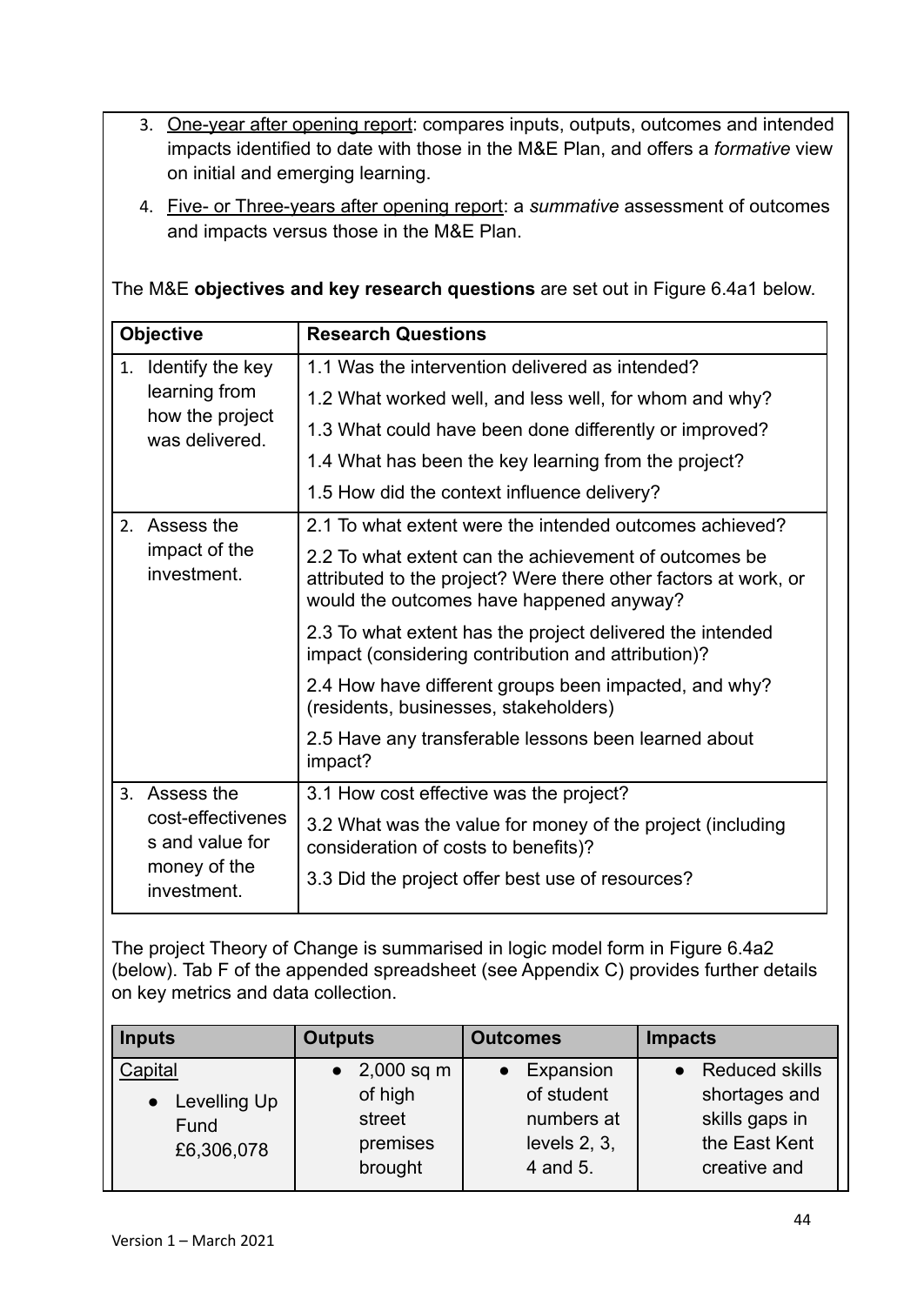| <b>EKC Group</b>                                                                                                                                                                                                                                                        | back into                                                                                                                                                                                                                          | Expanded                                                                                                                                                                                                                                                                                                                                                                                                                                                                                                                                                             | digital                                                                                                                                                                                                                                                                                                                                                                                                                                                                                                                                                                                                                        |
|-------------------------------------------------------------------------------------------------------------------------------------------------------------------------------------------------------------------------------------------------------------------------|------------------------------------------------------------------------------------------------------------------------------------------------------------------------------------------------------------------------------------|----------------------------------------------------------------------------------------------------------------------------------------------------------------------------------------------------------------------------------------------------------------------------------------------------------------------------------------------------------------------------------------------------------------------------------------------------------------------------------------------------------------------------------------------------------------------|--------------------------------------------------------------------------------------------------------------------------------------------------------------------------------------------------------------------------------------------------------------------------------------------------------------------------------------------------------------------------------------------------------------------------------------------------------------------------------------------------------------------------------------------------------------------------------------------------------------------------------|
| £720,000                                                                                                                                                                                                                                                                | use for                                                                                                                                                                                                                            | digital and                                                                                                                                                                                                                                                                                                                                                                                                                                                                                                                                                          | economy and                                                                                                                                                                                                                                                                                                                                                                                                                                                                                                                                                                                                                    |
| <b>Revenue</b><br>Non-capitalis<br>ed strategic<br>management<br>costs<br>associated<br>with the new<br>development<br>Ongoing<br>maintenance<br>and repair of<br>the facility<br>over 30<br>years.<br>Investment<br>to date in<br>project<br>design and<br>development | educational<br>and<br>business<br>support<br>purposes.<br><b>Better</b><br>quality<br>facilities for<br>digital and<br>creative<br>technical<br>education.<br>Increased<br>College<br>capacity to<br>expand<br>student<br>numbers. | creative<br>curriculum<br>offer (scope<br>and levels).<br>Improved<br>access to<br>high quality<br>technical<br>education<br>for learners.<br>Increased<br>employment<br>and jobs<br>safeguarded<br>in digital<br>and creative<br>companies.<br>Increased<br>levels of<br>business<br>start-up,<br>scale-up<br>and inward<br>investment.<br>Increased<br>technology<br>adoption<br>and<br>innovation<br>in local<br>digital and<br>creative<br>companies.<br>Reduced<br>levels of<br>NEET <sub>S<sup>[1]</sup>.</sub><br>More<br>$\bullet$<br>sustainable<br>and low | more<br>generally.<br>Strengthened<br>creative and<br>digital sector in<br>East Kent, and<br>contribution to<br>strategic sector<br>initiatives like<br><b>Thames</b><br><b>Estuary</b><br>Production<br>Corridor and<br>Ashford<br>International<br>Studios.<br>Increased<br>awareness and<br>understanding<br>of creative and<br>digital careers<br>among young<br>people and<br>adults.<br>Further<br>enhancement<br>of EKC<br>Group's role as<br>a leading<br>provider of<br>creative and<br>digital<br>technical<br>education.<br>Economic<br>growth,<br>especially in<br>the priority<br>creative and<br>digital sector. |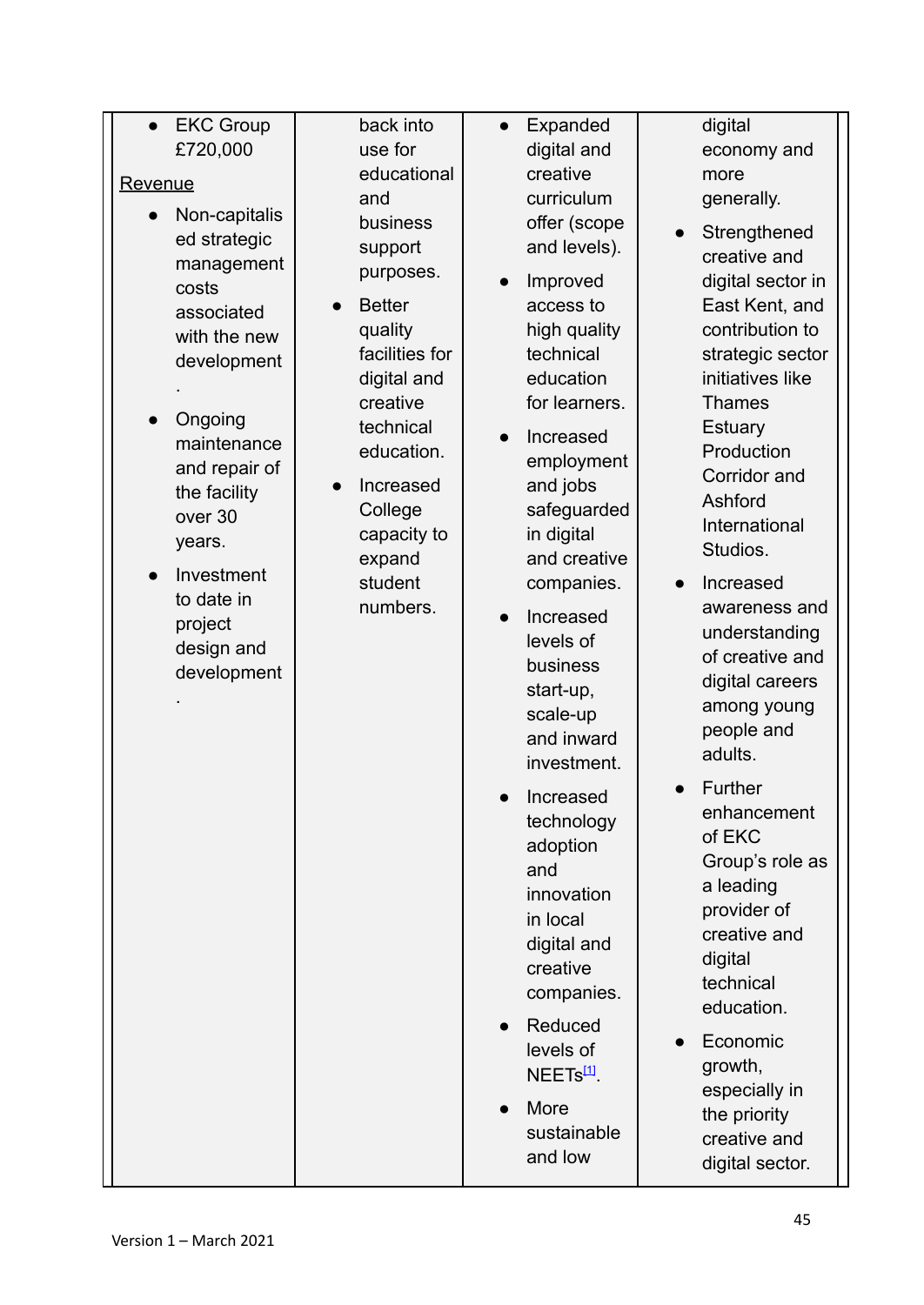| carbon<br>travel-to-lea<br>rn patterns.                                                                   | Successful<br>$\bullet$<br>local<br>implementation      |
|-----------------------------------------------------------------------------------------------------------|---------------------------------------------------------|
| Enhanced<br>$\bullet$<br>townscape,<br>more<br>attractive to<br>residents,<br>visitors and<br>businesses. | 0f<br>Government's<br>technical<br>education<br>policy. |
| Improved<br>$\bullet$<br>digital arts<br>and cultural<br>offer.                                           |                                                         |

They **key metrics** and quantitative and qualitative data collection approaches planned are detailed in Tab F of the accompanying spreadsheet and include the following:

- Inputs: financial and management information (MI) provided by EKC Group and TDC.
- Outputs: floorspace verified by EKC Group's project manager. Perceptions of quality of facilities based on student and employer satisfaction surveys, depth interviews and focus groups, and depth interviews with stakeholders.
- Outcomes: EKC Group MI on course recruitment, retention and achievement at MargateDigital and across EKC Group. Assessment of EKC Group curriculum offer before and after Margate Digital. Employer survey and depth interviews, and public data sets, to assess employment, business and technology outcomes. Kent County Council data on NEETs. Depth interviews with stakeholders to assess perceptions of place and sustainability outcomes.
- **●** Impact: analysis of data gathered on outcomes to assess likely contribution to impact. Employer survey and depth interview data to assess likely skills, economic and creative and digital sector impact. Stakeholder depth interviews data to assess other impacts.
- Governance: the MargateDigital Strategic Advisory Board will give strategic oversight of M&E activities. It will be chaired by a senior representative of EKC Group and also have representation from EKC Group's Governing Body and local creative and digital businesses and institutions.
- Resourcing: M&E activity will use a mix of internal and external expertise and capacity. EKC Group staff will be responsible for gathering of MI and the management of student and employer surveys, while a suitably qualified external evaluator will undertake further qualitative depth research with students, industry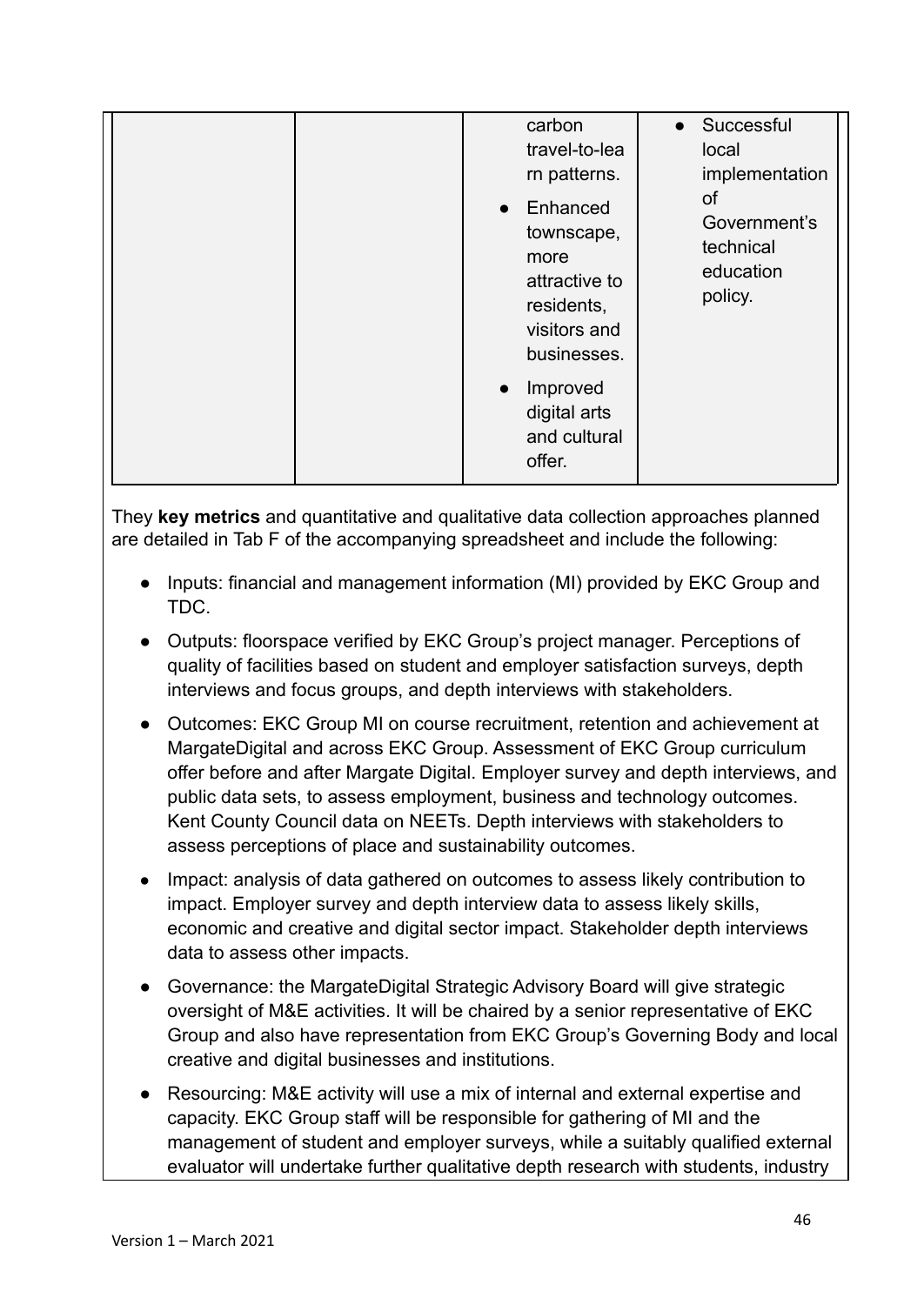and stakeholders, analyse all data gathered and prepare the M&E Plan, the One-year Report and the 3/5-year Report. The cost of internal M&E-related activities will be covered through allocated staff time, while the external evaluator's cost will be covered by EKC Group without recourse to LUF. estimated cost of the latter is £36,000 over the project lifetime.

*(1,000 words)*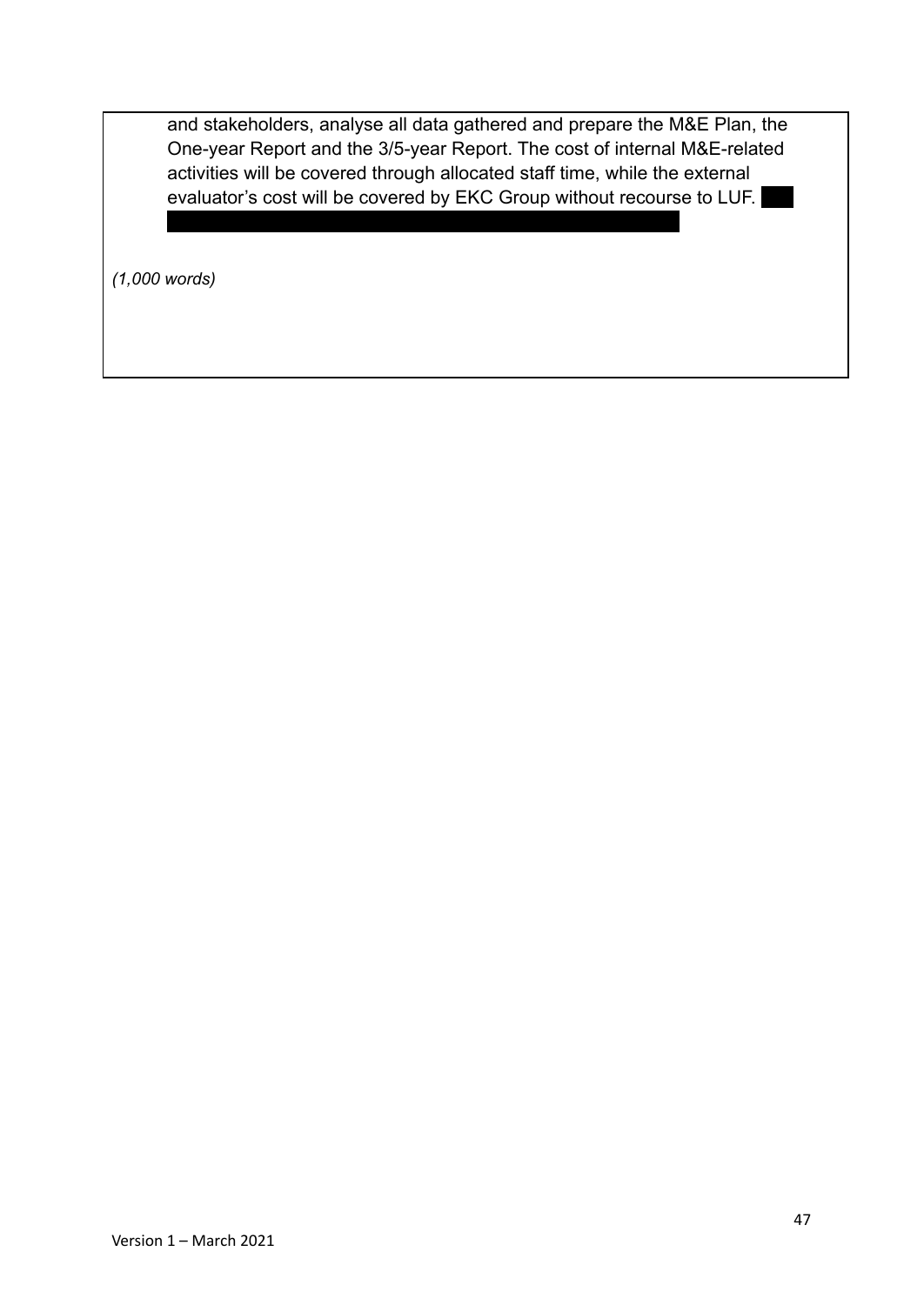## **PART 7 DECLARATIONS**

#### **7.1 Senior Responsible Owner Declaration**

As Senior Responsible Owner for [*scheme name*] I hereby submit this request for approval to UKG on behalf of [*name of organisation*] and confirm that I have the necessary authority to do so.

I confirm that [*name of organisation*] will have all the necessary statutory powers and other relevant consents in place to ensure the planned timescales in the application can be realised.

Name: Madeline Homer

**X04: DECLARATIONS**

Signed: REDACTED

| <b>7.2 Chief Finance Officer Declaration</b>                                                                                                                                                                                                                                                                                                                                                                                                                                                     |
|--------------------------------------------------------------------------------------------------------------------------------------------------------------------------------------------------------------------------------------------------------------------------------------------------------------------------------------------------------------------------------------------------------------------------------------------------------------------------------------------------|
| As Chief Finance Officer for Thanet District Council I declare that the scheme cost<br>estimates quoted in this bid are accurate to the best of my knowledge and that<br><b>Thanet District Council</b>                                                                                                                                                                                                                                                                                          |
| has allocated sufficient budget to deliver this scheme on the basis of its<br>$\overline{\phantom{a}}$<br>proposed funding contribution<br>accepts responsibility for meeting any costs over and above the UKG<br>$\qquad \qquad \blacksquare$<br>contribution requested, including potential cost overruns and the<br>underwriting of any funding contributions expected from third parties<br>accepts responsibility for meeting any ongoing revenue requirements in<br>relation to the scheme |
| accepts that no further increase in UKG funding will be considered beyond<br>$\blacksquare$<br>the maximum contribution requested and that no UKG funding will be<br>provided after 2024-25<br>confirm that the authority commits to ensure successful bids will deliver<br>value for money or best value.                                                                                                                                                                                       |

- confirms that the authority has the necessary governance / assurance arrangements in place and that all legal and other statutory obligations and consents will be adhered to.

| Name: Tim Willis | Signed: |
|------------------|---------|
|                  |         |

#### **7.3 Data Protection**

Please note that the The Ministry of Housing, Communities and Local Government (MHCLG) is a data controller for all Levelling Up Fund related personal data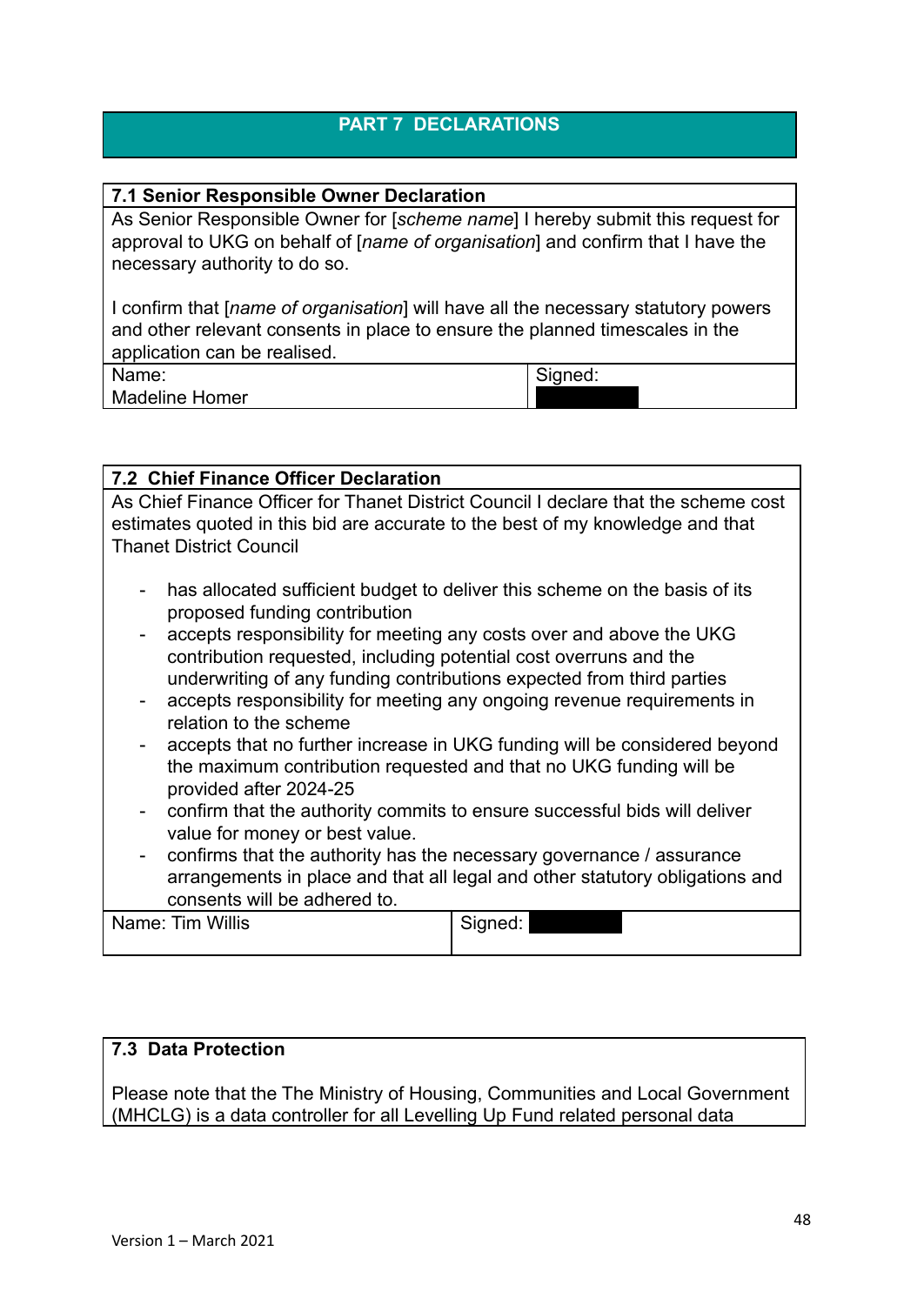collected with the relevant forms submitted to MHCLG, and the control and processing of Personal Data.

The Department, and its contractors where relevant, may process the Personal Data that it collects from you, and use the information provided as part of the application to the Department for funding from the Levelling Up Fund, as well as in accordance with its privacy policies. For the purposes of assessing your bid the Department may need to share your Personal Data with other Government departments and departments in the Devolved Administrations and by submitting this form you are agreeing to your Personal Data being used in this way.

Any information you provide will be kept securely and destroyed within 7 years of the application process completing.

**You can find more information about how the Department deals with your data [here](https://www.gov.uk/government/publications/levelling-up-fund-additional-documents).**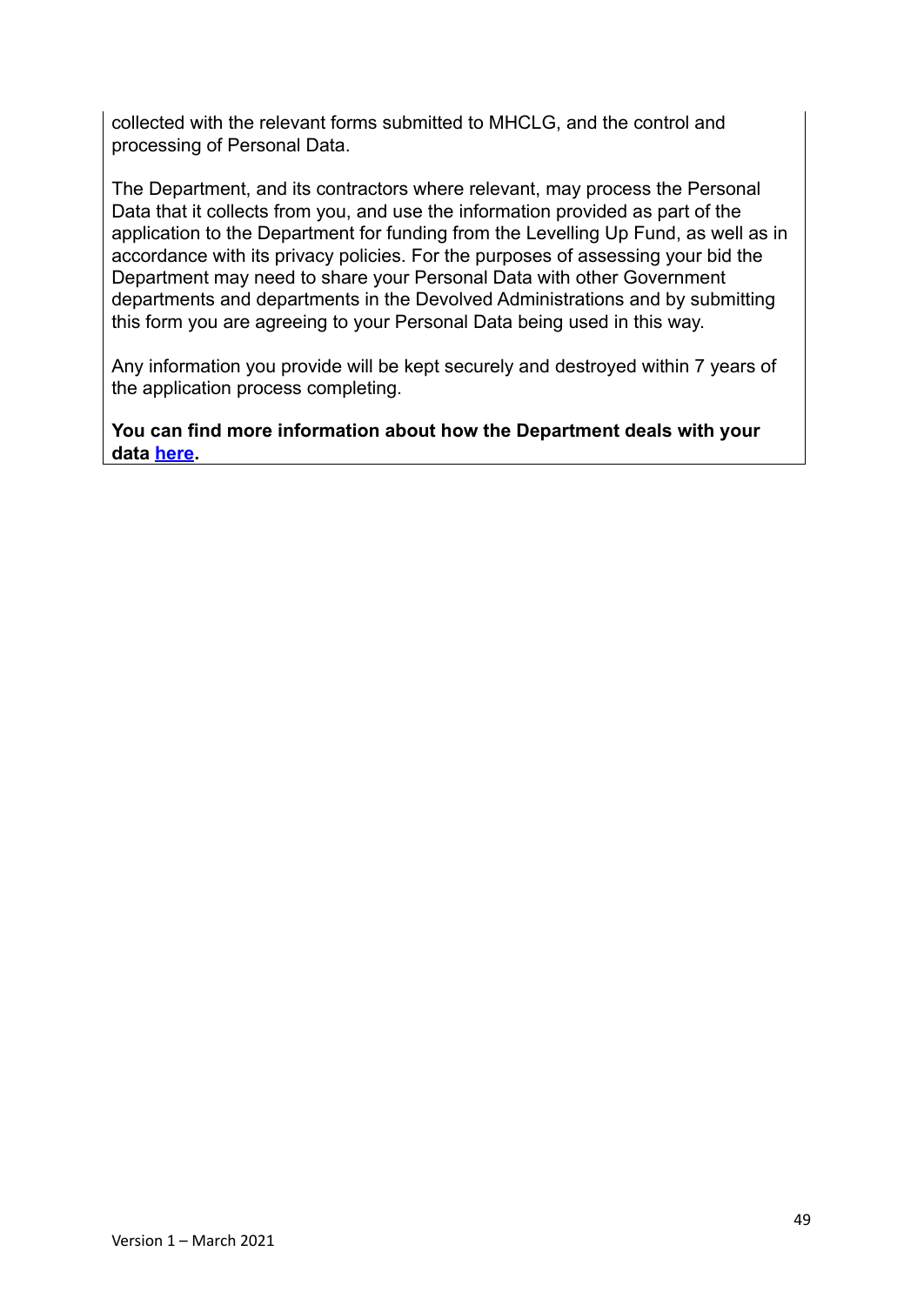## **Annex A - Project One Summary (**only required for a package bid)

### **Annex B - Project Two description and funding profile (**only required for package bid**)**

## **Annex C – Project Three- description and funding profile (**only required for package bid**)**

#### **ANNEX D - Check List Great Britain Local Authorities**

| Questions                                         |     | Comments                 |  |  |
|---------------------------------------------------|-----|--------------------------|--|--|
| 4.1a Member of Parliament support                 |     |                          |  |  |
| MPs have the option of providing formal           | Y   | Appendix A (i)           |  |  |
| written support for one bid which they see as     |     |                          |  |  |
| a priority. Have you appended a letter from       |     |                          |  |  |
| the MP to support this case?                      |     |                          |  |  |
| Part 4.2 Stakeholder Engagement and Support       |     |                          |  |  |
| Where the bidding local authority does not        | N/A |                          |  |  |
| have responsibility for the delivery of projects, |     |                          |  |  |
| have you appended a letter from the               |     |                          |  |  |
| responsible authority or body confirming their    |     |                          |  |  |
| support?                                          |     |                          |  |  |
| Part 4.3 The Case for Investment                  |     |                          |  |  |
| For Transport Bids: Have you provided an          | N/A |                          |  |  |
| Option Assessment Report (OAR)                    |     |                          |  |  |
| Part 6.1 Financial                                |     |                          |  |  |
| Have you appended copies of confirmed             | N/A | EKC Group's own cash     |  |  |
| match funding?                                    |     | reserves will be used as |  |  |
|                                                   |     | match                    |  |  |
| The UKG may accept the provision of land          | N/A |                          |  |  |
| from third parties as part of the local           |     |                          |  |  |
| contribution towards scheme costs. Please         |     |                          |  |  |
| provide evidence in the form of a letter from     |     |                          |  |  |
| an independent valuer to verify the true          |     |                          |  |  |
| market value of the land.                         |     |                          |  |  |
|                                                   |     |                          |  |  |
| Have you appended a letter to support this        |     |                          |  |  |
| case?                                             |     |                          |  |  |
| Part 6.3 Management                               |     |                          |  |  |
| Has a delivery plan been appended to your         | Y   | Appendix E (Programme)   |  |  |
| bid?                                              |     | Appendix F (Project      |  |  |
|                                                   |     | Execution Plan)          |  |  |
| Has a letter relating to land acquisition been    | N/A |                          |  |  |
| appended?                                         |     |                          |  |  |
|                                                   |     |                          |  |  |
| Have you attached a copy of your Risk             | Y   | Appendix D               |  |  |
| Register?                                         |     |                          |  |  |